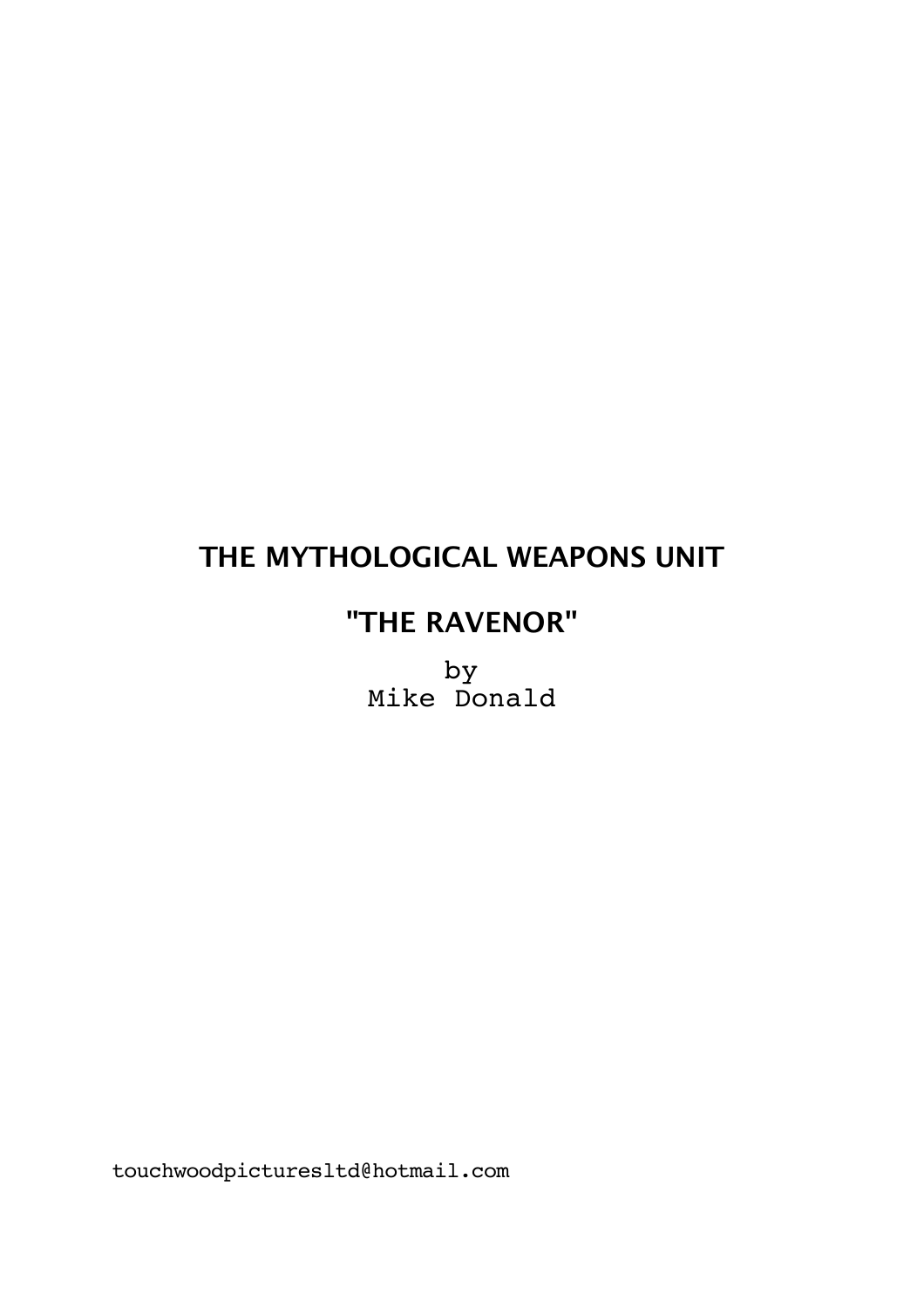#### EXT. AIRFIELD - DUSK

The impossibly beautiful purple canvas of Gods design. Fluffy cotton contrails of red and gold speckled clouds slash across the sky as the red lozenge of the SUN sinks below the horizon.

A soft wind soughs across the verdant twisting grass, and the low WHINE of a lazily turning runway BEACON competes with the musical sound of a song bird calling to its mate.

The GREY ribbon of RUNWAY is a deserted night highway leading to nowhere.

WHOOSH! Two covered military JEEPS EXPLODE past us at ninety miles an hour.

They are a foot apart and neck and neck.

INT. JEEP - THAT MOMENT

The DRIVER wears a helmet and we can make out he is MALE and handsome, right now he is smiling and determined to beat his rival.

OTHER JEEP

The DRIVER of this Jeep is equally determined to beat the other. She is BEAUTIFUL.

EXT. AIRFIELD - NOW

WHOOSH! The jeeps are like one furious lump of camo metal locked together in an insane rush to oblivion.

Ahead of them is a store hut at the end of the runway.

As destruction seemingly beckons they both slam on their brakes and slew to a halt, bumpers inches from the hut wall, vehicles in a perfect V shape.

The doors are hurled open and they are in each others arms kissing hungrily. Helmets are hurled onto seats.

They pull back and look into each others eyes. The WOMAN'S hair has tumbled out from her helmet, a glittering chestnut mane. She is stunning.

> RACHEL Sergeant ADAM MASON, are you aware of the speed limit for ground vehicles on this base?

She emphasises the word "vehicles" in an over the top southern accent.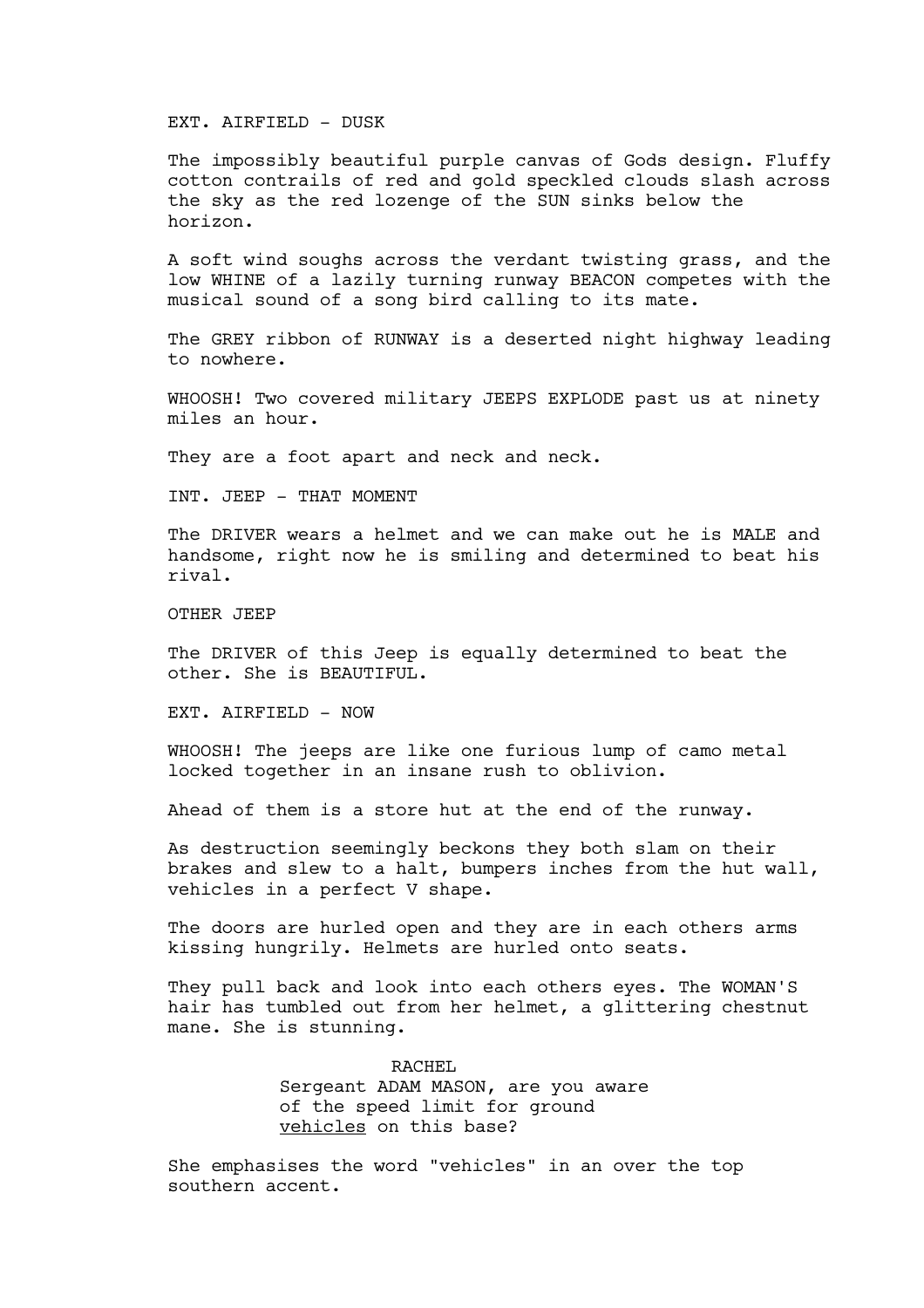ADAM Sergeant RACHEL VASS, are you aware of how beautiful an ass you're wearing today?

They both laugh and lean against the warm bonnet of the nearest jeep. The sun has gone and the grey sky is no longer friendly.

Rachel straightens up.

RACHEL So where are you headed?

David looks into her eyes.

ADAM

Another exercise in a nameless desert, learning to kill people I don't know...you?

She smiles wistfully.

RACHEL Another mission in a country whose language I can't speak doing something I can't talk about.

They kiss, this time it's with love not lust, and in a way that will be remembered if they don't see each other again. After a moment has passed they pull apart.

> RACHEL (CONT'D) I'll be with you wherever you are.

She pulls out a small silver vial on an ornate chain. The vial looks like it contains blood.

David pulls out a similar one. CLINK! They tap them together in a sort of ritual between them.

ADAM

Forever.

The ROAR of a transport plane overhead cuts us to:

EXT. DESERT - NIGHT

HELL. Thick oily smoke billows across a sky streaked red by FLARES falling through the boiling black night.

Tracer bullets HUM past us like angry bees CLANGING off burning armoured vehicles. Small arms fire comes and goes.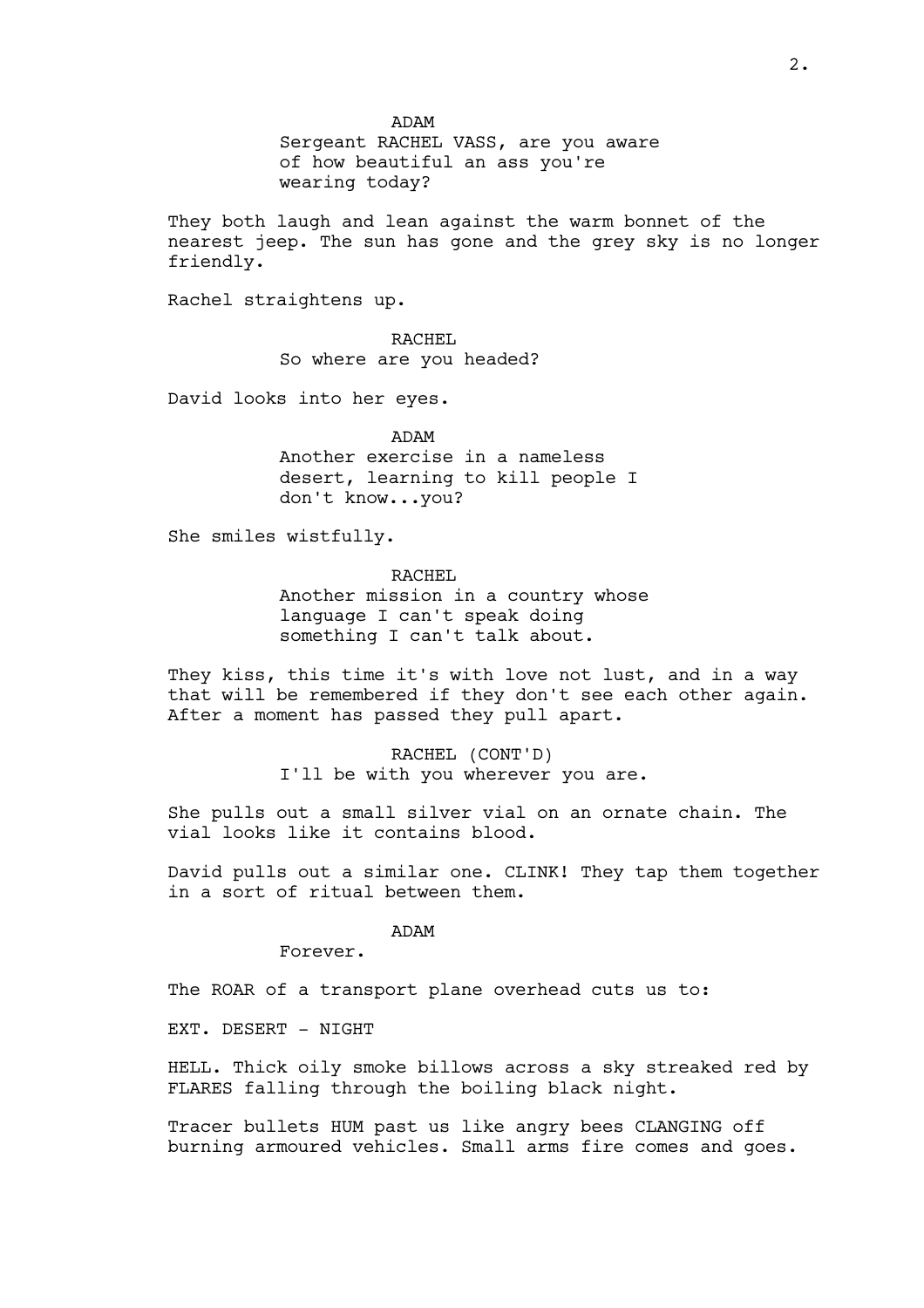Next to a smoking APV ADAM is frantically shouting into a COMMS PACK MIC.

> ADAM We need an extract immediate... we are cut off from our unit...fifty or more hostile have us trapped...

THUD! THUD! THUD! A burning hail of 50MM shells blow the pack from beside him.

He hits the dirt.

The sky rains FIRE as the remains of the APV is blown to pieces.

Through the smoke and chaos a SOLDIER suddenly appears next to him. Meet JONES he's black from the deep south...he looks pale in the magnesium flare light.

> JONES We got a problem Sarge.

Adam looks up.

ADAM Tell me something I don't know.

JONES Something big...heading our way.

And sure enough the earth starts to shake. The GRINDING sound of heavy track, and the deep ROAR of a large engine starts to fill the night.

They look up from the small RIDGE they have been sheltering behind.

A HUGE tank is lumbering towards them.

It's AMERICAN.

We can see the markings on the side. We also see their Motto.

"DIE GOING FORWARDS."

There is a cartoon of a charging bull wearing a helmet beneath the motto.

Relief floods over the soldiers faces.

JONES (CONT'D) Shit! It's one of ours.

He stands up. Waving his hands wildly.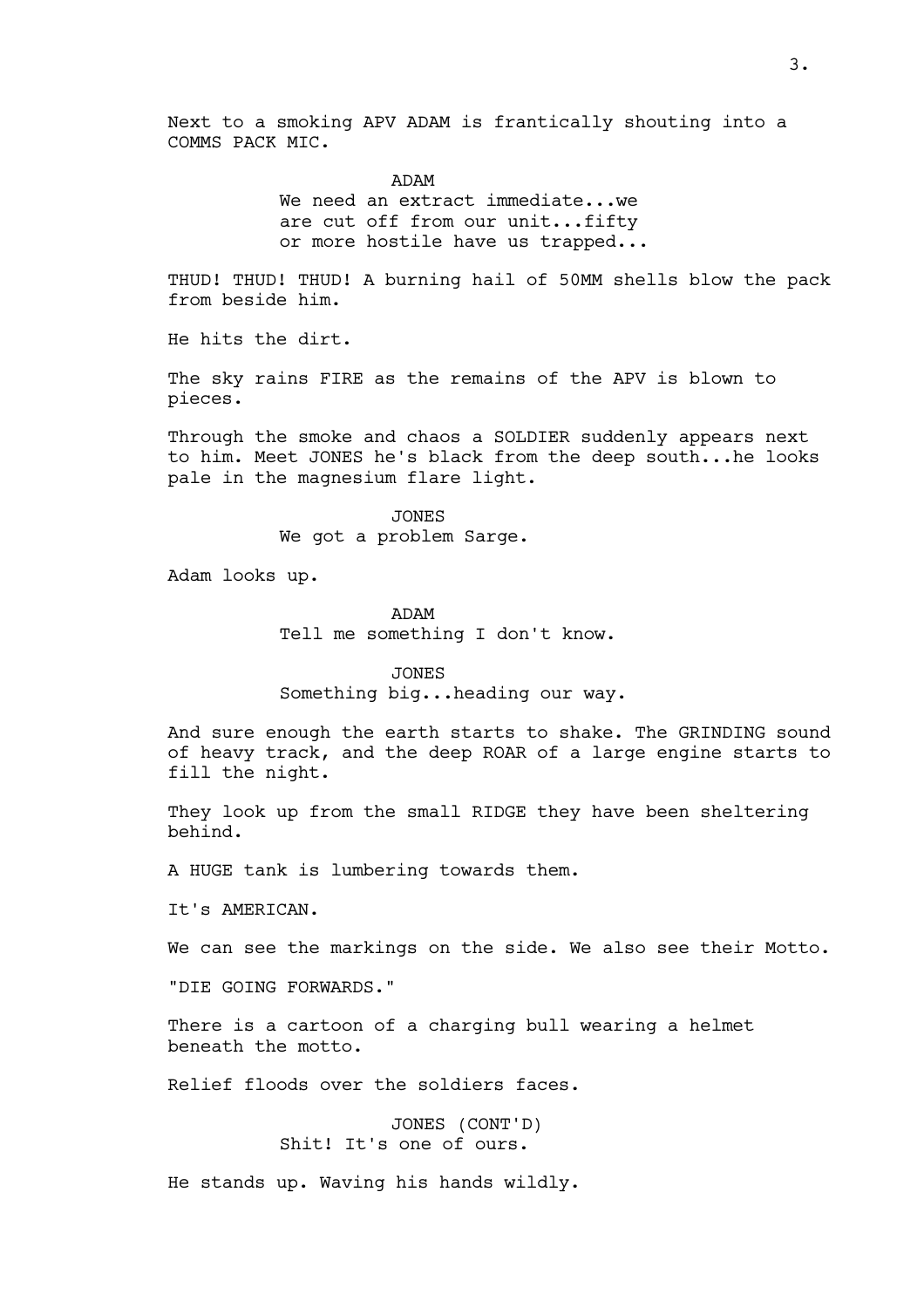ADAM Get down for Chrissake!

Too late.

The gun barrel swings round.

Gouts FLAME!

The shell hurtles towards them.

Jones hits the deck.

The world explodes.

The sound of falling rock and metal.

**BLACKNESS** 

MATCH CUT TO:

SUPER - FIVE YEARS LATER

EXT. WILDERNESS RIDGE - NIGHT

BLACKNESS is broken by:

The dull THUD of a VAST twin rotored CH-47 Chinook HELICOPTER shatters the night as the screen is split by a strobing flare of red and white light.

Rain lashes across the frame. Beneath us an overgrown graveyard. Spindly grey trees bent double, weeds and loose branches cartwheel across the dusty ground.

CRASH! The side doors of the CH-47 smash open disgorging four black figures. They repel to the ground, swiftly unbuckle and form a quadrant round one particular plot.

A cracked and crude headstone -- decorated with ancient symbols.

Above the MEN a winch screams and a large black machine is lowered down to the ground.

The men move swiftly towards the machine and extend four large HOSES from it. They attach pointed metal connectors to the end of the tubes and ram them into the four corners of the plot.

One of the men, an OFFICER makes a signal with his hand to the watching PILOT. There is a roar as the helicopter generators pour current into the device. Contrails of white vapour leak from the connectors.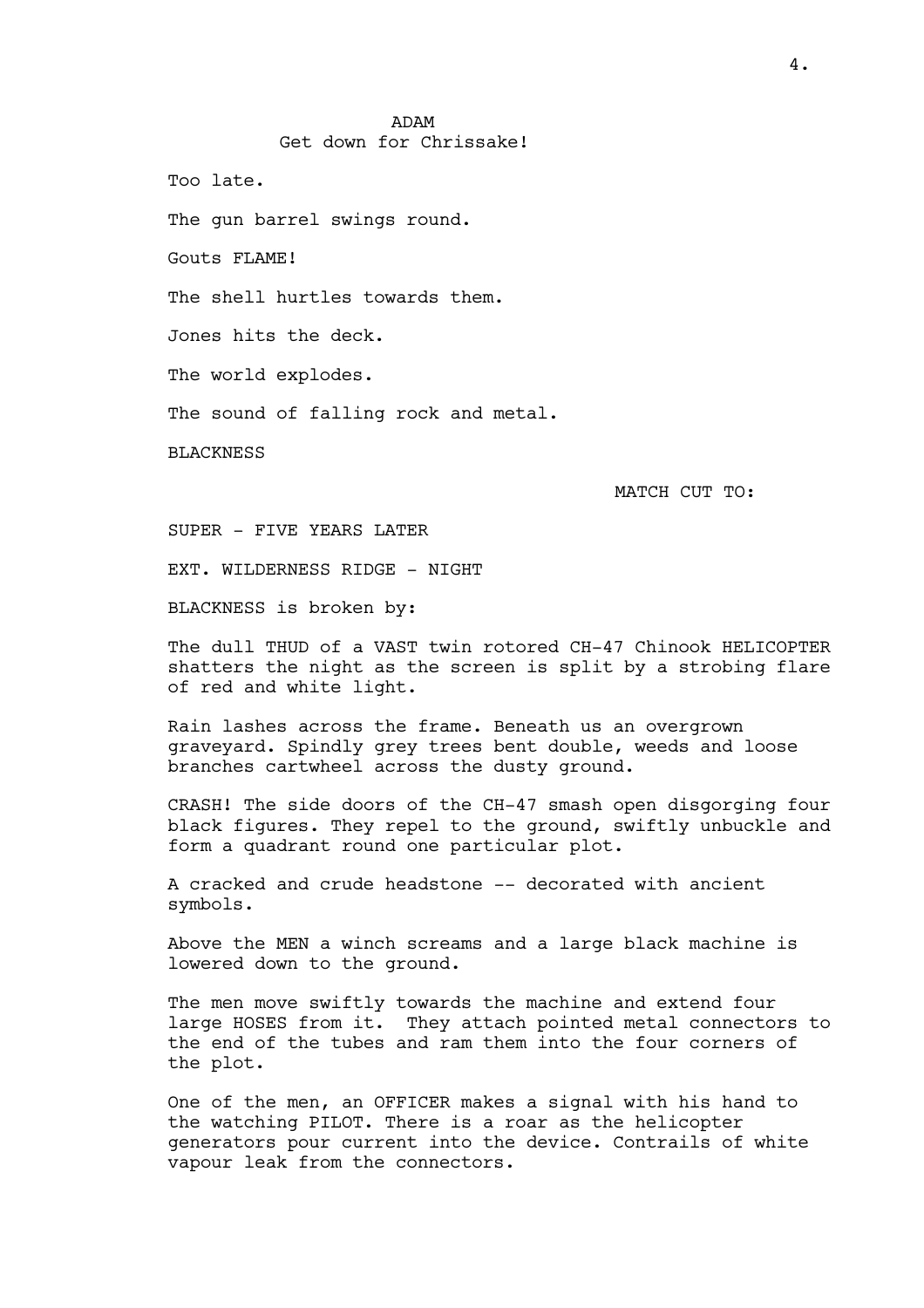The square of earth within the plot begins to crackle and freeze over. The men uncouple the nozzles and the black machine is winched back into the hold of the hovering CH-47.

Taking holstered drills from their belts, the men screw heavy eyelets into the frozen earth. As they finish a metal harness on four steel hawsers spools down towards them. They attach the cables to the eyelets.

Their officer signals. Each of the men holds onto one of the cables anchored into the corners of the plot.

The rotors ROAR. The CH-47 rises, the cables hum, the men look anxiously at each other.

As the huge Chinook helicopter labours to tear the frozen plot from the ground, it soon becomes obvious that some supernatural force is at work here, as over twenty tons of lift refuses to shift it.

Crouched in the back of the helicopter is RACHEL VASS, head of ops - MWU (MYTHOLOGICAL WEAPONS UNIT) older and wiser her face pale and beautiful in the moonlight. She wears full combat gear and is hunched over the glowing screen of a military spec LAPTOP.

A soldier appears by her side shouting above the insane noise of the rotors. His name is JOHN.

> JOHN We Gotta cut loose, this things gonna tear us apart...we can't get any more lift...we're carrying too much fuel!

She looks at him. Cutting loose is not an option.

RACHEL Hold me steady!

She locks the laptop into a rack. Grabs what looks like some sort of GUN.

WHOOSH! She fires a harpoon line into the plot. Anchors the other end through a clip in the fuselage. She taps some keys on the computer.

Light FLARES from a side mounted projector, spewing out a hologram of a whirling pentangle design, which hovers above the ancient plot.

Before anyone can stop her she upends herself and is rappeling face down towards the plot.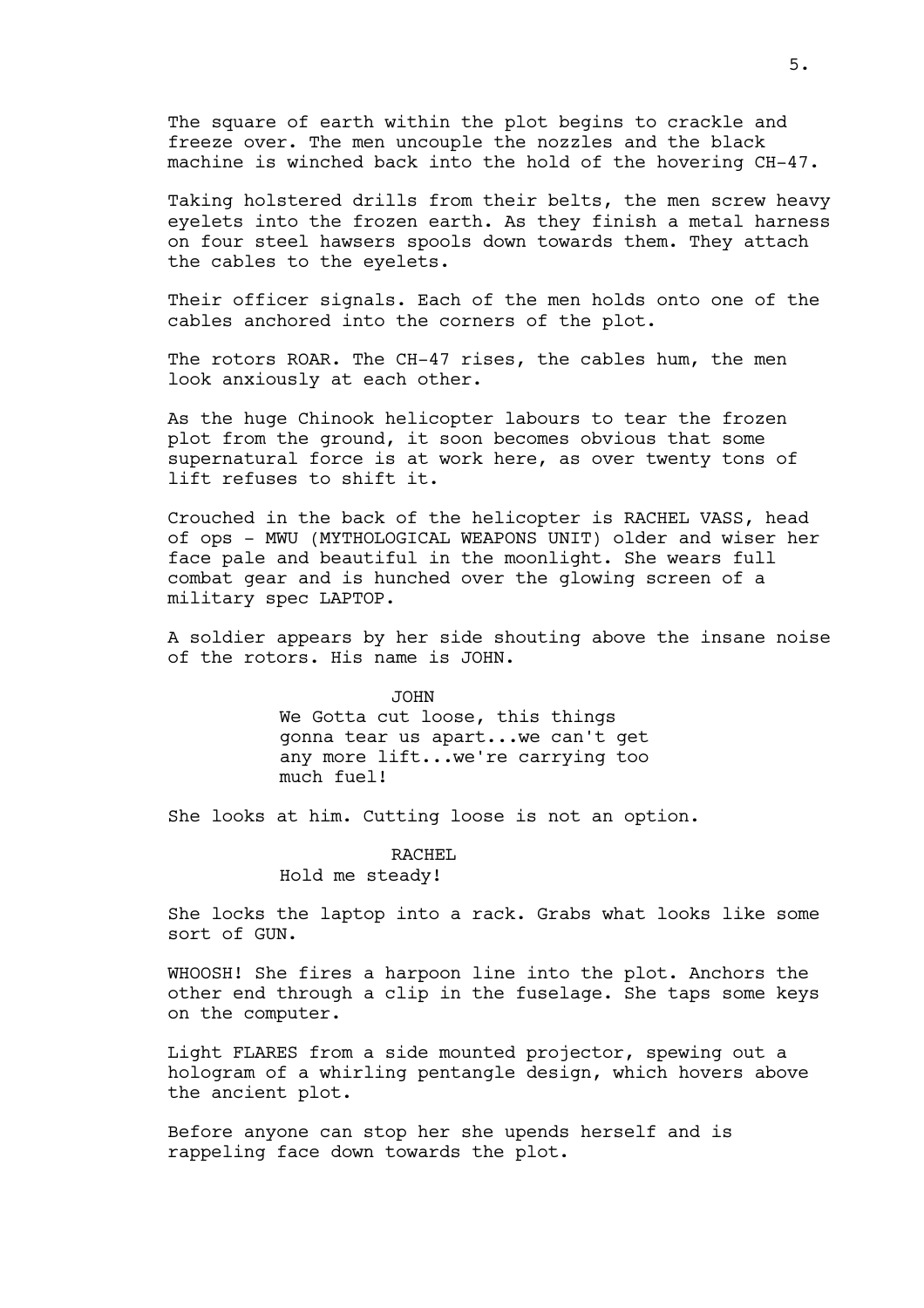As the pilot fights to maintain the bucking craft level, she hangs in space a couple of feet above the ground.

Rachel utters incantations in an unknown tongue. She pulls an AIR INJECTOR from a pouch in her combats and fires it at the ground. A coloured cloud of ancient dust billows in the downdraft.

The ground CRACKLES with a pulsating blue light. It starts to shift, seems to shimmer with unseen forces.

The helicopter LURCHES. Her line is torn from the ground. She hangs beneath the jerking craft buffeted by a twenty ton downdraft.

Above her John hooks a winch onto her line, and as she climbs up he hits the button, reeling her up as she hangs on. She scrambles onto the edge of the hatch. Just in time.

BANG! The plot yields to her SPELL and the block of frozen earth EXPLODES upwards as the Chinook hurtles into the night sky.

TITLES

EXT. SKY - NIGHT

WHOOSH! The black shape of an ANTANOV AN124-100 transport plane hurtles past us. A sinister whale carrying a mythological Jonah in it's belly.

Below us the edge of a country in the sea slips away as we head across the moonlit expanse of water towards the dark shape of an ISLAND a few miles from the coast.

As we near the ground a thin ribbon of LIGHT flares into life showing us where to land.

EXT. SNAKE ISLAND - BLACK SEA - ROMANIA - NIGHT

Rachel strides across a rain slicked piece of concrete towards the jutting ruins of what looks like an old castle or monastery.

Buffeted by wind from the roaring blades of the ANTANOV 24- 100 behind her, she is accompanied by a SOLDIER who trots alongside her to keep up. Behind her we can hear the shouts of MEN as the cargo of frozen earth is unloaded. They all wear Bio-Suits.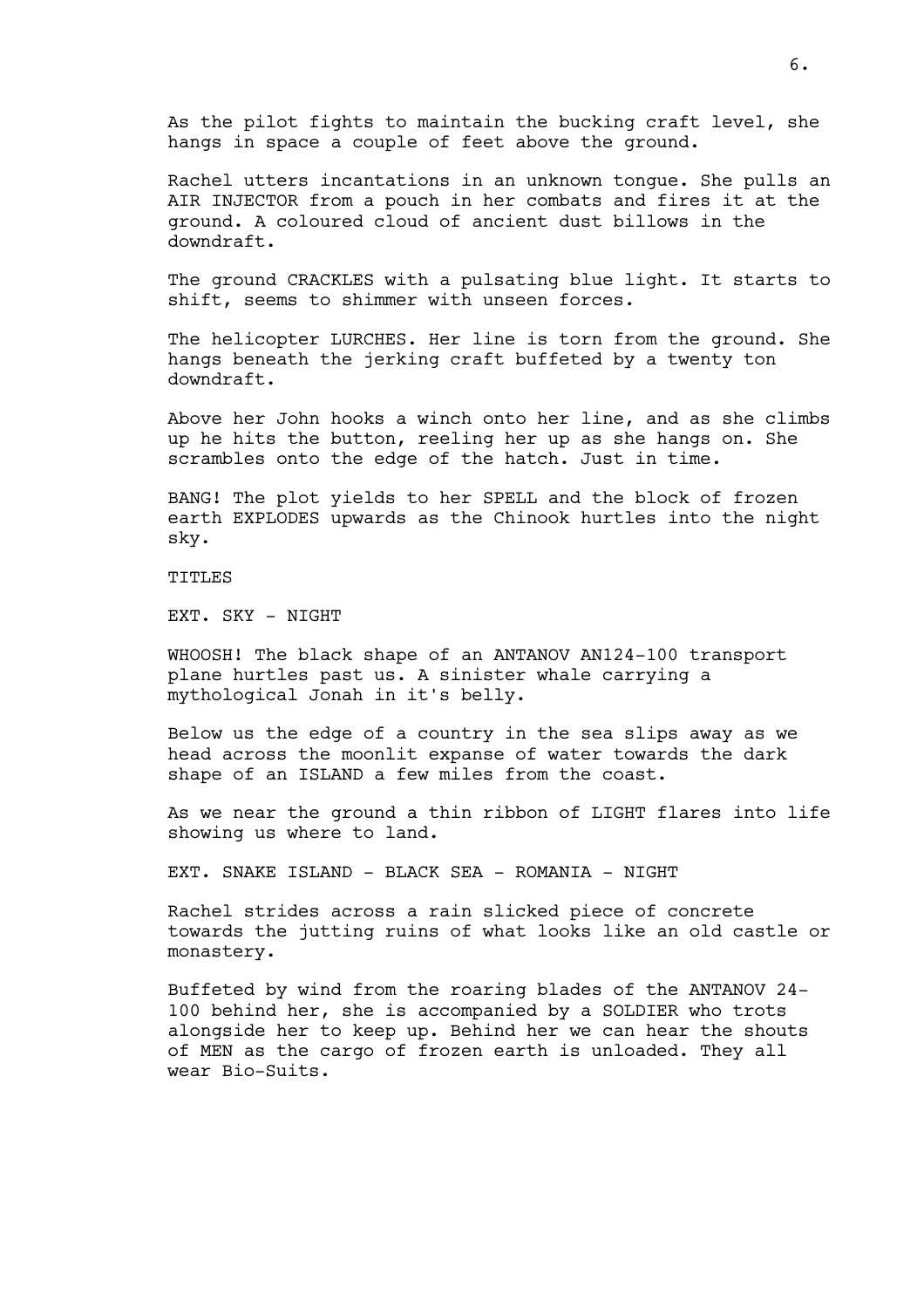RACHEL

Get it into the base and maintain the temperature at minus 10c...nobody is to go near it unless they are in full Biosuits...understand.

The soldier is in awe of her power and beauty, but his inquisitiveness gets the better of him.

> SOLDIER Yes Ma'am...pardon me Ma'am, but what is it?

Rachel looks at him.

RACHEL Dark Hell soldier, Dark Hell.

The soldier swallows. Snaps a salute. Watches her go. He doesn't look happy.

Rachel heads towards a STEEL door set into the side of the rock beneath the looming ruins.

The door slides open.

INT. BASE - HANGER - NIGHT

She is in what looks like an old aircraft hanger.

To the side of it are several doors that are guarded by armed soldiers. She heads towards one and shows her pass. The door swings open and slams behind her with a dull THUD!

## CORRIDOR

She's in a corridor now, as she passes a notice-board we see a brightly coloured poster. HALLOWEEN PAINT-BALL EXERCISE AND PARTY. She smiles as she sees it.

> RACHEL Any excuse to shoot at people.

She comes to her quarters and opens the door. She goes in.

INT. RACHEL'S QUARTERS

A spartan affair, an iron cot -- wardrobe and a chair with a basin and a table. A full length mirror is the only luxury that has obviously been added -- it looks out of place.

Rachel drops her pack onto the bed and takes some things out of it. A small framed picture.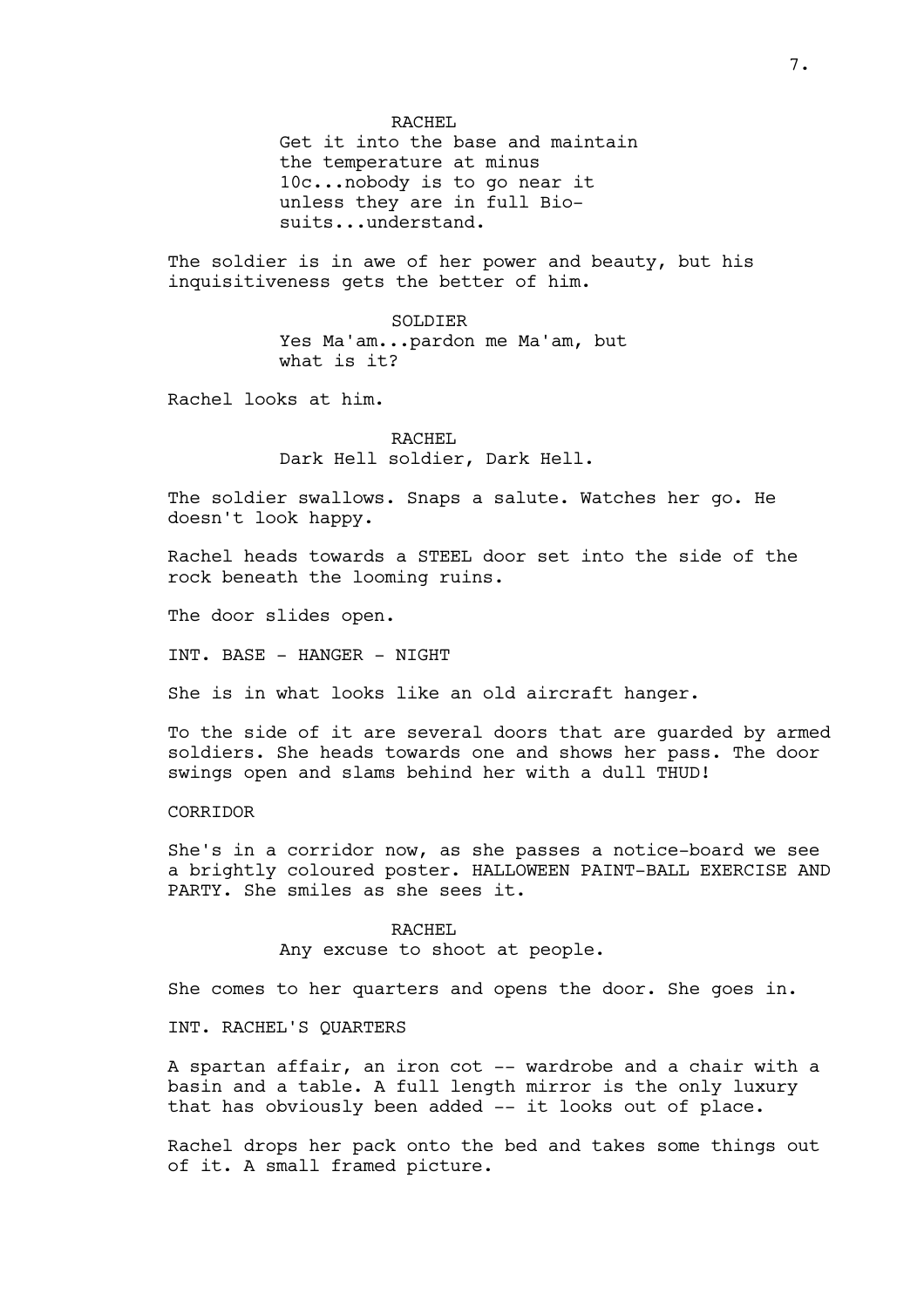A smiling Adam and her from five years ago. She looks at it before placing it gently on the bedside cabinet. She produces a folder marked TOP SECRET - MYTHOLOGICAL WEAPONS UNIT.

She flicks through it and we catch glimpses of various mythical creatures -- a MINOTAUR, half man half beast, KRAKKEN a giant squid, MEDUSA a demon with snakes as hair - she comes to a page marked RAVANOR.

A picture of a crude woodcut showing a monster hunched over with a misshapen head and talons. She flicks to a mission page containing a presidential seal.

> RACHEL (V.O.) After David's death I went to pieces. Not caring whether I lived or died made the people under me nervous.

She flicks through the folder. We see a MAP of the Roumanian coast line and a picture of an Island -- a name SNAKE ISLAND.

> RACHEL Becoming head of the Mythological Weapons unit seemed a good solution, after all I was dealing with things that no one believed in...assessing them for military use...bringing myth back to life.

She flicks through some more sheets of paper. These look like blurred photocopies. Records of military personnel and top secret mission details.

> RACHEL (CONT'D) Bringing the Ravanor back was only part of what brought me to Snake Island...

She studies a report in front of her -- flashes of information -- Blue on blue incident -- officer in charge transferred -- A picture of a hard faced individual COLONEL STAGG.

ON RACHEL

Her eyes as she stares at the picture.

RACHEL (CONT'D) What I wanted most, was revenge.

BACK TO SCENE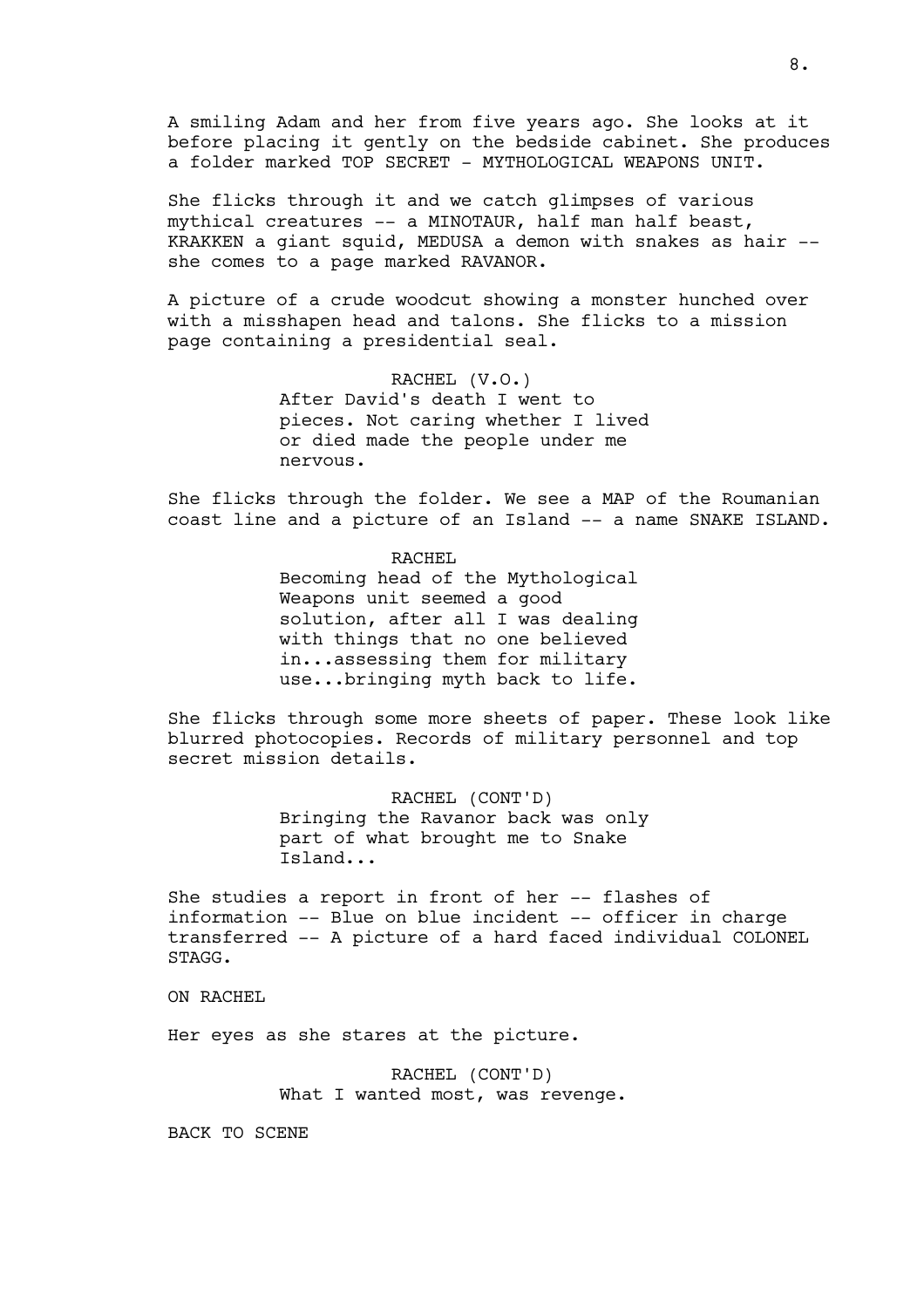As Rachel tidies her pack away and lies down on her bed. She flicks the light off plunging us into DARKNESS.

INT. BASE - RACHEL'S QUARTERS - NIGHT - LATER

DARKNESS

Rachel twists and turns in her sleep.

INT. BASE CORRIDOR - NIGHT

The sound of a COFFEE DISPENSER qurgling into a cup.

Rachel is wearing a dressing gown. She takes the coffee cup and heads back down the corridor towards her room.

She takes a sip.

She looks up, the corridor seems to have changed.

It stretches away into infinity.

Behind her she hears a CLACK! CLACK! CLACK! It sounds like bone shears rubbing together.

Rachel increases her speed. The corridor seems to elongate and move away from her, her vision distorts.

From behind her we hear the THUD! THUD! THUD! Of a large creature gaining on her.

Suddenly the overhead fluorescent begin to snap off.

They go off behind her plunging the corridor into a shrinking strip of light...the DARKNESS closing in behind until she is left in one harsh square of light in the darkness.

The pale tube above her flickers, an unnatural wind soughs along the corridor making her shiver involuntarily.

And then she hears the sound.

At the very edge of the light. A wet guttural sound, not human. Sounds like a piece of flesh being pulled from a carcase.

From the darkness a voice.

VOICE (O.S.) You couldn't leave me alone could you... (a beat as it draws a ragged wet breath, then.) (MORE)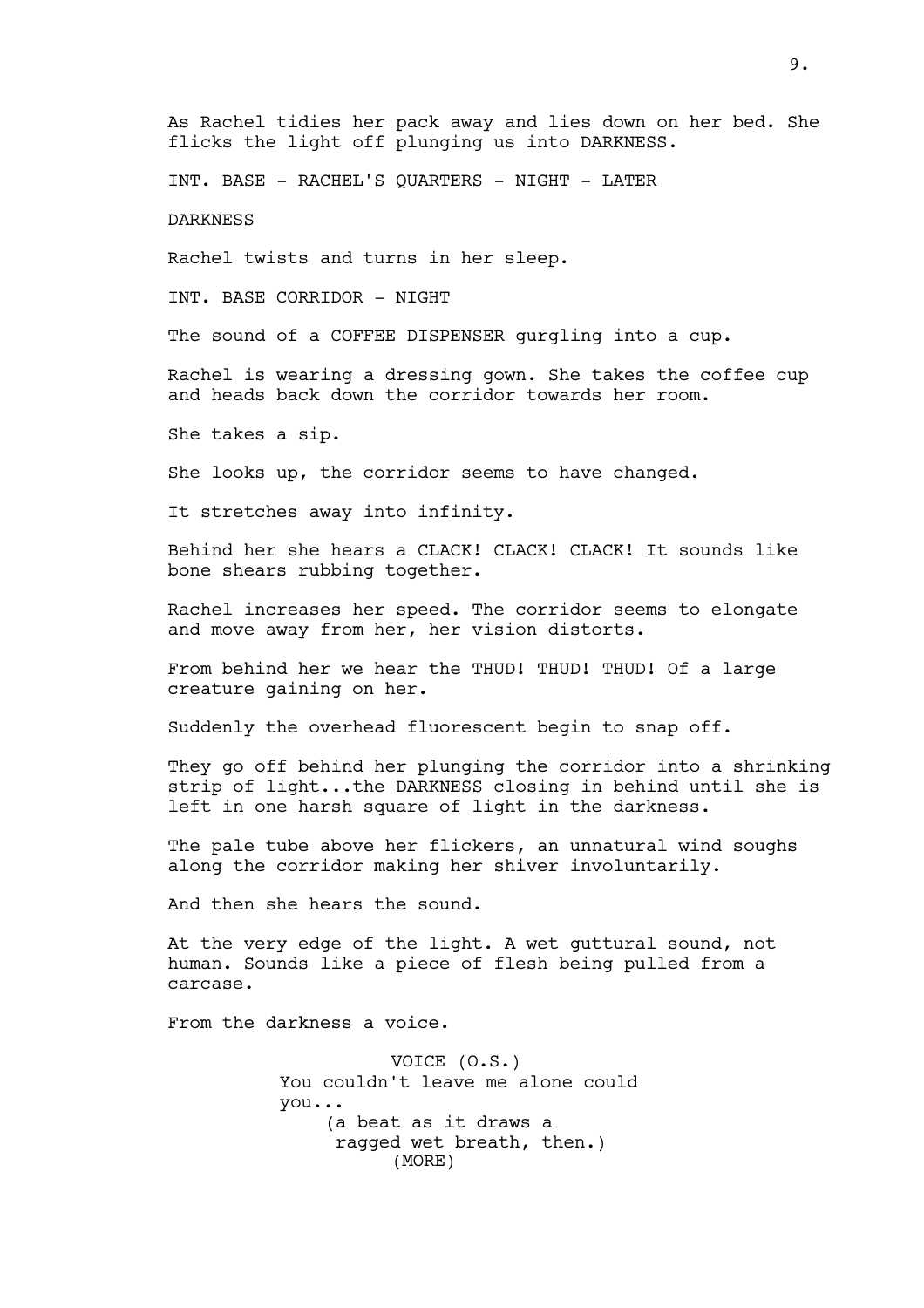Do you really think you can control me...centuries of power...held in check by your crude science and primitive spells...you can never tame the beast...it will destroy you all! VOICE (O.S.) (CONT'D)

Rachel moves forwards. Something moves it's head, leans out of the shadows. It is the DEMON. But it is in a transient stage.

Half corpse half Bio-engineered. The hideous thing looks at her.

Rachel is frozen with fear. She summons up the courage and addresses it.

> RACHEL I want revenge...he killed my partner...he won't get away with it...you can avenge Adam.

TRANSIENT Are you prepared to pay the price?

Rachel nods.

## RACHEL

He was my life, I would gladly give it to avenge him.

The creature chuckles.

#### TRANSIENT

So be it...you think that your life is the most precious thing you can give...you're wrong. You don't understand the depths of despair you'll fathom...there is a DARK HELL that you will travel through...a Darkness that will destroy the very fabric of your being...

Rachel blanches.

RACHEL

I'm not afraid...

The CREATURE laughs, it's not a pleasant sound.

TRANSIENT You don't know the meaning of fear...I've been buried alive... (MORE)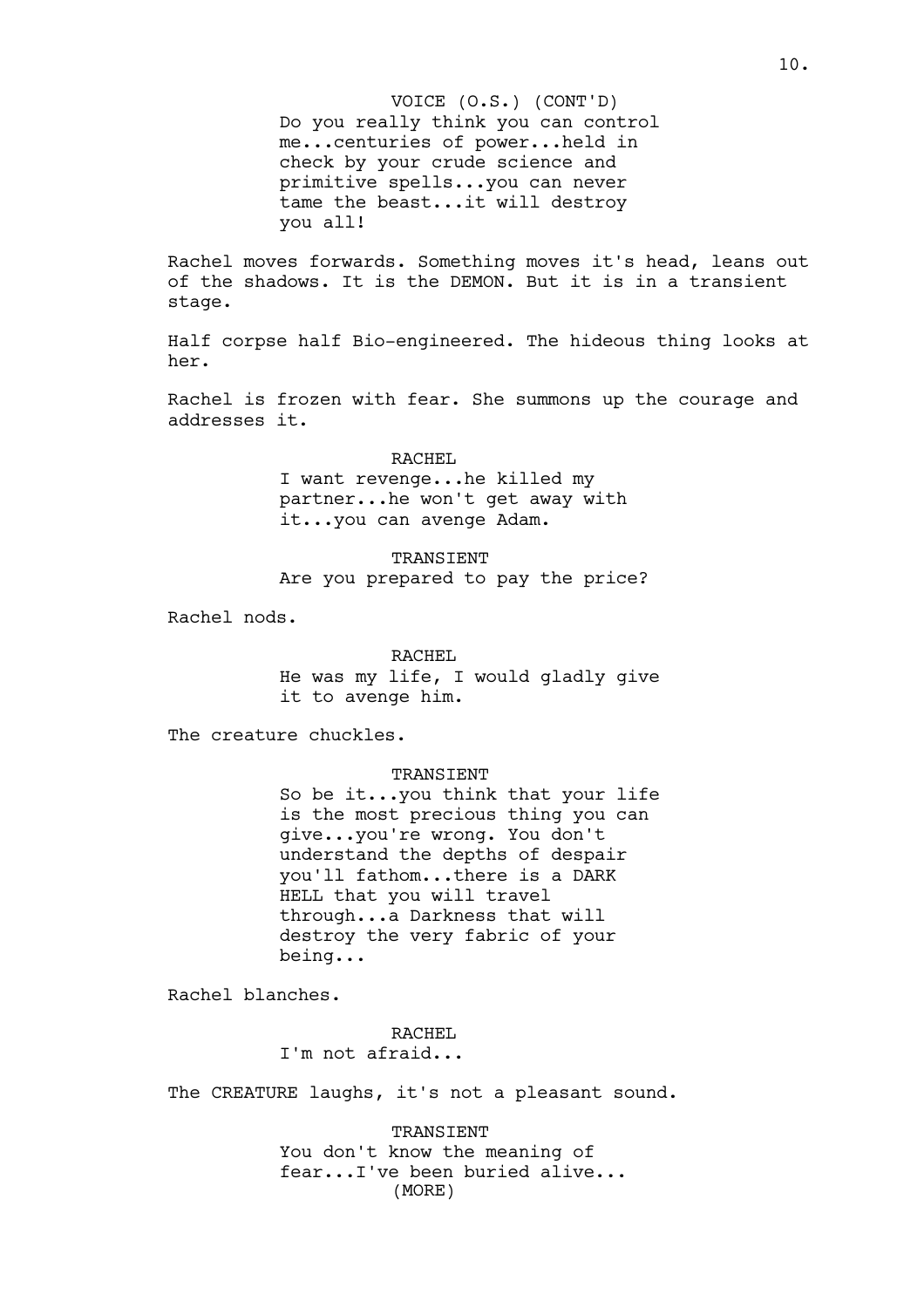burned in hell and worse...much worse...all for the sake of vengeance...you will live through all of that...and for what? TRANSIENT (CONT'D)

# RACHEL

For love.

**TRANSIENT** Love? A human vanity, a transient of imagination, created by the fickle frailty that is mankind...well so be it...taste the fear...

And suddenly it becomes a huge black shape that smothers Rachel, blotting out the light with a terrifying SCREECH!

BACK TO SCENE

ON RACHEL

Jerking awake with a start. She snaps a bedside light on. Her face is covered with a sheen of sweat.

In a reflex action she reaches for the pendent hanging round her neck.

# RACHEL What the hell was that?

She rubs her eyes. Maybe it was a bad dream. She looks at the time on a RED LED readout. 2.00 Am. She groans. Snaps off the light.

INT. BASE - LAB - CONTAINMENT ROOM - NIGHT

It's dark in here. A large amorphous shape sits motionless in the middle of the sealed room.

The jagged square of frozen earth steaming with cold mist rests on a METAL UNIT. Hoses and electrical wiring are hooked into the earth via the base. The temperature is maintained and readouts are taken from this unit.

CLOSE ON

THE EARTH.

Insects, beetles and wriggling centipedes shift amongst the sleeping soil.

A viscous liquid seeps from the soil, collects on the metal, and is drained into the base.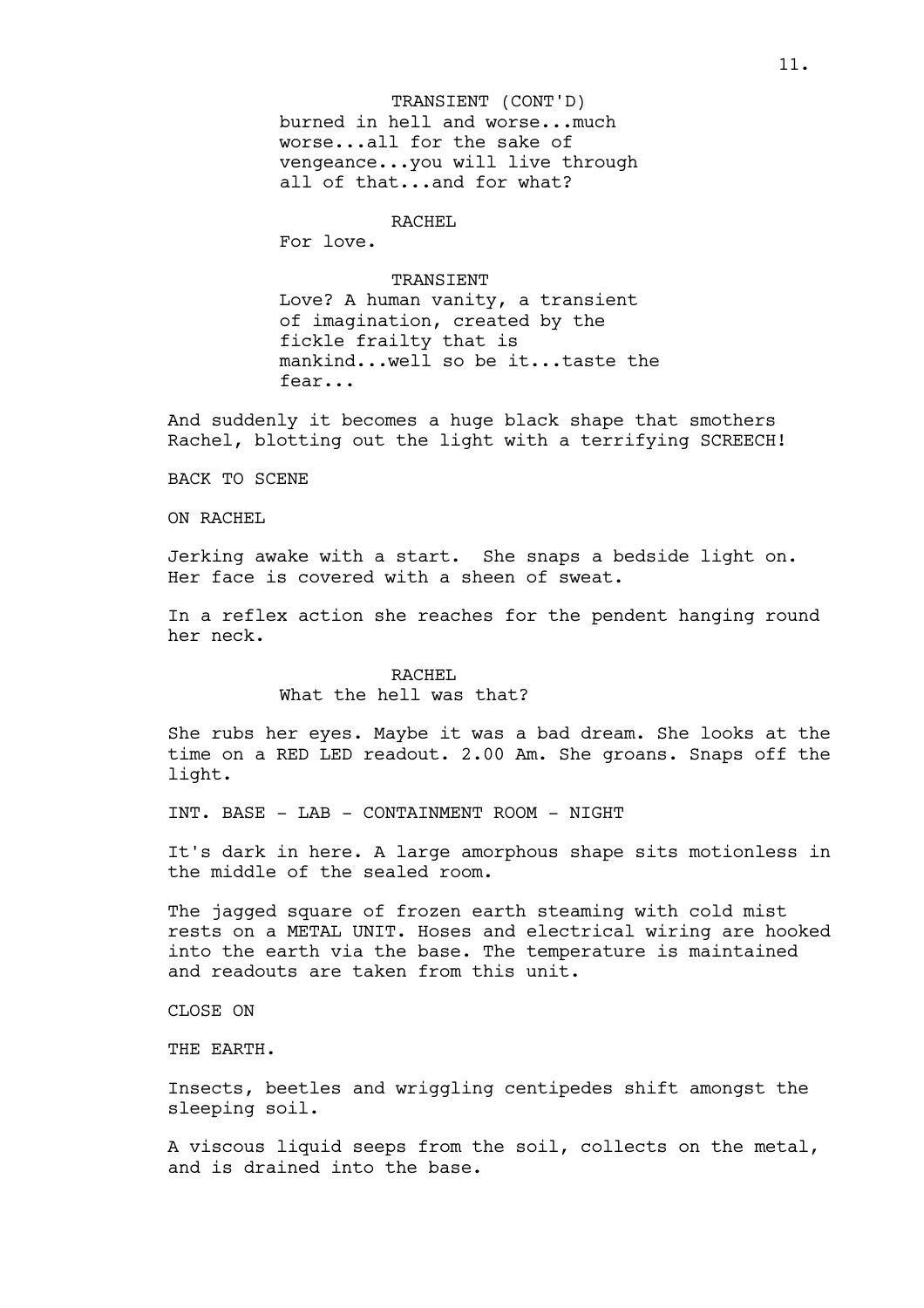Above the unit an infra red beam of light scans back and forth across the soil. The earth and its contents are gradually being thawed out.

BACK TO SCENE

IN CONTROL ROOM - LAB

A mass of equipment racks jammed with flat screen readouts,

A scientist, HARRISON a wiry earnest young man in his twenties but with the brain of a small planet is making notes and checking read-outs from the battery of screens.

He yawns and takes a sip of his coffee. He looks around him, he's pulled the graveyard shift, there is no one else around.

He goes to his briefcase and pulls out a magazine furtively from inside it.

We see the cover. SCIENTIFIC AMERICAN - "New Black Holes Discovered"

He opens the magazine and settles back in his seat.

He flicks through the mag. We catch glimpses of naked women as he flicks through the pages. He's using the Scientific journal as a cover.

EXT. BASE - LANDING STRIP - DAWN

A helicopter touches down, disgorges its passengers.

In the background we see the military version of electric golf carts, with small winches on the back of them connected to trailers by wire hawsers.

SOLDIERS are loading strange metal capsules onto the trailers, maybe six or seven. The CARTS make their way past us. We catch sight of one of the capsules. It has a reinforced glass inspection plate. It's frosted over.

We see the helicopter passengers, six dog tired SOLDIERS head towards the base. They are led by a mean looking SOB with a salt and pepper crew cut and ice grey eyes. Meet COLONEL STAGG.

A man appears alongside him. A craggy faced career soldier. Sergeant CRAIG, Stagg's right hand man, a CAN DO in a world of WHY BOTHER.

> CRAIG Home sweet home.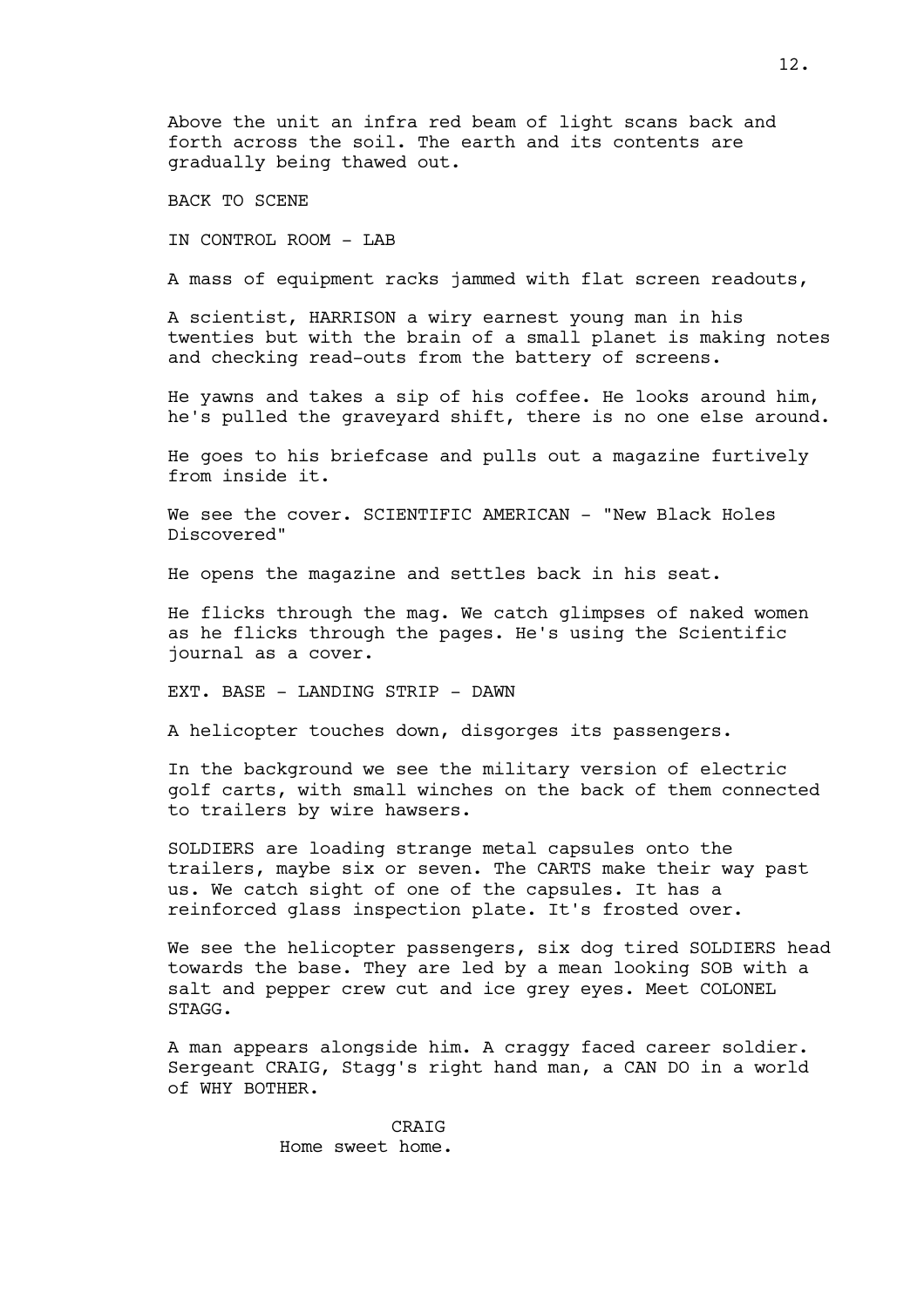Four SOLDIERS take up the rear. FROSTY a lanky and taciturn man with a thousand yard stare and a brain with the shift stick jammed in neutral.

JOSH a good looking and wisecracking COMMS specialist looks around him at the crumbling ruins and the desolate landscape.

> JOSH Where the hell are we?

Stagg takes a cigar out. Clamps his jaw around it but doesn't light it, he sees smoking as a weakness.

STAGG

Snake Island.

SUZ, a tough SLAVIC featured GUN BUNNY joins them, she spits.

SUZ

No shinola.

Stagg heads towards the base entrance.

**STAGG** 

Back in the cold war days the Ruskis used this as an interrogation centre...then they got all cuddly with the IMF and we got it as a sweetener for the deal...Romanian government thinks its a scientific base studying ornithology...

The final soldier, KING a huge black man with antistereotypical sensitivity lumbers past them.

He sees a grubby seagull whirling overhead.

KING Might see some black winged stilt if we're lucky...

SUZ snorts.

SUZ That's gonna happen.

As they head towards the base they look like they have been to hell and back.

Stagg looks at them.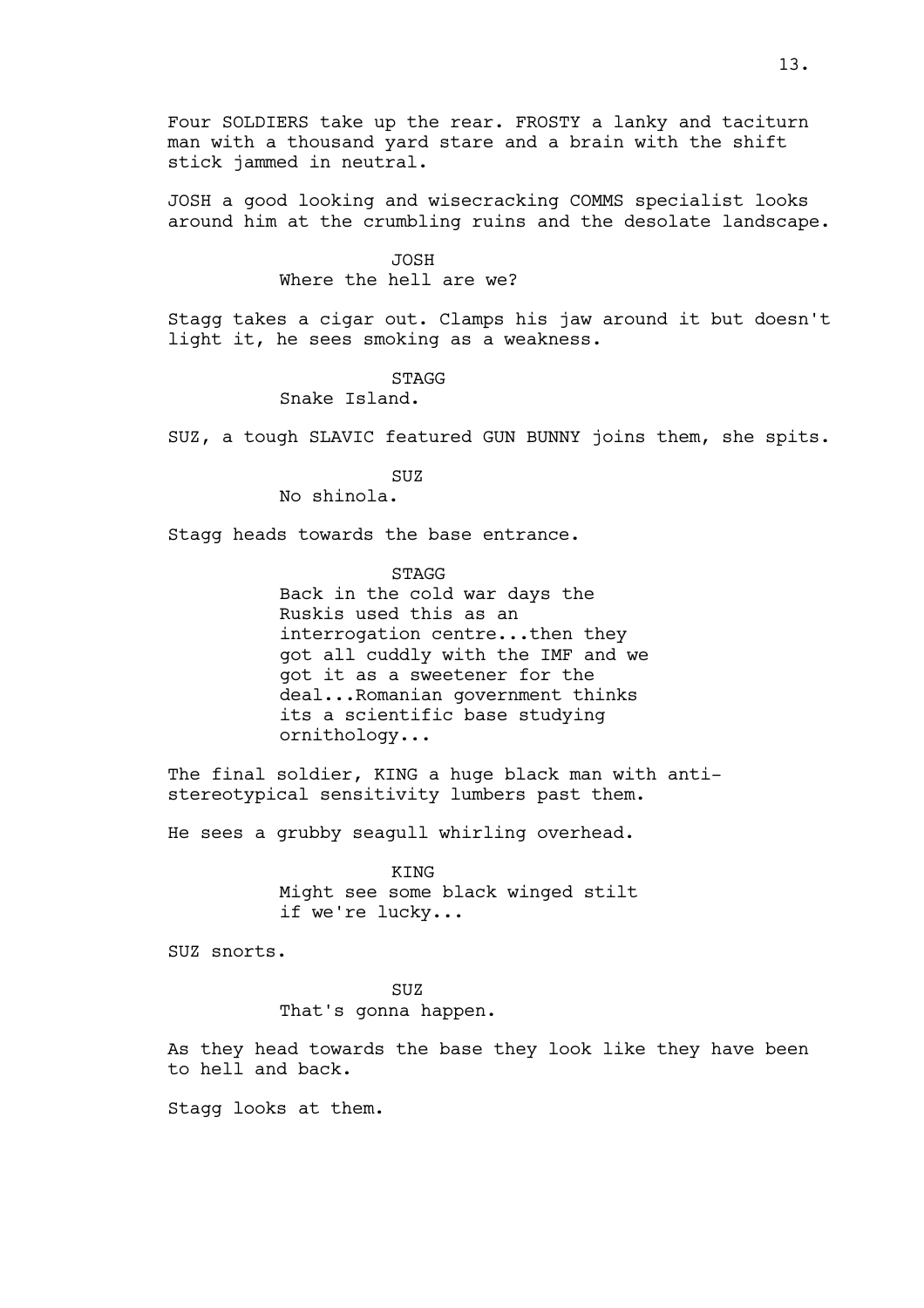STAGG

Get some rest...I want you in good shape for the exercise...we're gonna whip those pussies...

Craig comes alongside him.

CRAIG

You'd better get some rest too Colonel...we got a briefing with the propeller heads later...

Stagg's eyes narrow and he clamps down on his cigar.

STAGG That's a given Sergeant...me and my friend Jack D are gonna discuss it right now...

Craig snaps a salute.

CRAIG

Colonel.

He doubles off towards the base.

INT. COLONEL STAGG'S QUARTERS - DAY

As spartan as Rachel's, but here there is evidence of a lifetime of military habit. Boots gleam, clothes are folded to the millimeter and everything is in its rightful place.

A half drunk bottle of Jack Daniels is up ended into a glass tumbler -- the amber liquid dancing with fire. Stagg takes a deep drink. His hands tremble, he is a man with his own demons. Some papers are spread out on his bed. A file marked RACHEL VASS -- he flicks through it -- comes to a page with the name ADAM MASON on it. A line catches our attention -- KILLED IN ACTION -- REMAINS TRANSFERRED TO ARCTIC STORM.

INT. BASE - LAB CONTROL ROOM - DAY

Stagg and Craig are in the control room with Rachel and Harrison and a couple of edgy LAB ASSISTANTS, LOU and ABE. The CONTROL ROOM overlooks the containment area where the DEMON lies.

The earth has been stripped away and the withered corpse of RAVENOR now lies steaming on it's steel bed. Rachel has a computer hooked up to an overhead projector as she talks.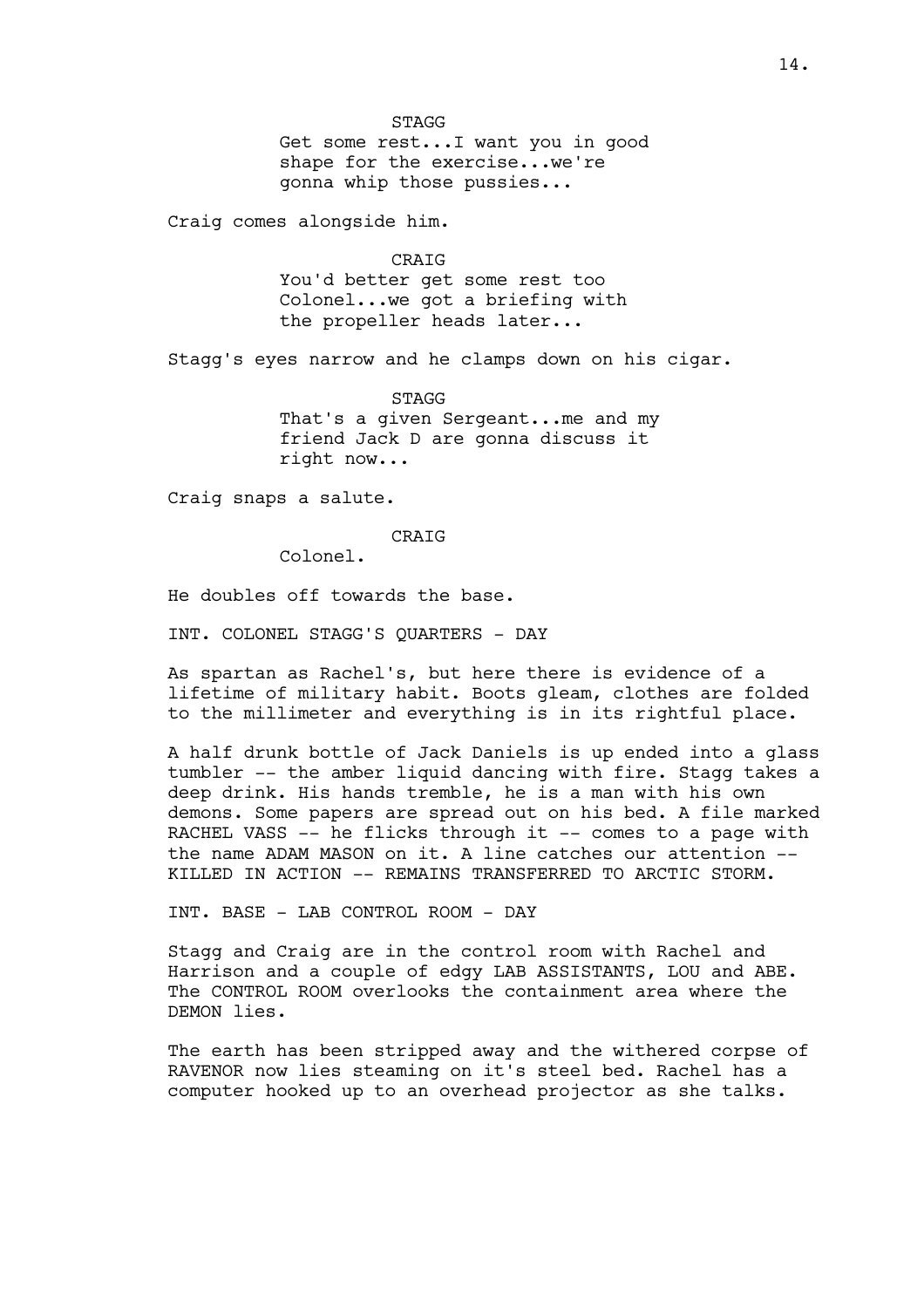## RACHEL

Legend has it that a child with a misshapen head was born during the time of the witch-hunts. The mother was so terrified that she smothered the child rather than risk being accused of sleeping with the devil.

She shows them medieval woodcut pictures of the monster, and newspaper clippings of mysterious deaths supposedly caused by people invoking the Demon of revenge that is Ravanor.

> RACHEL (CONT'D) The myth is, she buried it alive.

Stagg clamps down on his cigar.

**STAGG** 

No shit.

Rachel ignores him and presses on.

RACHEL It developed into a Demon, avenging all who invoked it's powers.

We see a picture of an old drawing of the Demon.

#### RACHEL (CONT'D)

According to the legend, when somebody is killed unjustly, the victims blood must be mingled with that of the person invoking the Demon. The mixture is used to invoke vengeance on the guilty...

STAGG

This operation has already run up a tab of two billion dollars...this better work or my ass is in a sling...

He turns to Rachel.

STAGG (CONT'D) And you're out of a job.

Rachel locks eyes.

## RACHEL

Genetic mythology is a completely new field, the Mythological Weapons Unit is way beyond anything science has ever achieved before...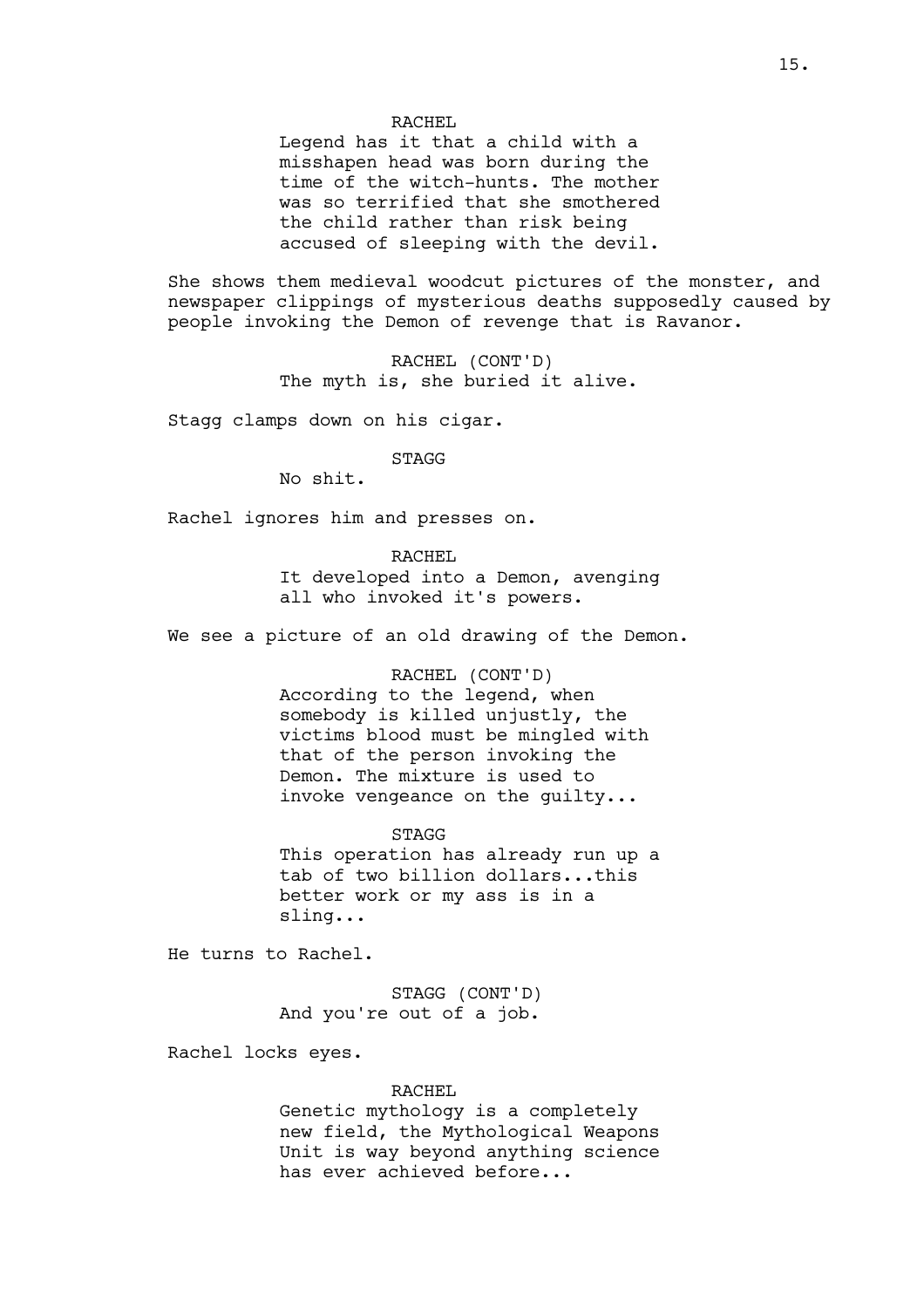Harrison polishes his glasses nervously. Coughs.

HARRISON We are playing God.

Rachel looks at him.

## RACHEL

Or the Devil.

Stagg looks at her.

RACHEL (CONT'D)

Tibetan mythology speaks of a tall black man, a Demon that roamed the earth. He stole the sun and brought down the rain, turned the world into a wilderness...

Harrison swallows.

## HARRISON

What was his name?

Rachel looks at him.

# RACHEL

He was known as DARK HELL, after a part of hell reserved for the greatest forces of evil. We believe he may have been an earlier version of the Ravanor Demon...the mythology has been passed down and exaggerated through the centuries...

Stagg clears his throat.

STAGG

I think we should see if the claims are exaggerated.

Rachel looks alarmed.

RACHEL I thought we were waiting for the modifications.

HARRISON

I have to compile the genetic and molecular modeling,the Kevlar exoskeleton and the mercury blood plasma are an essential...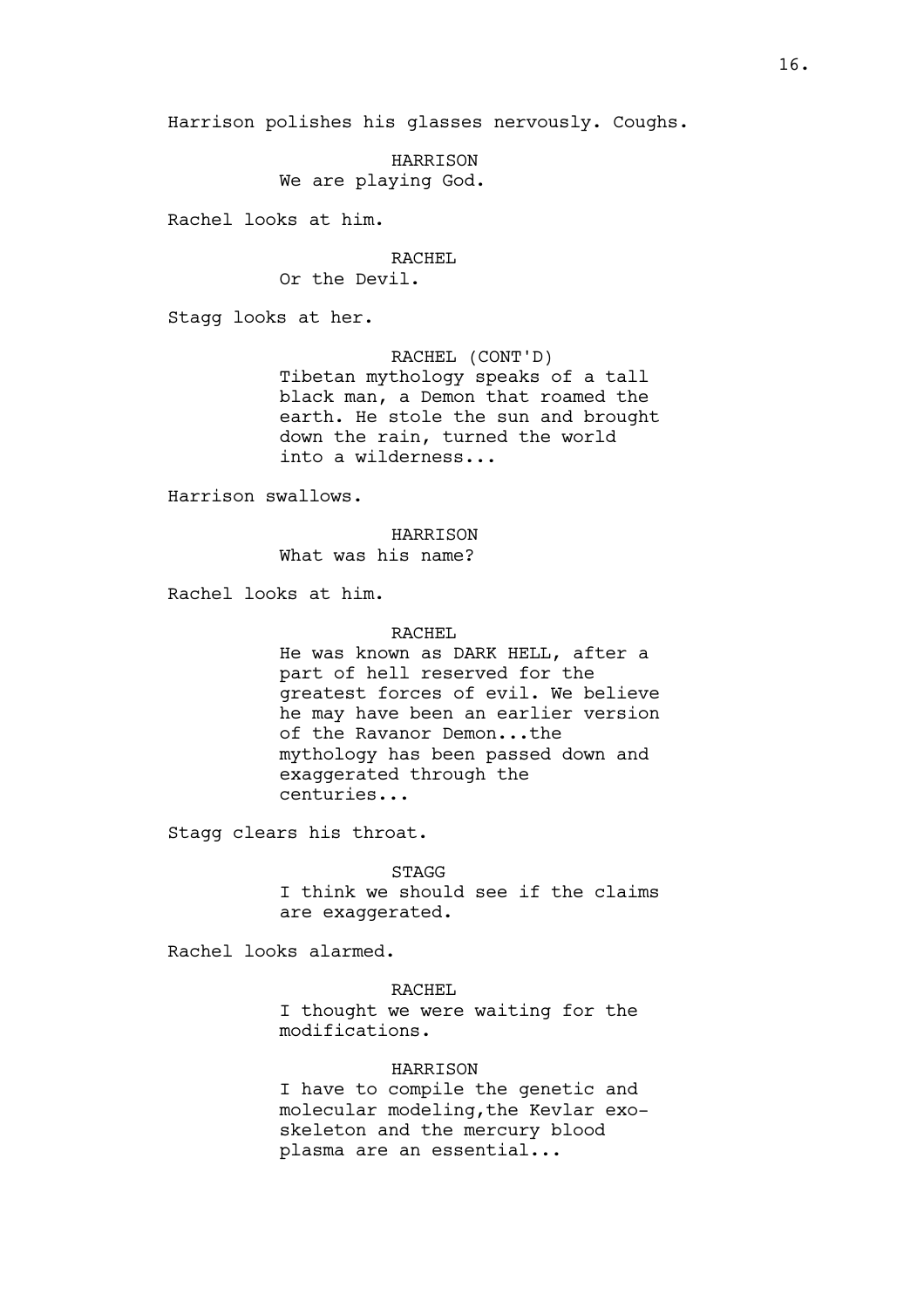STAGG Whatever. I'm getting heat from upstairs, they wanna' see some blood for their money.

Rachel bites her lip. She's not happy about this.

STAGG (CONT'D) Don't get your panties in a bunch. This woman murdered five kids and put their bodies through a mincer before feeding them to her dog...she's looking at the needle anyway.

He keys an intercom.

STAGG (CONT'D) Bring her in.

INT. CONTAINMENT ROOM - LAB

Two soldiers in NBC suits bring in a woman with no redeeming characteristics. Meet KAZ. In her prison garb she is androgenous. Lank blonde hair frames an emotionless face with black holes for eyes and a lipless line for a mouth.

The SOLDIERS attach her to electronic manacles against one wall.

They each produce an air driven injector and move over to the corpse.

INT. CONTAINMENT ROOM - CONTROL ROOM

Stagg watches.

**STAGG** We're using the blood from two of her victims, a mother and her daughter. That should keep the Demon's mythology happy.

He looks at Rachel.

RACHEL

There's no logic with Mythology...we don't really know what will happen...that's why we have it in the containment area.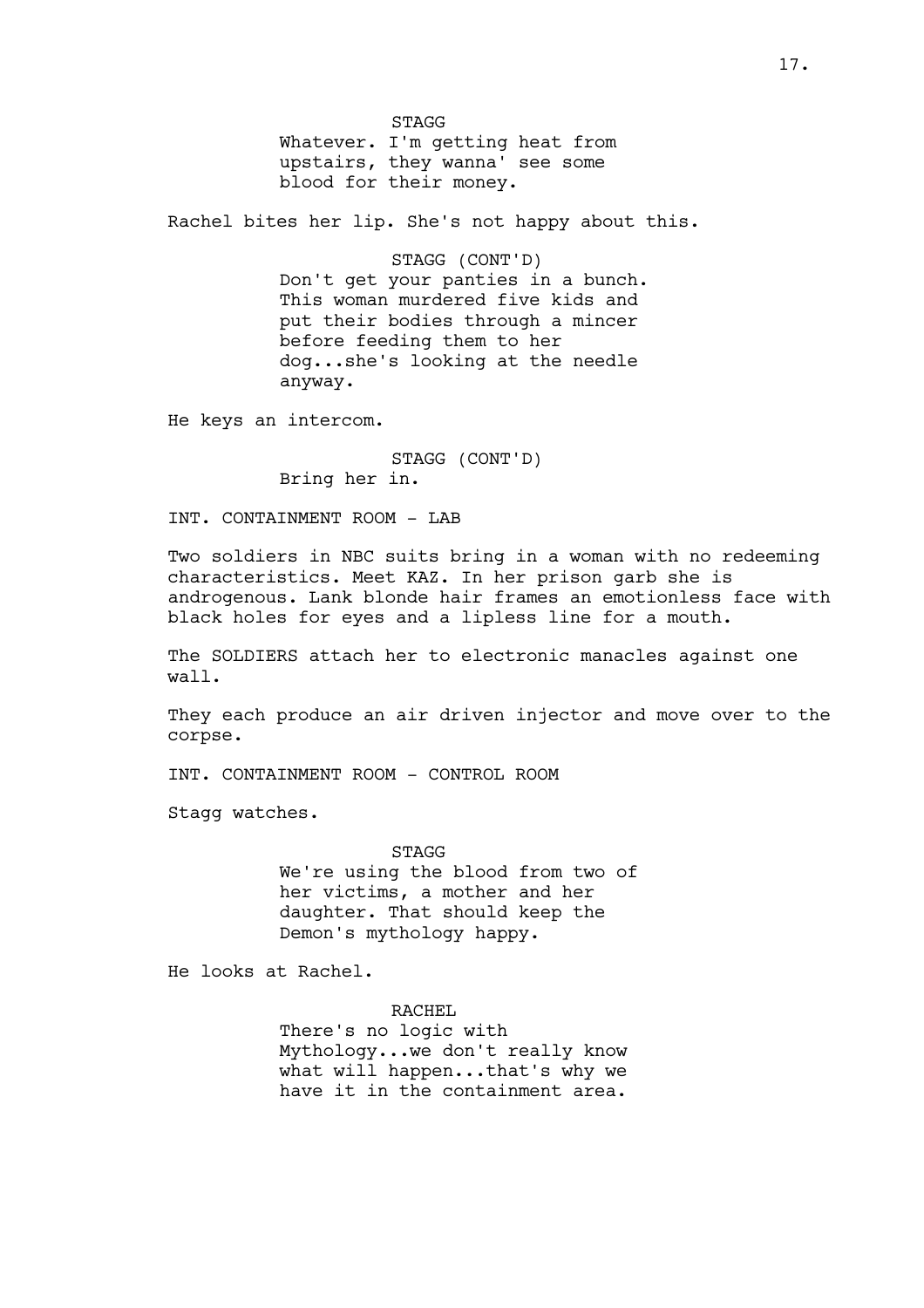#### HARRISON

Er, we have a contingency plan for the modified Demon...it's circulatory system will be mercury based...mercury freezes at 38.9 Centigrade. We'll seal it in and supercool it down to below 38.9 Centigrade.

STAGG What happens then?

#### RACHEL

The creature will become too heavy to move and its system will lock solid, it will be harmless.

#### HARRISON

There's no plan for the original mythology...though once its revenge cycle is complete; it should revert back to its inanimate state.

#### RACHEL

I advise against invoking the original Demon...we can't predict what will happen.

STAGG Well, we're about to find out.

INT- CONTAINMENT LAB - THAT MOMENT

The soldiers move over to the Demon cadaver.

THISS! THISS!

They inject it with the samples.

They then turn and move as quickly as the suits allow. The door hisses open and they leave.

INT. CONTAINMENT ROOM - CONTROL ROOM

Stagg watches an overhead MONITOR which shows the DEMON.

Things are happening.

The blood is being absorbed into it's system.

SERIES OF SHOTS

Blood flowing through veins.

Muscular activity as flesh begins to reform.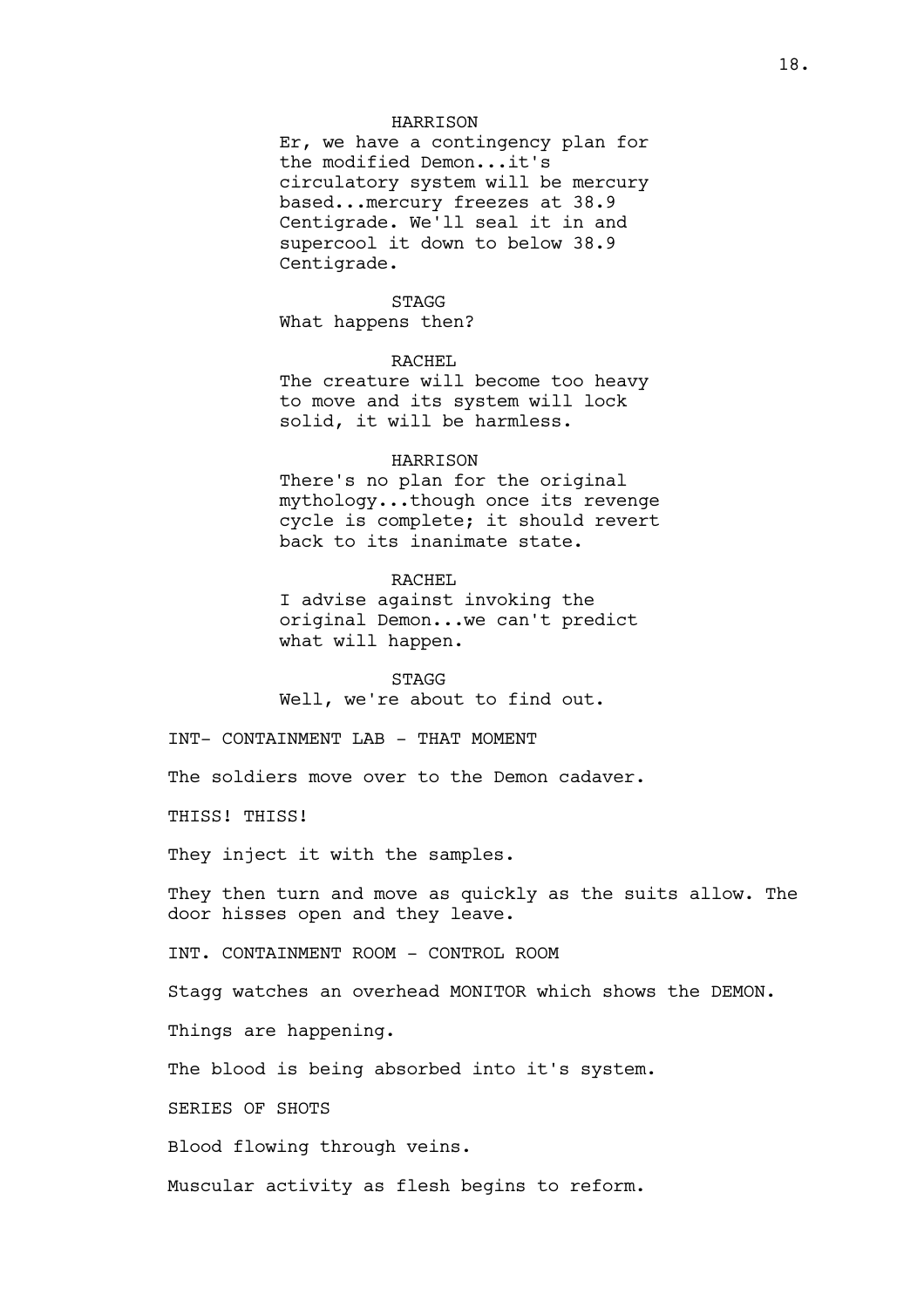Cracking sounds as bones re-form.

CLOSE ON Talons growing.

EYES burning GREEN and lizard like in a swelling head.

The process is over.

The creature turns it's head.

It ROARS!

INT. CONTAINMENT ROOM - LAB CONTROL ROOM

Everybody takes an involuntary step backwards.

STAGG It ain't too happy.

He hits a key on the control desk.

INT. CONTAINMENT ROOM - LAB

CLOSE ON

Electronic shackles unlocking.

BACK TO SCENE

On KAZ

A SOUND it seems to be all around us. A keening cry, soft and eerie...the VOICES of small children...the voices meld and multiply...they seemed to be whispering to Kaz.

> VOICES You took our lives...and now we'll take yours.(Giggling, And laughing.)

An unexpected shift in her expression. Might be fear.

And then it happens. So quick you'd miss it if you weren't expecting it.

The Demon EXPLODES off the metal gurney.

A razor sharp bone scythes through the air...

THUD!

It impales Kaz through the chest.

Blood sprays everywhere.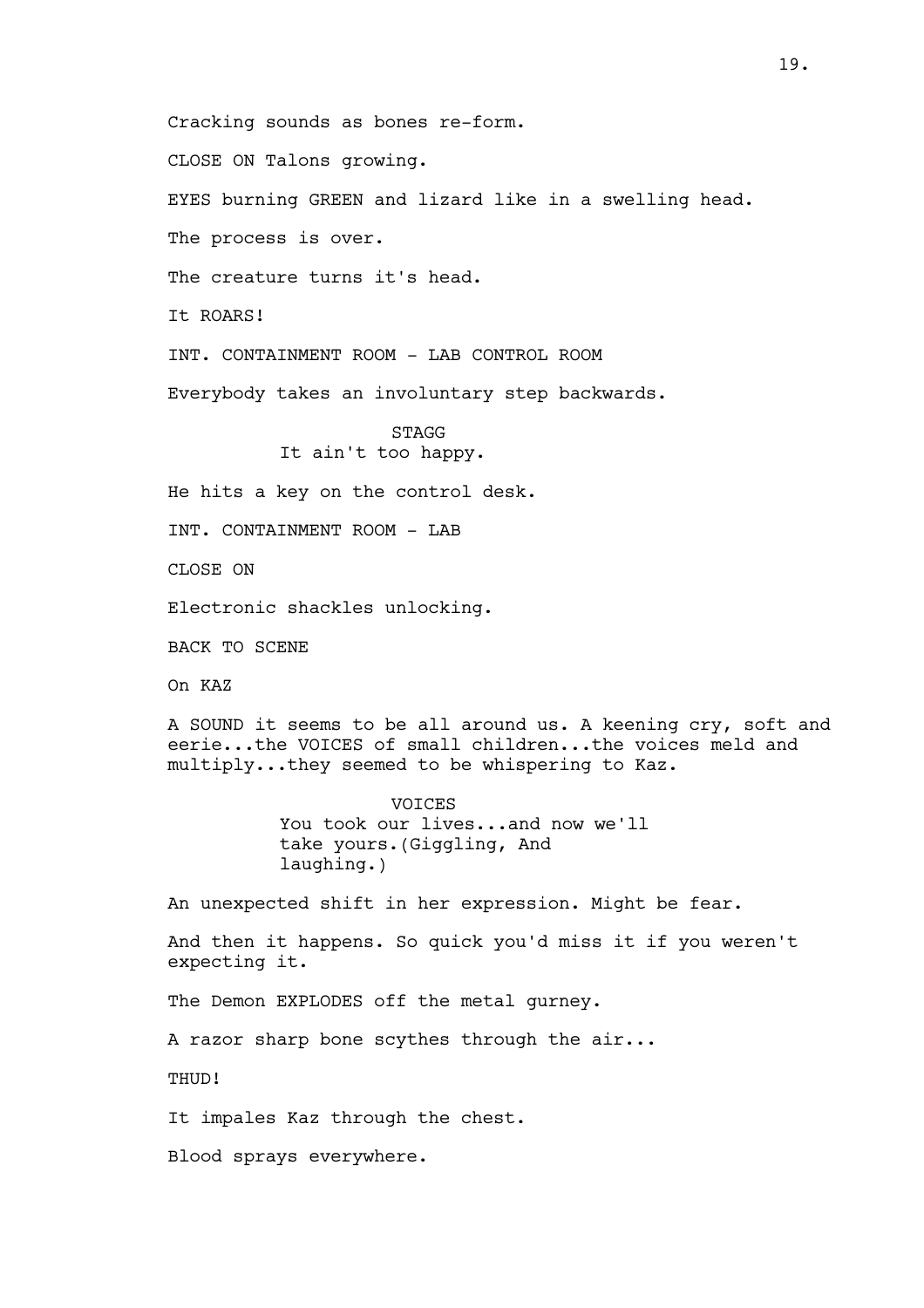The monster brings Kaz towards it like a wriggling Kebab.

She's already dying. But alive enough to make a hideous wet SCREAM as the Demon finishes her off.

With a ROAR!

It tears her to shreds with it's TALONS.

INT. CONTAINMENT LAB - CONTROL ROOM

SPLAT!

Blood and body parts slide down the armoured glass of the observation window.

STAGG

Jeez!

Through the glass the Demon turns towards us.

#### HARRISON

What happens now?

Rachel looks at the Creature. It looks her right in the eye. Something passes between them, the look a mother gives a child, a look of infinite sadness and love.

And then it's over.

The monster shrinks in front of us.

Within seconds it is the shrivelled corpse again.

RACHEL

The vengeance is complete...it's job's done...

INT- RACHELS QUARTERS - DAY

Rachel has a laptop set up and is on the internet studying the history of SNAKE ISLAND.

There is a knock at the door.

She opens it.

It's Josh. He's brought some coffee.

JOSH Thought you could use this. Hear you've been pulling some hours on this project.

Rachel takes the coffee.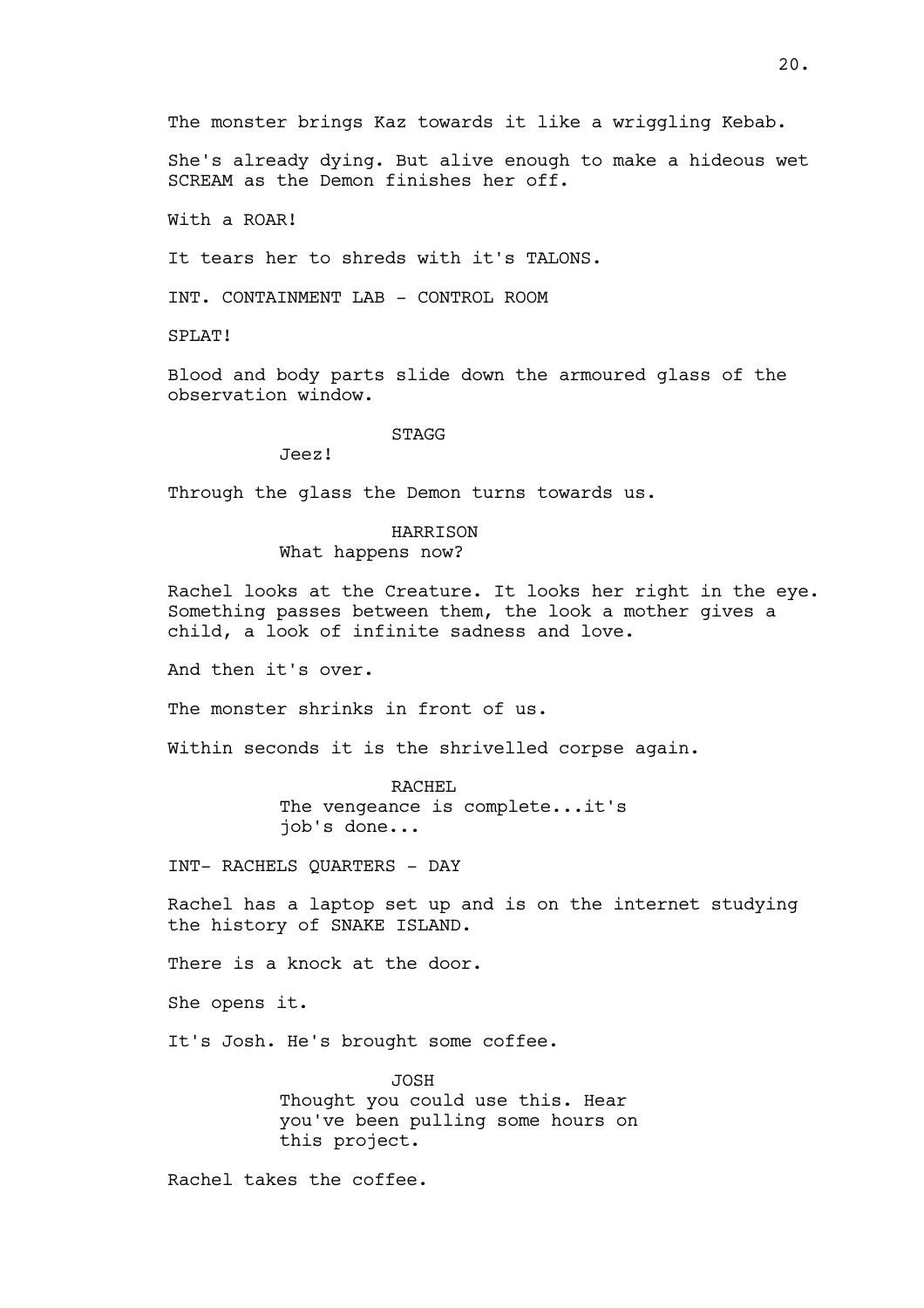RACHEL Thanks...you don't look so rested yourself.

JOSH Well you know what the nightlife's like in the desert...someone has to count the sand grains.

RACHEL Right...well thanks for that... (she pauses awkwardly) Er?

JOSH

Josh.

RACHEL Thanks Josh.

Josh stands there.

He sees the PHOTOGRAPH of her and ADAM. He recognises Adam. His mind jolts.

EXT. FLASHBACK - DESERT - NIGHT

HELL. Thick oily smoke billows across a sky streaked red by FLARES falling through the boiling black night.

Tracer bullets HUM past us like angry bees CLANGING off burning armoured vehicles. Small arms fire comes and goes.

Next to a smoking APV ADAM is frantically shouting into a COMMS PACK MIC.

> ADAM We need an extract immediate...we are cut off from our unit...fifty or more hostile have us trapped...

THUD! THUD! THUD! A burning hail of 50MM shells blow the pack from beside him.

He hits the dirt.

The sky rains FIRE as the remains of the APV is blown to pieces.

INT. RACHELS QUARTERS - NOW

ON JOSH

His face is confused and scared -- he pulls himself together.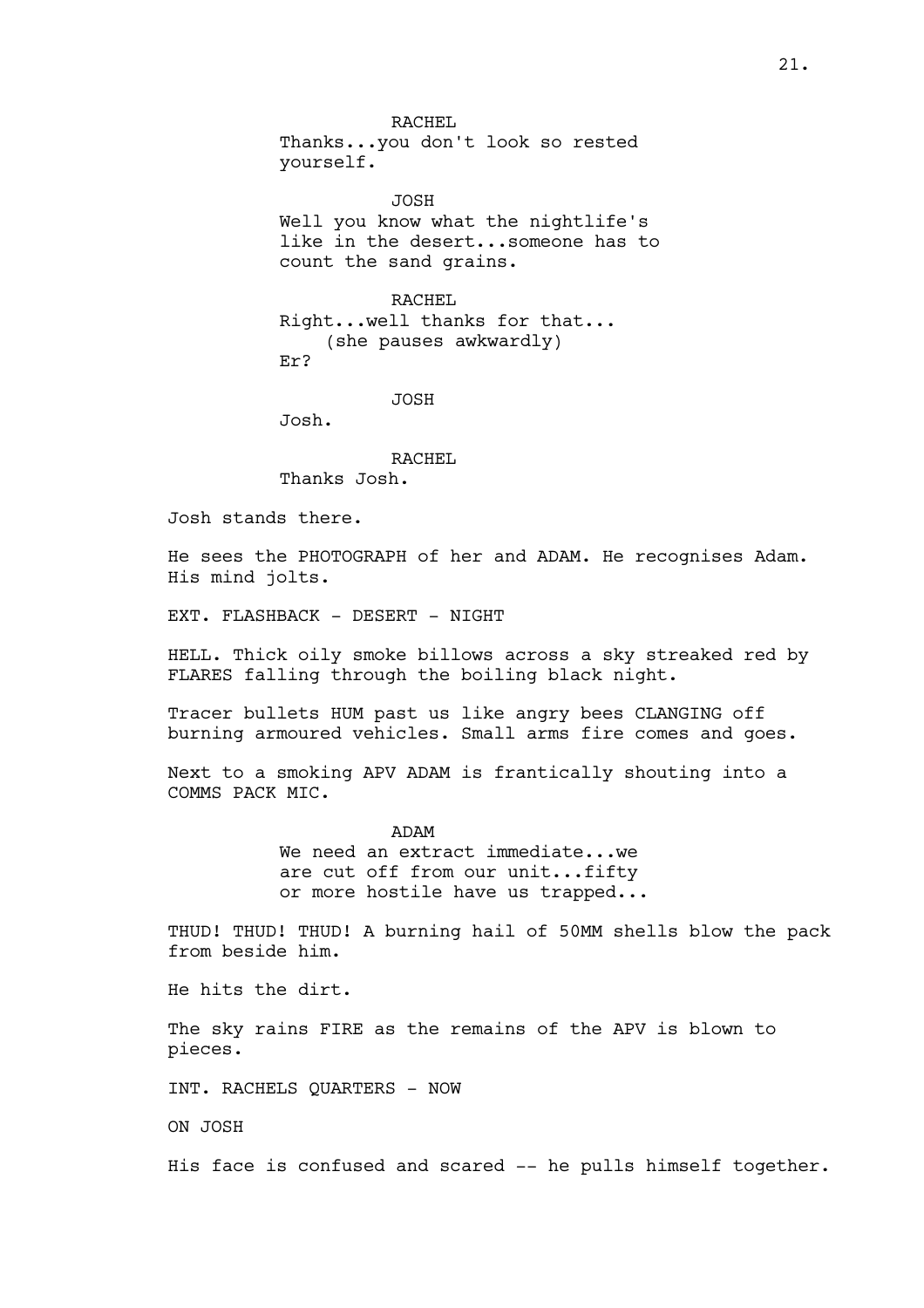Rachel looks at him. She's attracted to him, and beneath his confusion he is plainly attracted to her -- but right now he has other things on his mind.

> RACHEL Are you all right?

JOSH Er, yes...thank you Ma'am. See you at the exercise.

He snaps a salute. Closes the door.

INT. CORRIDOR - BASE

Josh walks away he has a look on his face, worry and guilt in equal measure.

INT- RACHELS QUARTERS - DAY - THAT MOMENT

Rachel smiles to herself as she sips the coffee.

RACHEL Another time, another place Josh.

She picks up the PHOTO of Adam and her.

ON RACHEL

Her eyes are full of tears. She touches her silver vial beneath her shirt.

> RACHEL (CONT'D) Forever Adam, forever.

CLOSE ON

A NEEDLE drawing blood from an ARM.

The syringe fills with the RED liquid.

BACK TO SCENE

ON RACHEL

She removes the syringe and INJECTS the liquid into a screw top glass VIAL.

INT. RACHELS QUARTERS - LATER

Rachel has her laptop open. She delves deeper into the military SECRET files. She finds something called FOOLS GOLD. She opens the folder.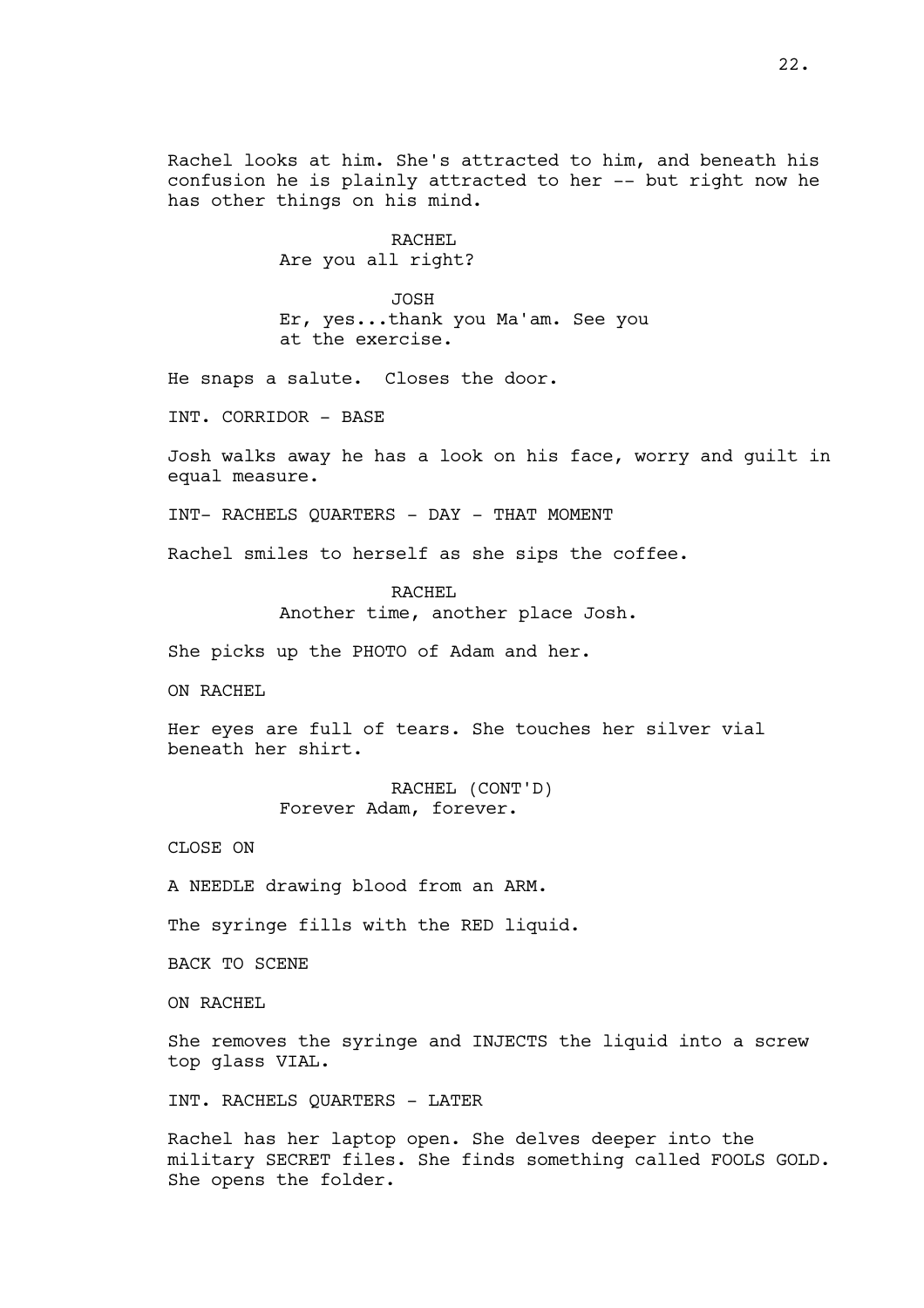It shows a detailed plan of the Military spec Ravanor. She sees a link at the bottom of the screen it says VERSIONS.

She hits the link and it throws up different pictures of various versions of Ravanor with higher specs, more advanced features.

(NB. It should be clear from these graphics that this is an armoured version of Ravanor.) Alongside the descriptions are prices in various currencies, they are in millions. Rachel sees another folder marked Top Secret, it's called ARCTIC STORM. She opens the folder. She just has time to see a file called MORGUE 101 when the computer network is cut off.

INT. STAGGS - OFFICE - THAT MOMENT

In Stagg's office a warning flashes up on his computer.

ALERT - ILLEGAL FILE ACCESS.

INT. BASE - RACHEL'S QUARTERS - THAT MOMENT

Rachel throws up a schematic of the base.

#### RACHEL

Okay...were would a morgue be?

We see a 3D version of the BASE layout. This will be a thematic device throughout the film to show us the geography of the base,

We see the route to the MEDICAL WING.

INT. CORRIDOR - BASE MEDICAL WING - DAY

Two soldiers COMIC and NANO are standing outside a door.

Comic, as befits his name is reading BLACKHAWK an American graphic comic from the 1950s. Either No: 187

"The Portrait that doomed Blackhawk." Or less subtle. No: 188 "The petrified giant of Blackhawk Island."

His companion NANO is wired into an Apple Nano Ipod. He Jiggles his head to the music in his ears. Sings badly.

NANO

C'mon baby one more time...

Comic looks across in disgust.

COMIC

Twat.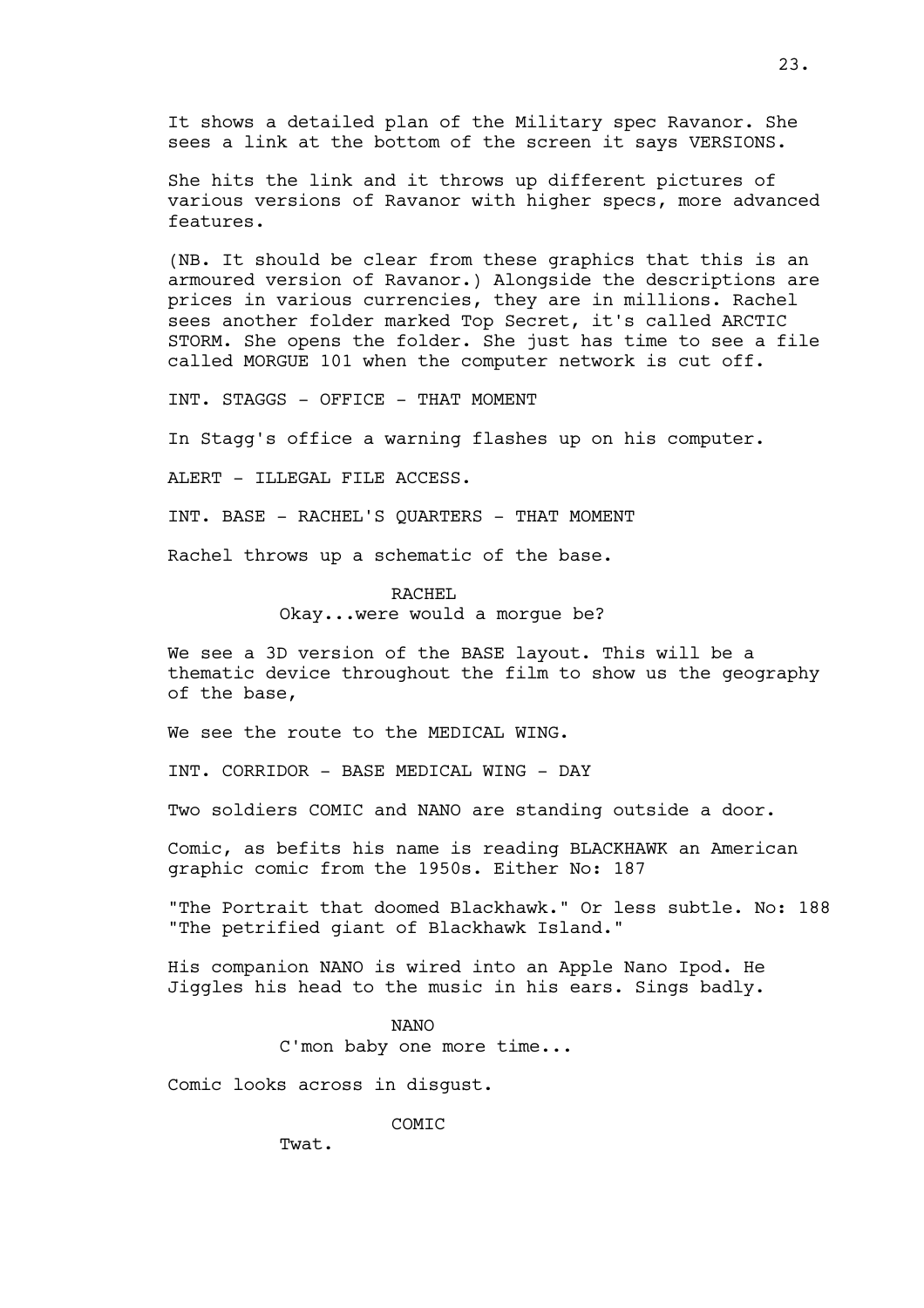They spot Rachel heading their way. The comic is palmed the Nano silenced.

They snap to attention and salute.

#### RACHEL

At ease.

She holds up her hand. An ORNATE RING with a reflective surface causes a globule of LIGHT to dance over Comic's face. He seems to float in an alternate reality, under her thrall. Comic looks at a pass only he can see.

Nano looks at him, what's he seeing? Light motes from Rachel's ring flicker over his face, now he sees the pass as well.

> RACHEL (CONT'D) I need to check some supplies.

It's obvious they are seeing what she wants them to see. Comic punches a code into a keypad next to the door. The door opens.

Rachel goes in.

Nano and Comic seem to come out of a trance.

NANO

Did you hear something?

# COMIC

Na.

They go back to reading and listening to music.

INT. STAGGS OFFICE - THAT MOMENT

Stagg and Craig check their weapons and leave the office. Heading down the corridor.

INT. MEDICAL FACILITY - THAT MOMENT

Rachel goes in and closes the door.

She looks around. Goes over to a FILING CABINET. She rifles through it. We see the front of the cabinet is marked PATIENTS. It is locked with a COMBINATION LOCK. Rachel produces some dust from a small pouch, she dusts the lock. Certain numbers glow. She rotates the tumblers. CLICK! She's in. There is a file marked Arctic STORM. It contains personnel files.

She flicks through the folder. Opens one up. Flicks through the history. We see the final diagnosis. COMA.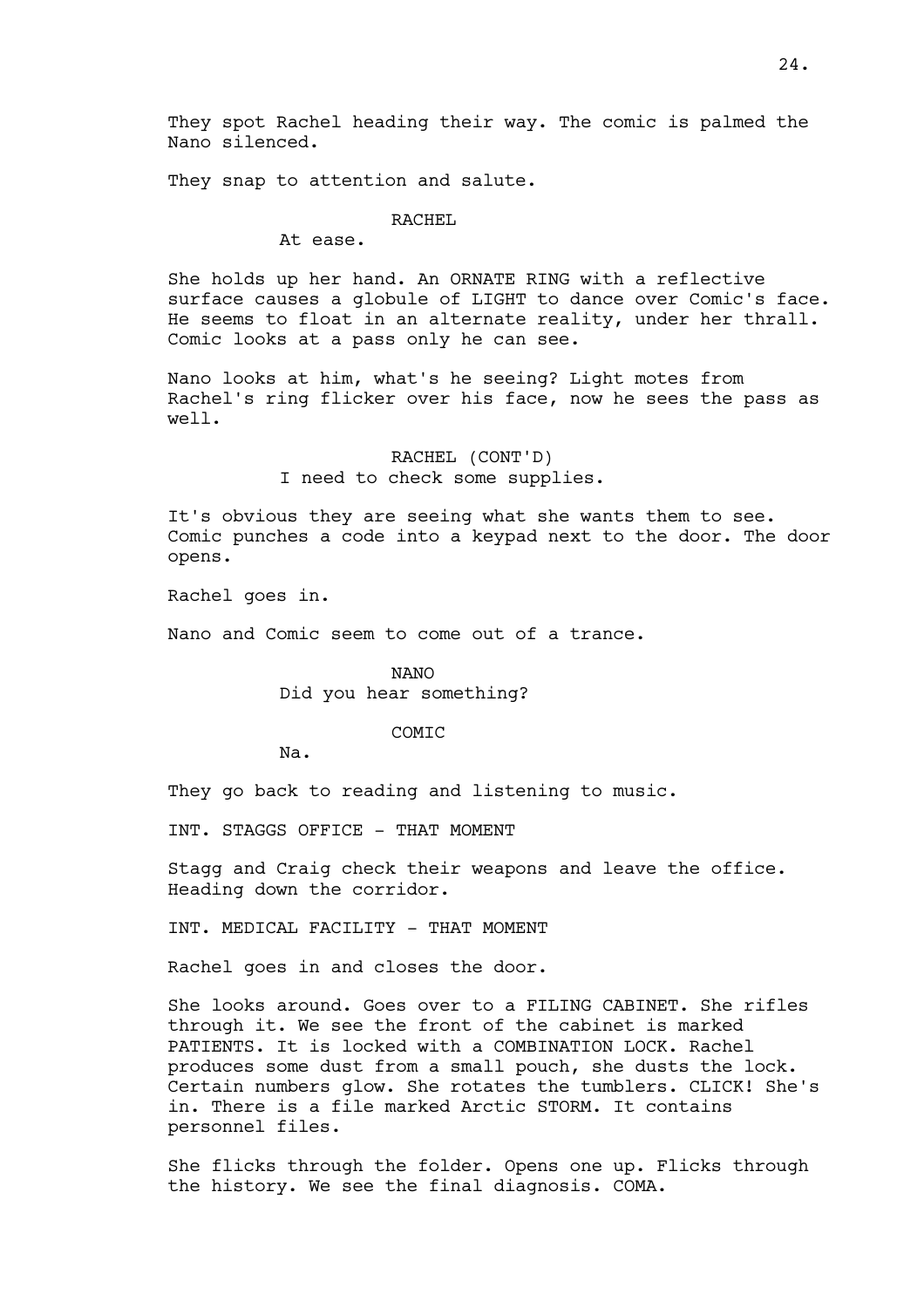She flicks through another, and another; all end with the diagnosis COMA.

# RACHEL Where are you all?

She puts the folders back.

Heads towards a door. It has TRANSIT STORAGE written on it.

She opens the door.

Inside is one of the strange sealed caskets we saw being unloaded from the Cargo plane when Stagg and his men arrived.

Rachel looks at it.

It's EMPTY.

She hears a noise. Turns towards the sound.

RACHELS QUARTERS - THAT MOMENT

A DOOR is kicked open it's Stagg and Craig, guns drawn as they burst into the room. The computer is still blinking but Rachel's gone. They look at the screen, see the schematic of the MEDICAL WING.

#### STAGG

C,mon.

They run out of the room into the corridor.

INT. MEDICAL ROOM - THAT MOMENT

VOICES outside. Stagg and Craig.

Rachel shuts the Transit room door and looks around desperately.

She sees a large GLASS fronted WALK IN FRIDGE. It is marked PLASMA STORAGE - TEMPERATURE ALARMED.

She opens the door and looks in.

Bags of Blood plasma are hanging in the chilling vapours,

CORRIDOR

Outside Stagg and Craig are questioning the guards.

COMIC No Sir...no one has been in or out of here in the last few hours.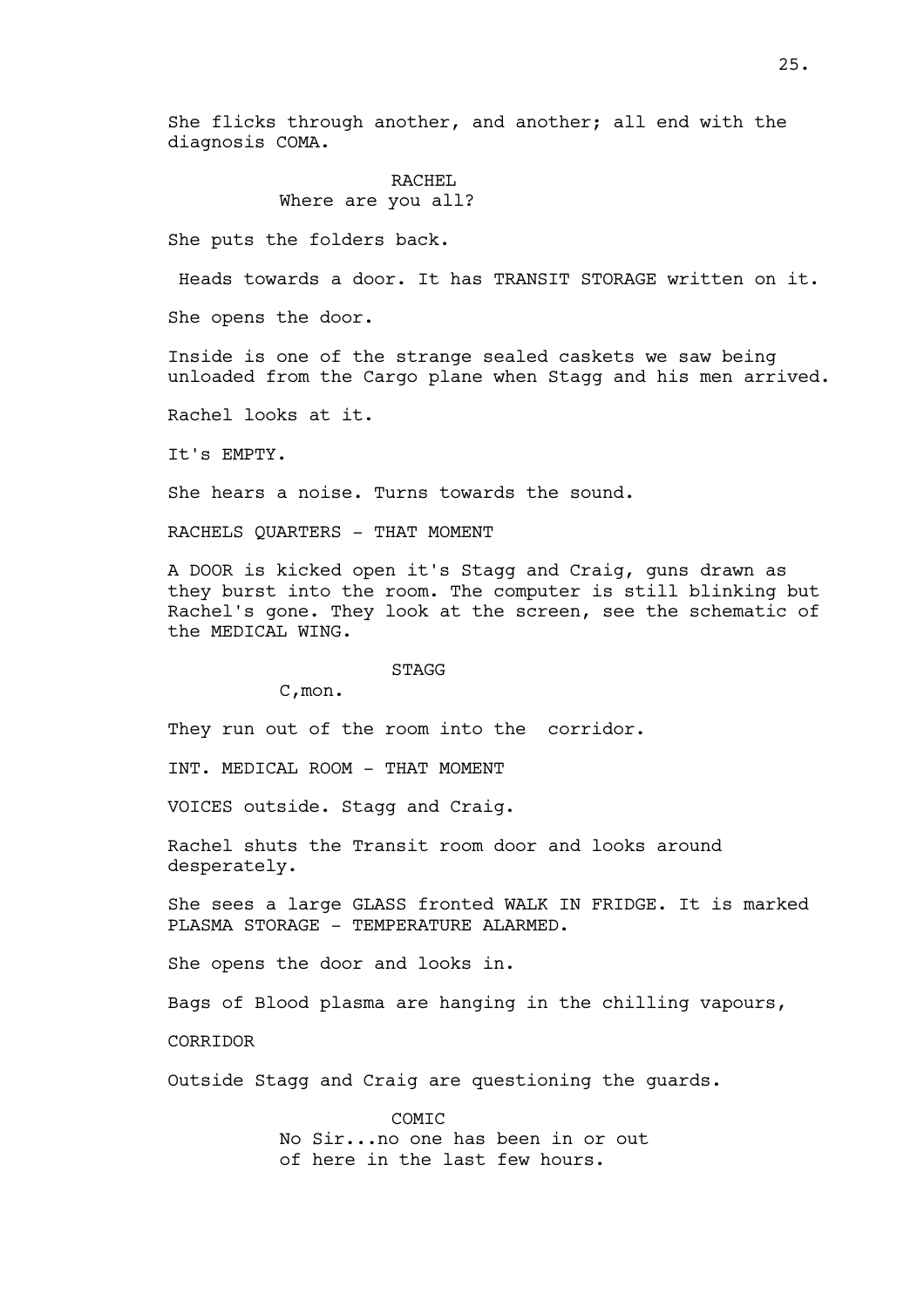NANO That's a definite Sir.

PLASMA FRIDGE

Inside Rachel freezes.

CORRIDOR

Stagg pauses. Some sixth sense makes him suspicious. He taps a couple of keys on the card swipe entry pad. A MENU flicks up, he hits ENTRY TIMES, sees a time.

> STAGG Five minutes ago...someone's in there...follow me!

The soldiers look stunned they unhitch their rifles. Stagg swipes the control. They burst into the

PLASMA ROOM

Stagg looks round.

INT. PLASMA FRIDGE - RACHELS POV

we see the temperature gauge. It has coloured segments. They are marked NORMAL, HIGH, HAZARD - ALERT WILL SOUND.

From within the cabinet we look out at Stagg, Craig and the two guards as they search within the room. The plasma bags move ever so slightly.

The needle on the Temperature dial is climbing dangerously high, it's left NORMAL and is heading towards HIGH...something is heating up the cabinet.

And then we see. Two beautiful, green, terrified EYES. Rachel is wedged at the back of the blood Plasma cabinet, as the freezer draws the heat from her body it is killing her and pushing the temperature up.

Her body heat will trigger the hazard alarm in seconds. Stagg prowls round the room, if he were a bloodhound he'd be sniffing. His bloodshot eyes look towards the cabinet.

His hand yanks the door open. Vapour swirls around him obscuring the contents of the cabinet. The needle hovers below HAZARD. He closes the door.

> **STAGG** She's been here...she knows something.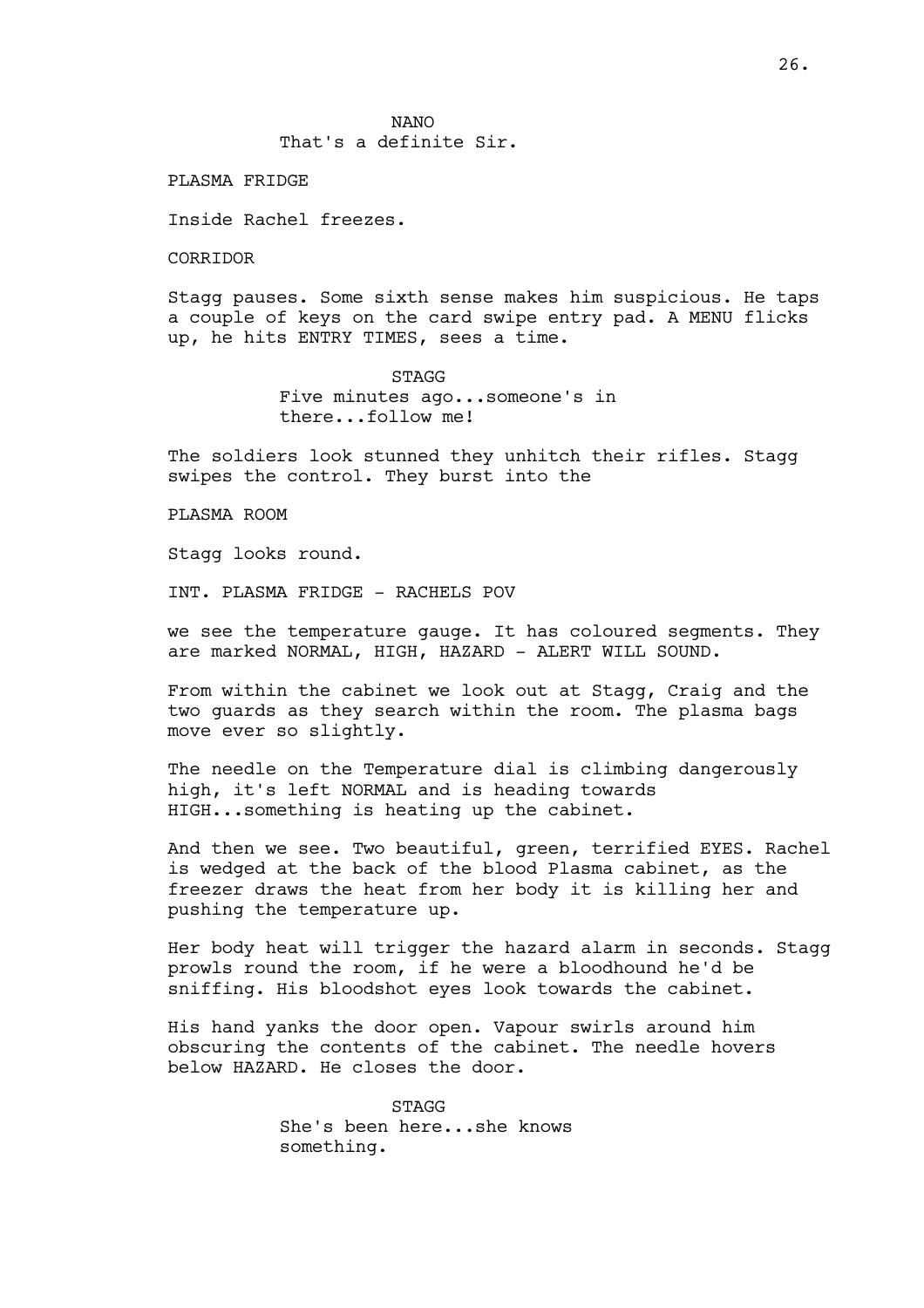**STAGG** She's accessed the files on Fools Gold and Arctic Storm...she knows we plan to clone the Demon...sell it to the highest bidder...

## CRAIG

But she doesn't know the full story...

# STAGG

Morgue 101...No, and we have to make sure she never does.

CRAIG

Maybe we should find out how good the military spec Demon really is?

He closes the freezer door.

They turn and leave the room. As the door closes Rachel staggers out of the cabinet, teeth chattering, hugging herself, trying to keep warm.

INT. CONTAINMENT ROOM - LAB - LATER

Lying on the metal base is the Ravanor cadaver.

Rachel enters the room. She wears a Bio-Suit.

She wheels a small overhead gantry into position over the creature and begins to connect various lines and tubes into the cadaver.

She connects the system to a series of computer controlled glass injectors.

Rachel starts the flow of dense RED MERCURY BLOOD PLASMA and liquid KEVLAR into the creature's bloodstream and begins the genetic programming that will initiate the re-animation process.

Rachel produces a syringe, she half fills it from the ornate silver vial she wears round her neck containing ADAM'S BLOOD. She then fills the rest of it from the other VIAL containing HER BLOOD.

She injects it into the top of the glass reservoir feeding into the creature's bloodstream. The process has begun. ADAM the victim and RACHEL the avenger.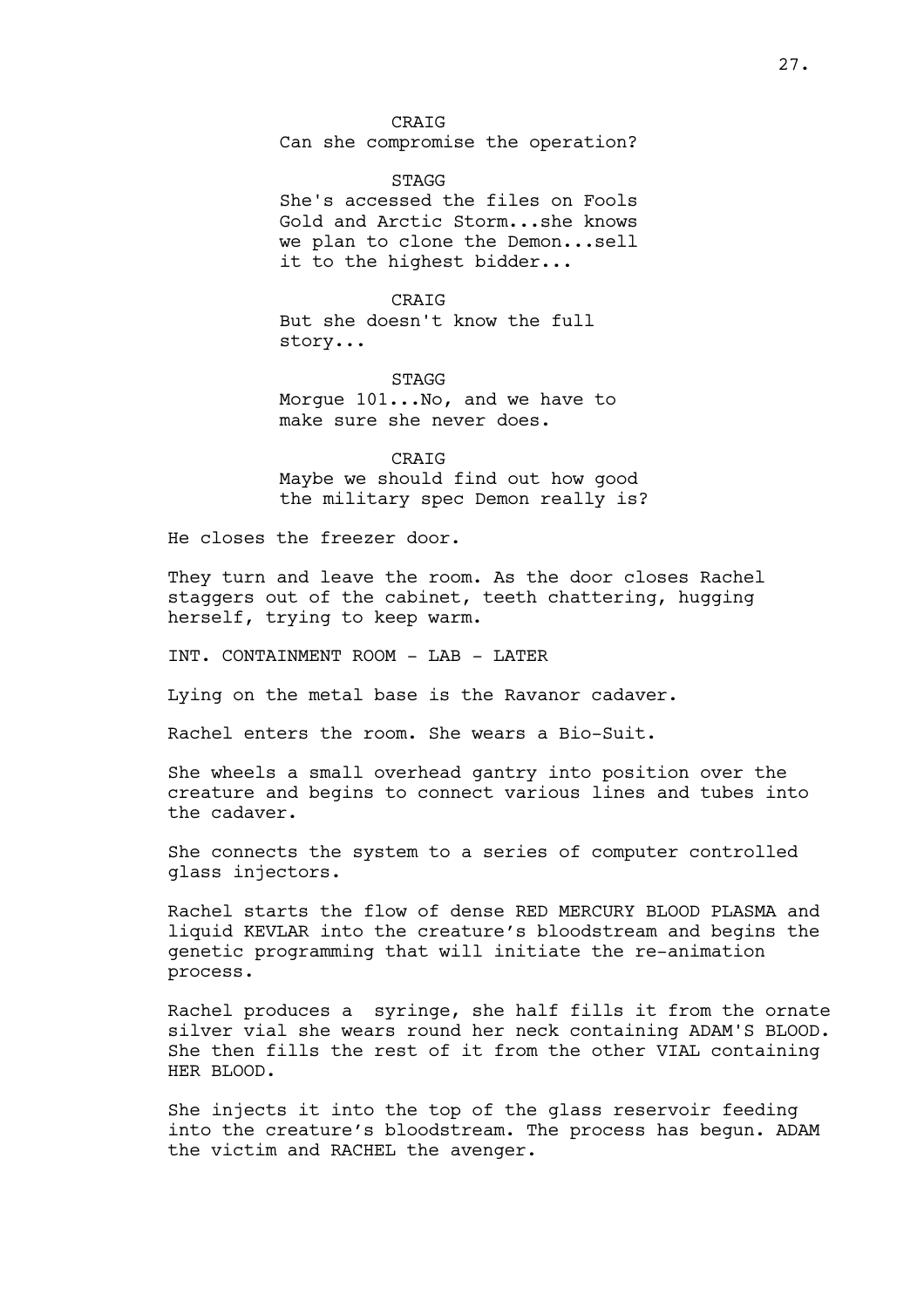INT. BARRACKS - LATE AFTERNOON

Josh, King, Frosty and Suz are assembling their kit in preparation for the evenings exercise.

VARIOUS SHOTS.

Paint-ball GUNS being checked.

Masks being fitted.

Paint-ball grenades being attached to belts.

Different florescent colours of paint balls being loaded.

BACK TO SCENE

ON JOSH

He is talking as he loads up his gear.

JOSH Okay. Let's take them propeller heads down.

KING They're toast. It's that SOB Stagg and his lap dog Craig...they gonna give you a world of pain...

SUZ 'Aint that the truth.

FROSTY

Yup.

JOSH Ah, but we have backup.

Josh breathes through a paint-balling mask doing a Vader impression.

> JOSH (CONT'D) The dark-side.

**KTNG** Is this a black thing? You know my feelings on stereotypes.

Josh takes his mask off.

JOSH You have no idea of the significance of Halloween do you? (He sighs, then.) (MORE)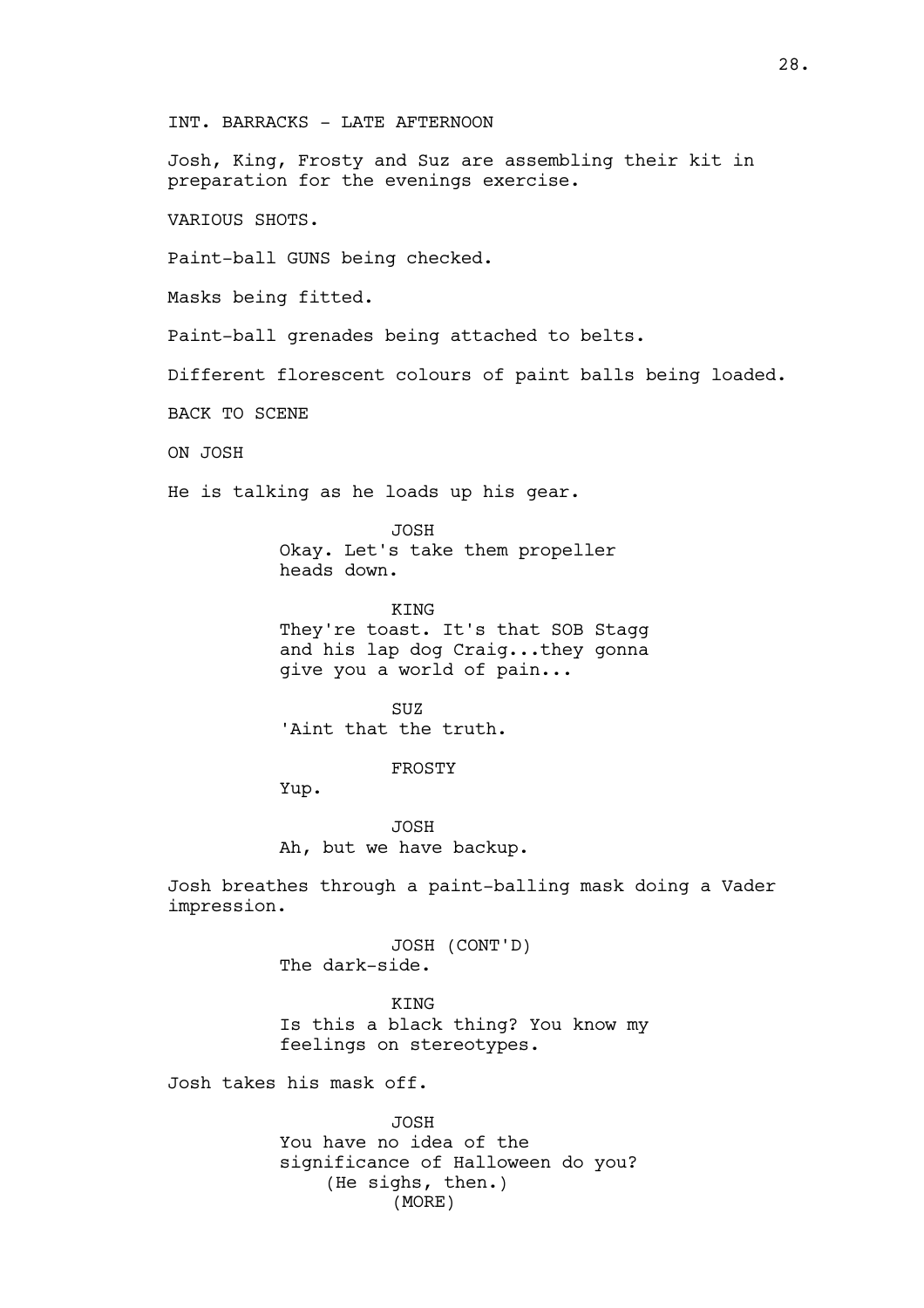In the fifth century, in Ireland on October 31st, summer ended... JOSH (CONT'D)

KING Too true bro...when I was there I froze my butt off...

SUZ Not from where I'm standing.

KING

Now that is a black thing.

JOSH

The Celts believed the laws of time and space were suspended on this day allowing the spirit world to intermingle with the living.

SUZ Enough with the creepy stuff...

FROSTY I like spirits.

SUZ Yeah. Mixed with de-icer.

## KING

Too true. What was that stuff you blew up the barracks with at Camp Fuji?

FROSTY

Some dumb ass put the heating up...stuffs kinda' sensitive.

JOSH You know what you guys are...?

They look at him.

JOSH (CONT'D) Philistines.

Frosty's eyes glaze over as he drifts away.

FROSTY Knew a Filipino girl once...she could do this thing...

SUZ Hold that thought.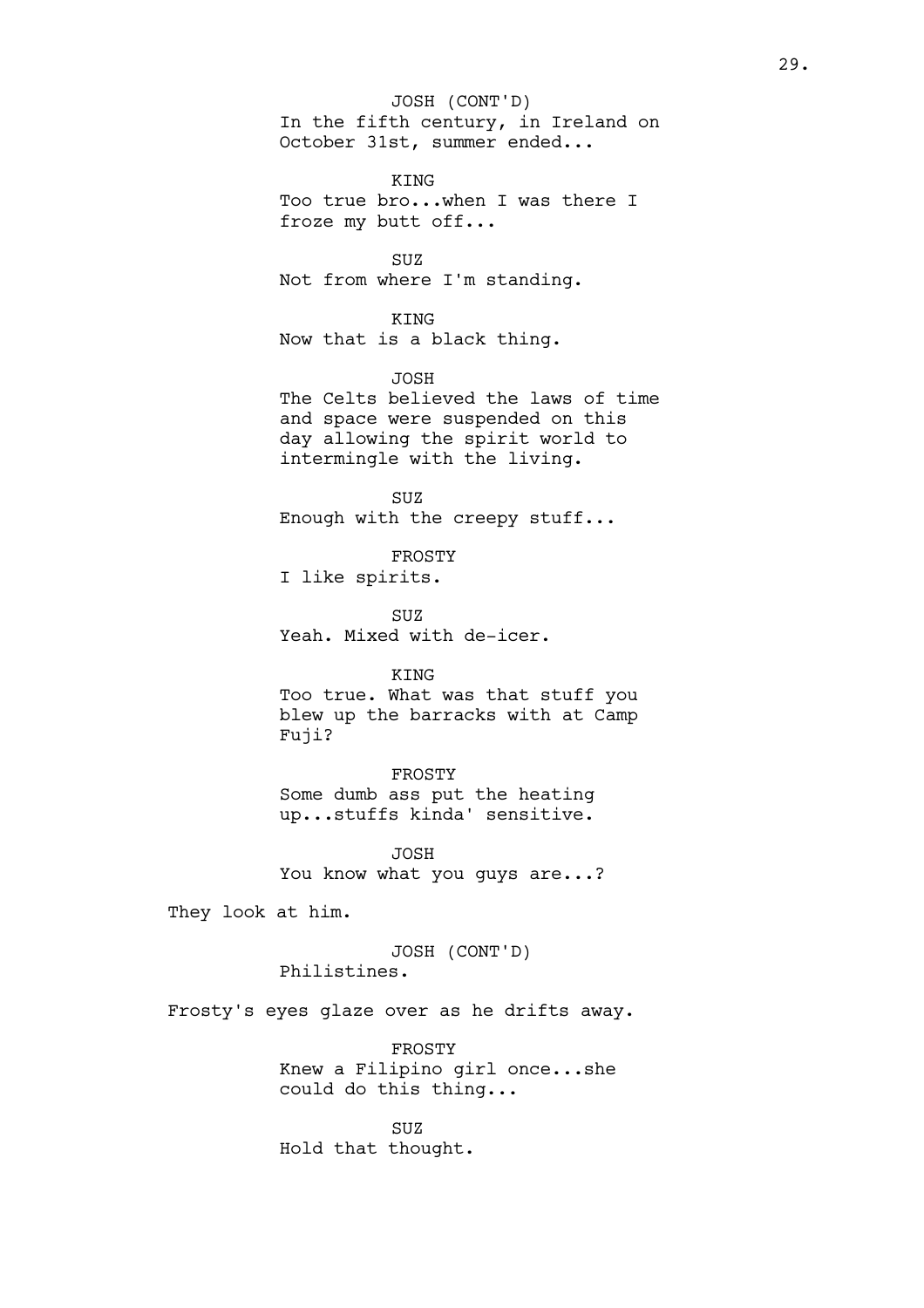KING So where's little Miss Spooky?

SUZ Guess she's still stirring that cauldron.

They laugh.

KING She 'aint no witch, she's one foxy lady...

Rachel appears behind him. He doesn't notice.

KING (CONT'D) I tell you what bro, she can ride my broomstick anytime. (He notices Suz giving him a look.) She's behind me isn't she.

He turns to see her. He grins.

KING (CONT'D) Sorry Ma'am, please don't turn me into a frog...

Rachel smiles.

RACHEL Now why would I do that?

JOSH

I think Corporal King is confusing Mythology with Magic Ma'am.

RACHEL Happens to me all the time. (A beat, then.) Anyway, haven't we got an exercise to go to? I hear that Colonel Stagg has never been beat.

STAGG That's 'cos he has the luck of the Devil...with respect Ma'am.

RACHEL Well maybe his luck is about to change.

**KTNG** Yo to that.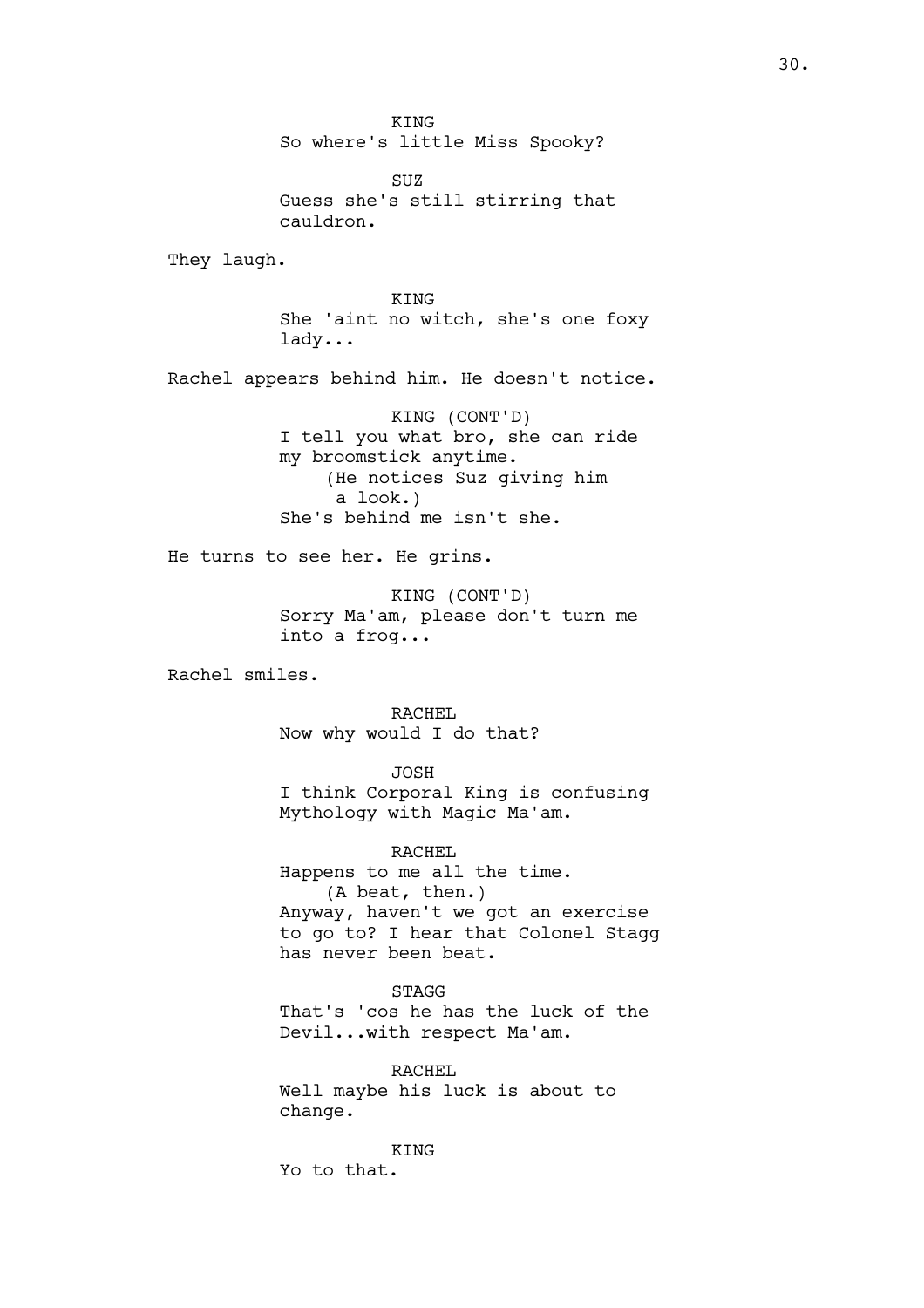King looks nervously down to his feet.

**KTNG** 

You're joshing me..right.

Rachel winks at him. He swallows.

JOSH Okay people, lock and load, lets make them squeal.

INT. CONTAINMENT ROOM - LAB - THAT MOMENT

It's dark in here. Lit by the glow of screens and LED lights on equipment.

On the steel unit something stirs.

There is a loud SUCKING sound as a huge form rises up from the cold steel surface.

It stands dripping in the room.

It moves slowly towards the thick glass between it and the control room. THUD! The weight of it on the floor causes the glass to vibrate.

As it moves into the bluish light from the screens within the control room we see it clearly for the first time.

It's massive. Over seven foot of wet, glistening hideousness.

It has a grey and black mottled skin, it's chest resembles an armour plated insect. Its face looks like the original Ravanor but with more of an angled streamlined look.

It flexes its TALONS like a child trying out a new toy. CLACK! CLACK! CLACK! The individual Talons rotate to form a bone cutting edged blade.

THUD! THUD! THUD!

It moves towards the door of the containment area.

SWISH!

The door opens electronically.

The demon goes through.

DARK HELL is coming to the party and he's bringing the gift of death!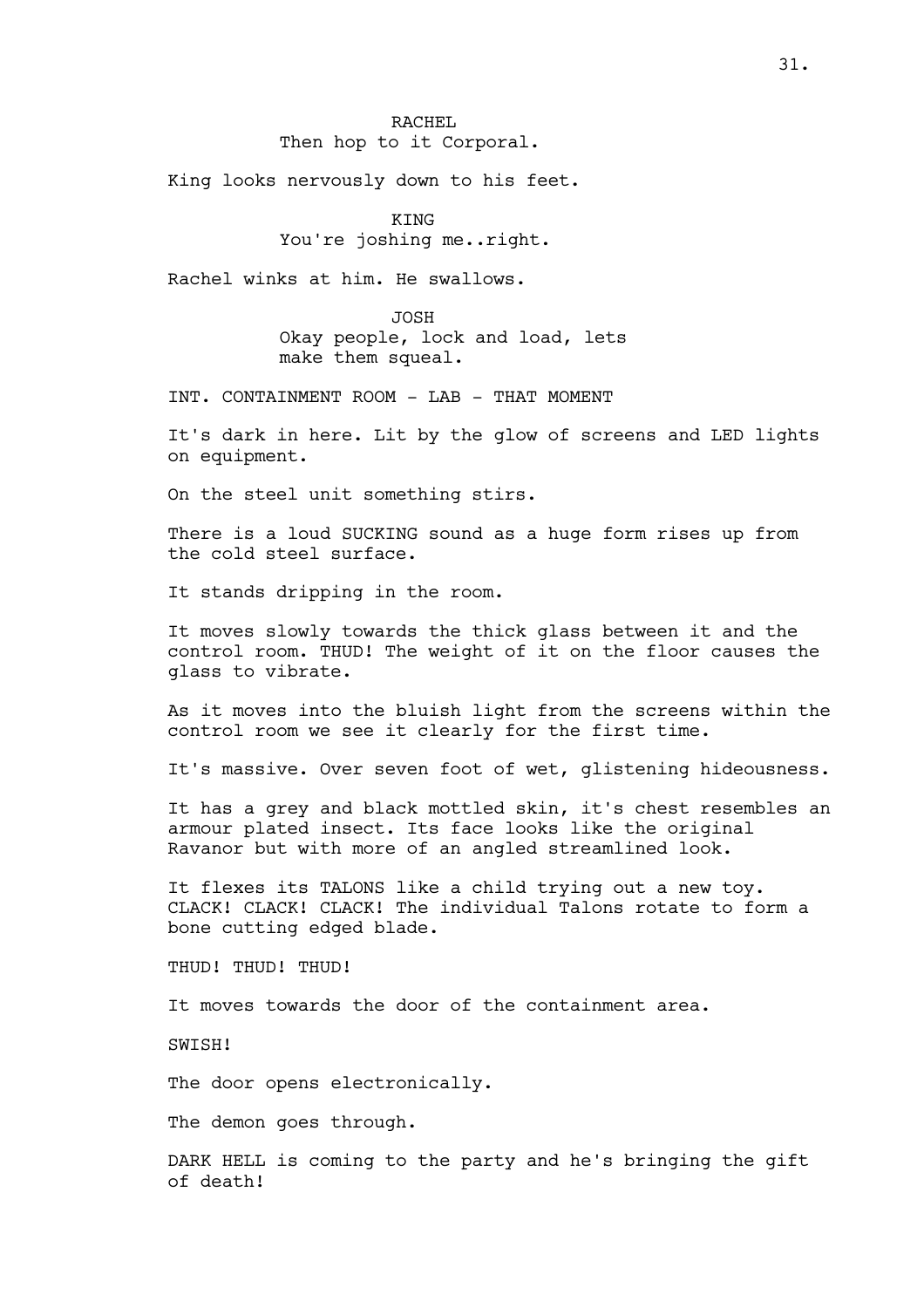## EXT. FOREST NEXT TO BASE - MAGIC HOUR

The two teams are assembled. RED TEAM are composed of Rachel, Suz, Frosty, King and Josh. BLUE TEAM are composed of Stagg, Craig, Harrison, Abe and Lou. To distinguish them apart they wear Blue and Red armbands with their names on them. Stagg addresses the assembled group.

STAGG

Okay listen up. The objective is to capture the target hut which is one click from here...first team to plant their flag on the roof wins.

Craig takes over.

CRAIG

Okay...Red Team will get a five minute start...'cos you got two women in your team...

Suz grunts.

SUZ That's two advantages then isn't it Sarge...we should be giving you a five minute start.

Laughter.

FROSTY Way to go babe.

They hit palms.

KING Give me some hungry chickn'

King holds out a cupped hand. Suz pecks in his palm with her bunched fingers.

> CRAIG Okay when you pussies have finished you can get your asses moving. Synchronize yours on my count. Five, four, three, two, one MARK!

And they're off, running through the undergrowth as if their lives depended on it. Josh and Rachel are leading the group. Suz and King follow behind. Frosty covers the rear.

In their black masks they look like demons.

MIX THROUGH TO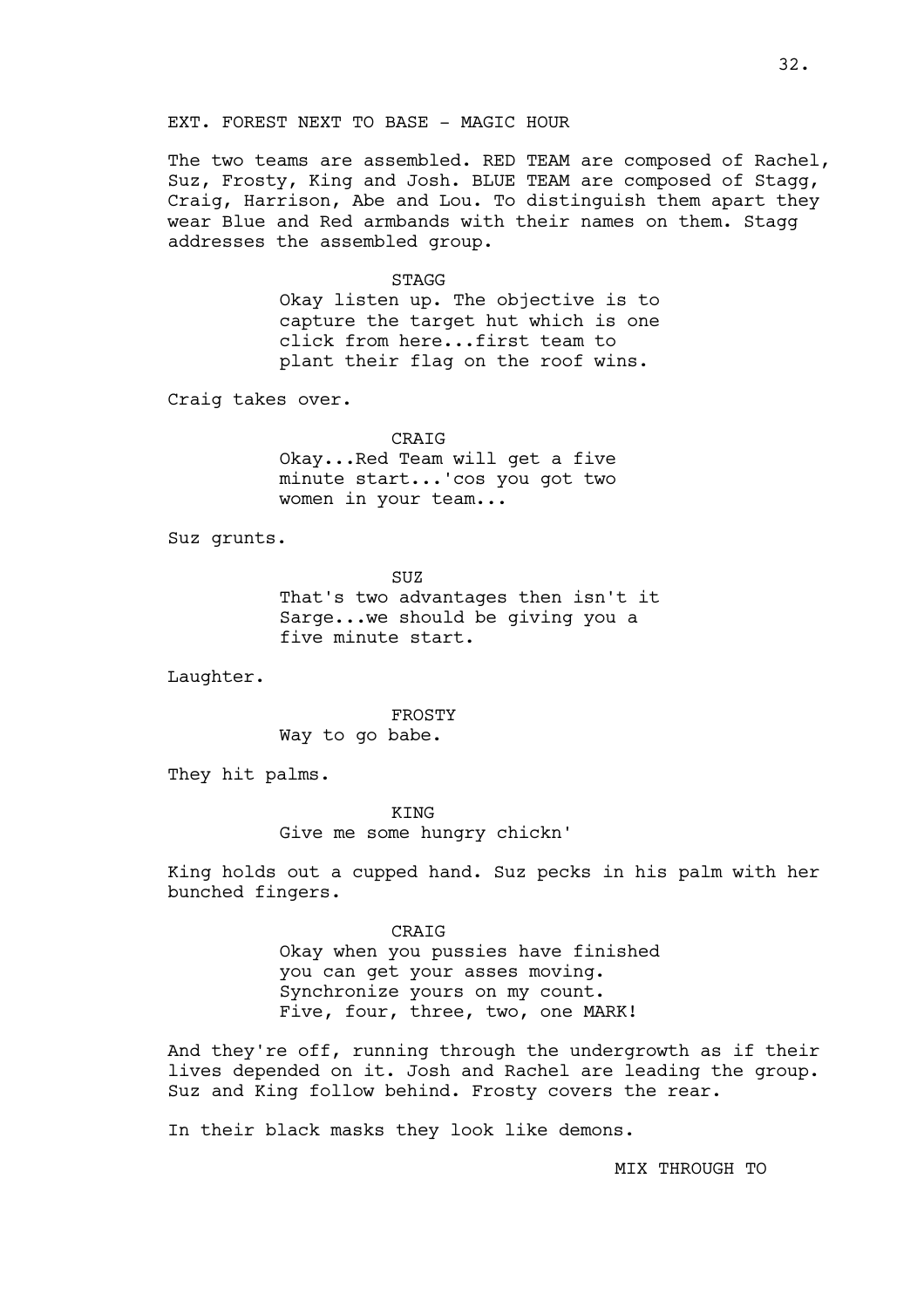EXT. FOREST - MAGIC HOUR

Frosty and King are making their way through the trees. Frosty stops.

> FROSTY Time for refuelling.

He produces a small flask and takes a sip. He Offers it to King, who sniffs it, makes a face.

> **KTNG** Whooa! Last time I smelt that it was coming out of a nitro boosted chevy.

FROSTY That stuff is lemonade next to this.

KING It'll be dark soon...we need to get nearer.

FROSTY

You got it.

They move off.

EXT. FOREST - MAGIC HOUR - SAME TIME

Josh is looking through binoculars. Suz and Rachel are looking around.

> JOSH I can't see anything.

RACHEL We could make a break for the hut and maybe pull it off...

They hear the sound of a twig snapping underfoot like a gunshot.

SUZ

Or not.

Rachel looks at Suz.

RACHEL Maybe we can draw their fire...use a decoy.

SUZ Not gonna happen...what?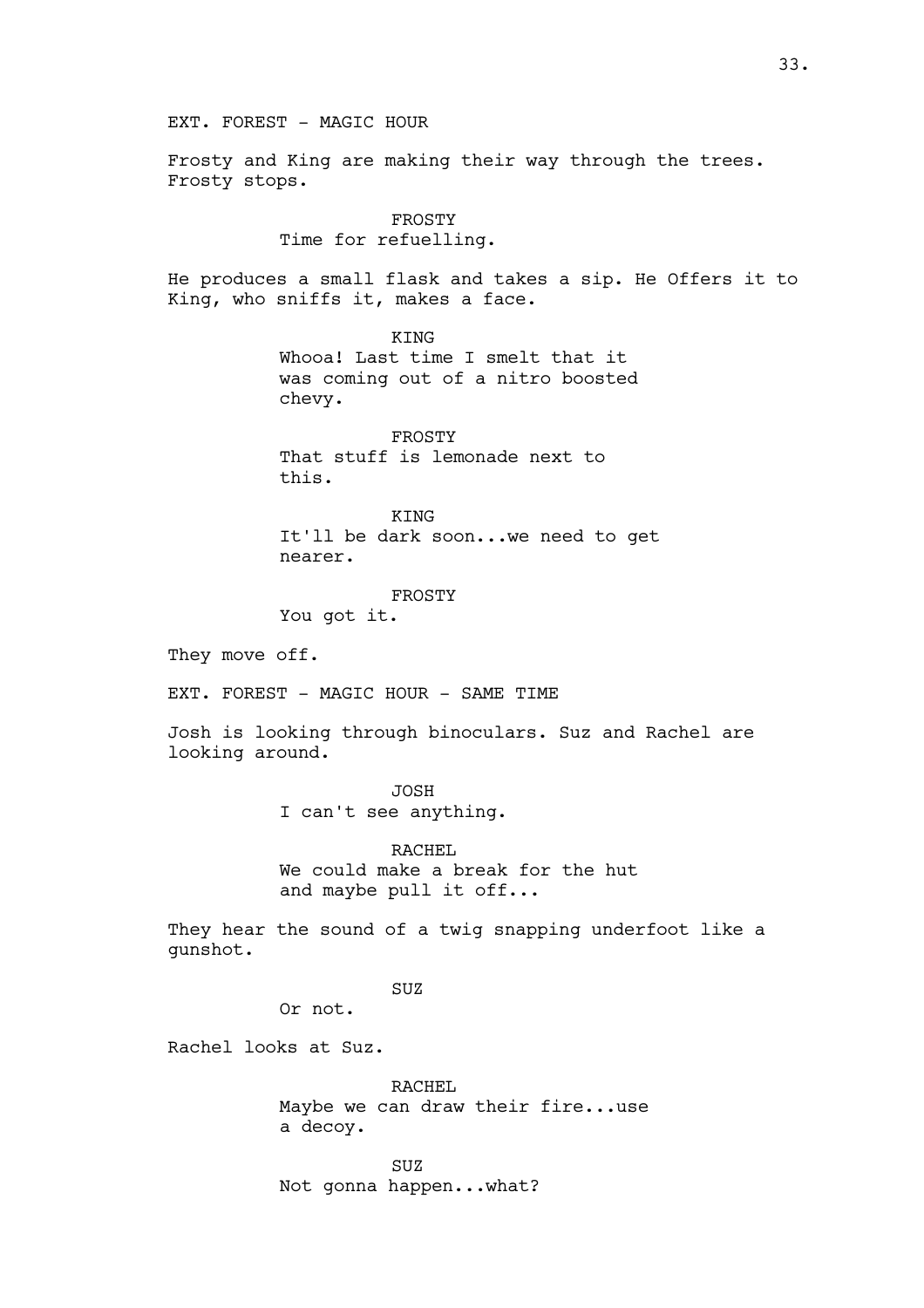You're the fastest...you've the best chance of getting nearest to the target before...

Suz groans.

SUZ Before they whup my ass.

Josh smiles encouragement, offers his palm for the hungry chicken routine. Suz looks at him.

> SUZ (CONT'D) Feed your own chickens.

EXT. FOREST - MAGIC HOUR - MOMENTS LATER

Suz is in a ready position. She waits for Rachel's signal. Rachel points a finger.

Suz is off. Running like a bat from hell she hurtles through the light undergrowth.

Josh scans the surrounding area for any sign of movement.

Suz is no more than twenty yards from the hut when it happens.

What looks like a piece of brushwood on the ground rises up.

THUMP! THUMP! THUMP!

A stream of fluorescent blue splatters hit Suz, one in the head and a double tap to the heart.

She sinks to the ground on her knees, an over dramatic display of the Platoon movie poster.

SUZ

Aw nuts!

We just glimpse a pair of grey eyes through the mask, and a flash of grey pepper hair, and then he's gone, merging back into the forest to the side of the hut like a ghost.

# JOSH

# Damn! He's fast!

EXT. FOREST - MAGIC HOUR - BLUE TEAM - THAT MOMENT

Abe and Lou are making their way towards the target area, being scientists first and soldiers second they are not very good at it. Stumbling and crashing through the undergrowth.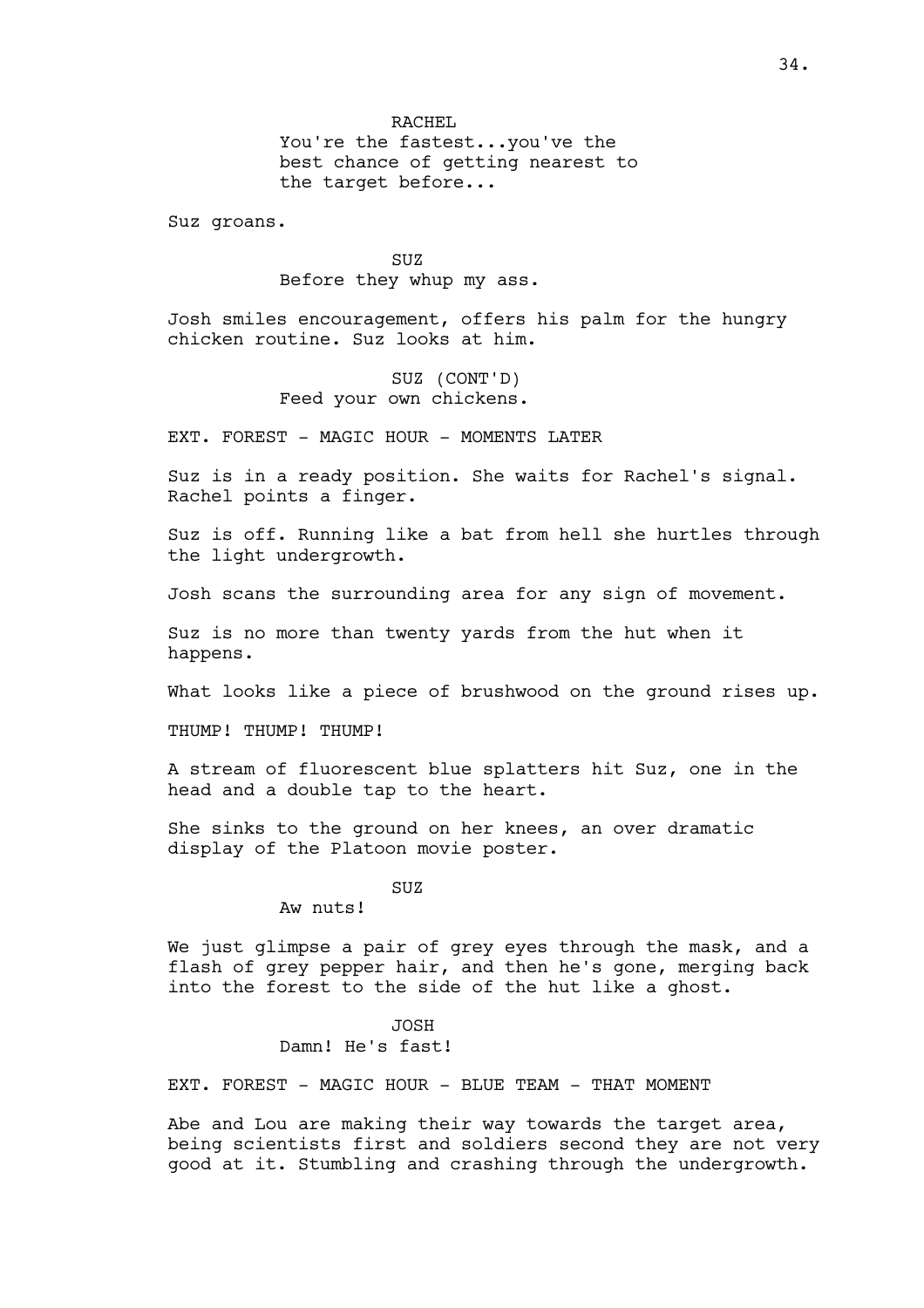They come to a small area of trees with a flat topped boulder offering them a view of the hut. Abe is the more phlegmatic of the two, he's taller than Lou and a little more squirrelly. They'd be married if they weren't so pug ugly.

> ABE Let's hang fire here. My feet are killing me.

Lou is used to toeing the party line.

LOU Shouldn't we get nearer to the hut?

Abe looks at him.

ABE I'm dying here and you wanna play the Bruce Willis part.

He shakes his head and begins to loosen his boots.

ABE (CONT'D) Damn things, who makes these anyway...the Acme vice company.

He massages his feet. Lou looks uncomfortable.

ABE (CONT'D) Hey, don't let me slow you down; go take a hit in the head. I ain't gonna die in a ditch...

Lou holds his hands up.

LOU Okay, we'll stay here. (a beat as he ruminates,then.) You can be such a Moosehead...I just don't wanna get on the wrong side of Stagg...that is one mean mother...I heard he made some jarhead carry a hundred pound pack full of rocks for twenty clicks...just because he forgot to salute!

Abe has finished with his feet and is trying to get comfortable with his back against the rock.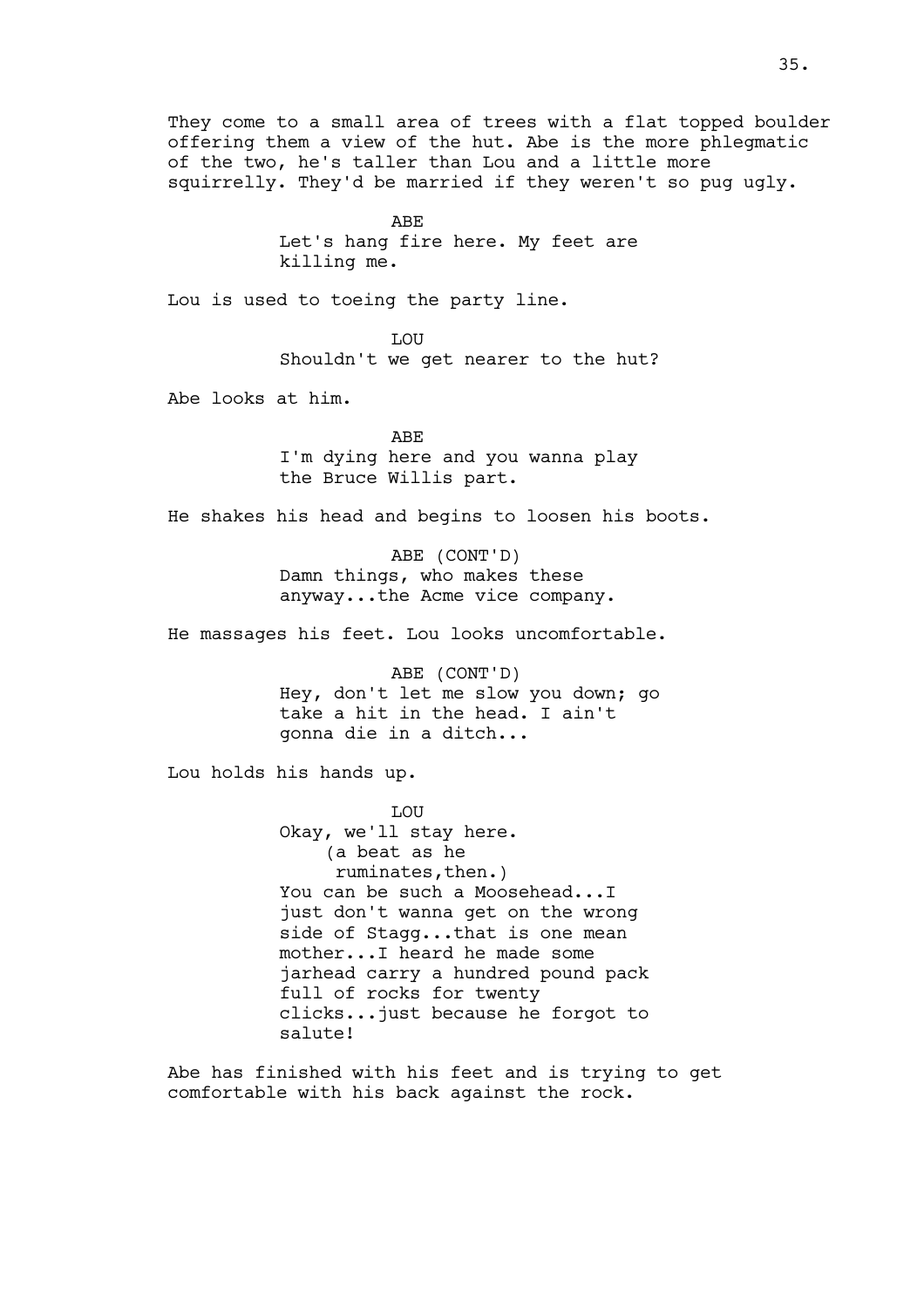ABE I can believe it. (A contemplative moment, then.) You know why he got posted out to this hell hole? Lou shrugs, sits down next to him. LOU Naa...there was talk of some sort of screw up on an exercise... ABE I heard that. **T.OUT** You heard that? Then whaddaya bustin' my chops asking me if I heard anything...you're the Moosehead... ABE I heard it was a friendly fire incident. That's why they buried him out here. LOU Oh now you're a freakin' oracle...you schmuck. Abe is getting pissed now. ABE Schmuck? Okay, that's it, you wanna piece of me...ya Moosehead. He stands up, does a circular movement with his hands. Lou looks at him, pulls himself upright with a sigh. LOU What is that? Looks like you're helping you're grandma wind wool. Abe sneers. ABE That. (He strikes a stupid pose) is The deadly art of Hapkido...be ready for anyone or anything... THWACK!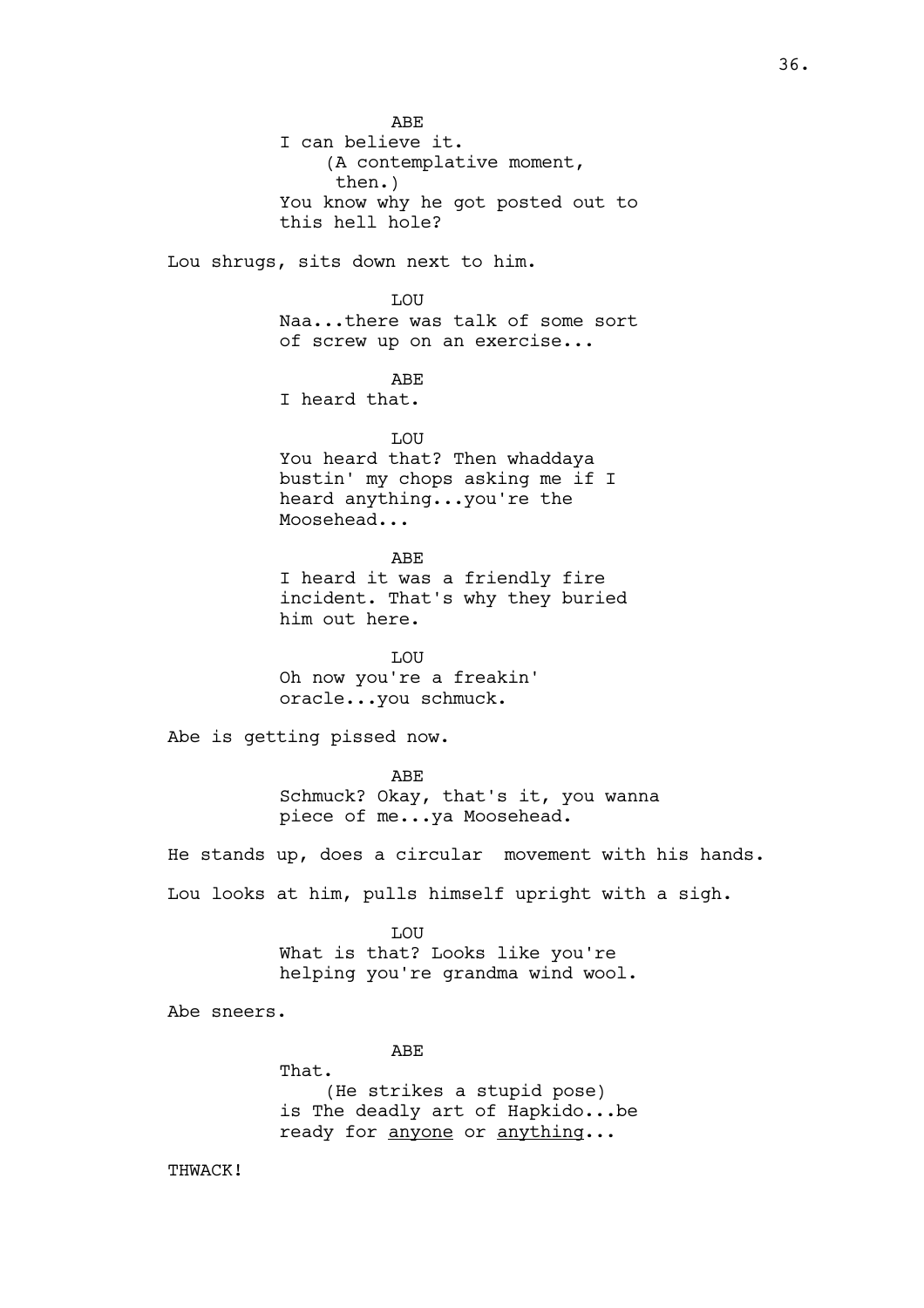A bright RED paint ball smacks into his ear.

ABE (CONT'D)

Damn!

They both try and run away. Crash into each other and then start to run off in different directions.

THWACK!

A RED paint-ball smacks LOU in the nuts. Game over.

EXT. FOREST - MAGIC HOUR - BLUE TEAM - THAT MOMENT

Josh and Rachel are controlling their laughter as they make their way round the right side of the hut.

> RACHEL Did you see Abe's face?

Josh smiles. Imitates Abes move.

JOSH Be prepared for anyone or anything. What a pair of Mooseheads.

Rachel looks at her watch.

RACHEL Where are Frosty and King?

She looks through binoculars.

Nothing to be seen.

EXT. FOREST - NIGHT - RED TEAM - HIGH POV

Looking down on King and Frosty. They walk towards the hut.

FROSTY You think we should go for it?

KING Yaa, why not. You got the flag?

Frosty looks blank.

FROSTY I thought you had it.

BACK TO SCENE

AT GROUND LEVEL

Suddenly they disappear under a barrage of BLUE paint balls.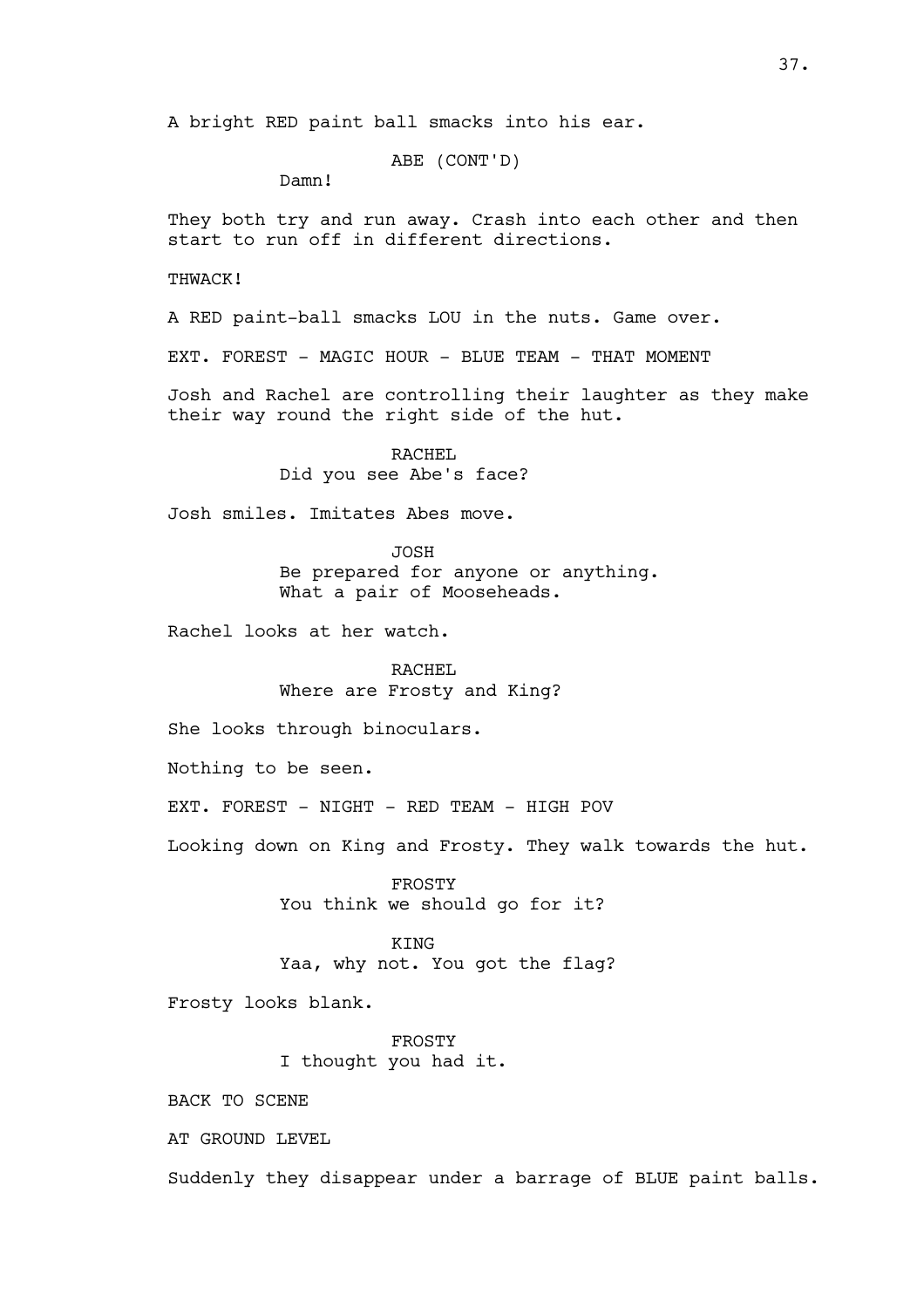THWACK! THWACK! THWACK!

They look like a couple of Blueberry muffins.

Harrison appears. He's grinning from ear to ear.

HARRISON He shoots..he sco...!

He never gets to finish his line.

A deluge of Red paint-balls takes him out.

KING Beautiful. We just need some seagull poop and we got the American flag.

Rachel and Josh appear.

RACHEL

Okay you guys, head on back to base and get your glad rags on.

Harrison takes his spectacles off. He looks like an owl. He wipes them clean.

> HARRISON I'm going as Dr. Frankenstein by the way, so I don't want any costume clashes.

Josh smiles.

JOSH Nice one. You're wearing a white coat then?

HARRISON

Yup.

KING

Solid.

They all troop off and disappear into the forest. Josh looks around through the Binoculars. Rachel produces some dust from a pouch. She lets it drift into the air. Josh notices. It rises into the air,it shows up a trellis of light streaming from the tree above them. A silhouette appears on the ground. A crouching MAN with a GUN. Rachel catches Josh's eye, she flicks a look above them.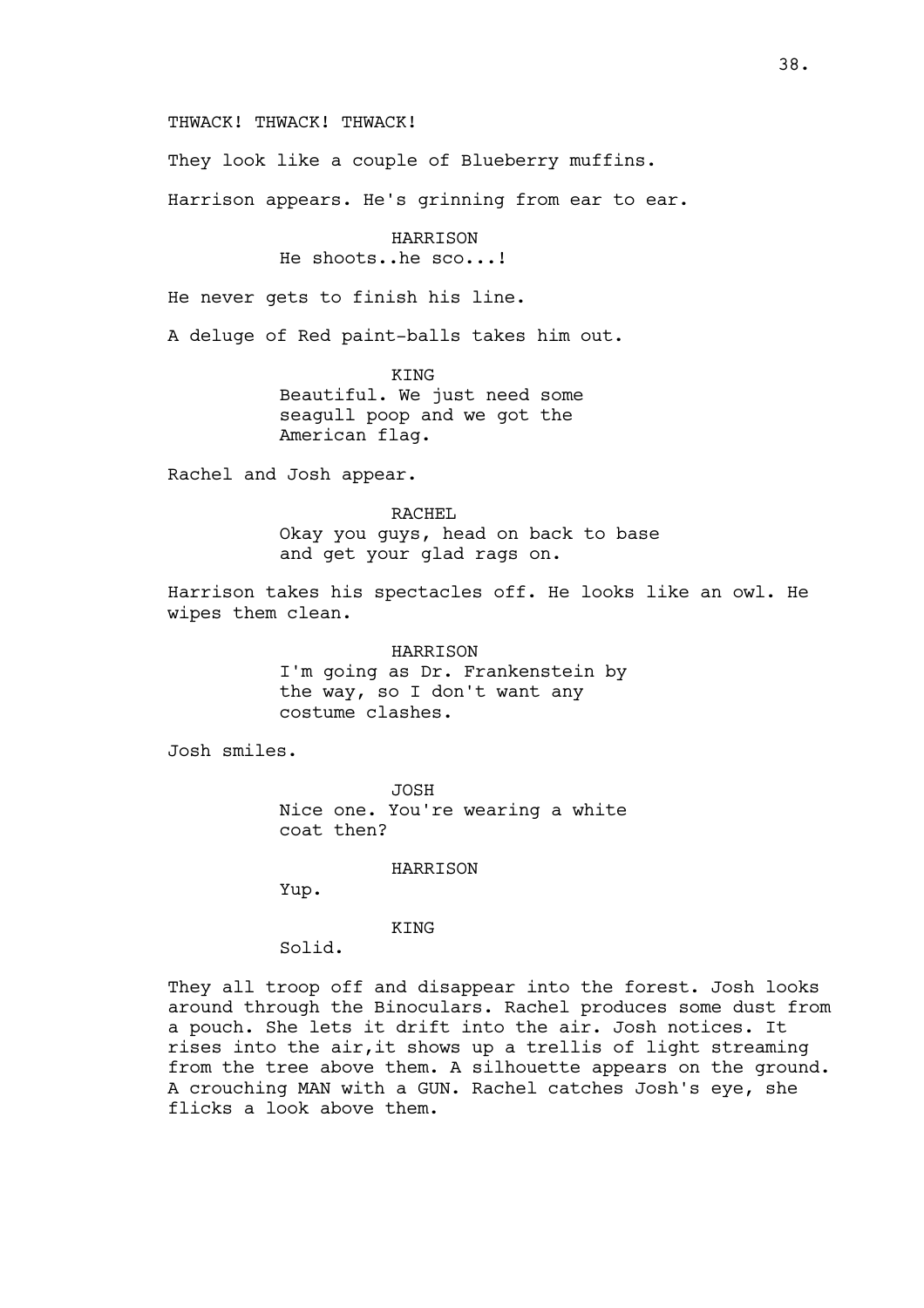RACHEL I say we head on down towards the hut...see if we can flush them out. (She flicks her eyes up, Josh acknowledges the look, she mouths a countdown) One, two, THREE!

They both drop down and let off a barrage of paint-balls UP into the tree behind them.

EXT. TREE - THEIR POV - THAT MOMENT

Craig is covered in BLUE paint.

He looks down from his position.

CRAIG

Damn!

Rachel whirls and sprints towards the hut with her flag in her hand.

She's a matter of feet from it when Stagg rises up onto one knee like a spirit...starts to level his gun.

Rachel doesn't break stride, with one fluid movement she backflips through the air.

THUD!

She lands on top of Stagg's helmet, uses him as a jumping off point and lands like a panther on the HUT ROOF!

She slams the flag into a support and does a victory SHIMMY.

If Stagg's eyes were lasers she would be vaporised by now. But as it is they just burn with a ferocious anger.

INT. HANGER - BASE - NIGHT

The party is in full swing. Music blares from the speakers and the amps are fed via an IPOD.

The local GIRLS make up for their lack of sophistication by being young, well endowed and drop dead gorgeous.

One of the girls wears a transparent plastic Ghost outfit that leaves nothing to the imagination and a lot to gravity. Catwomen is looking hot, and a young lady dressed as a witch is sure to burn in hell for the length of stockinged leg on show.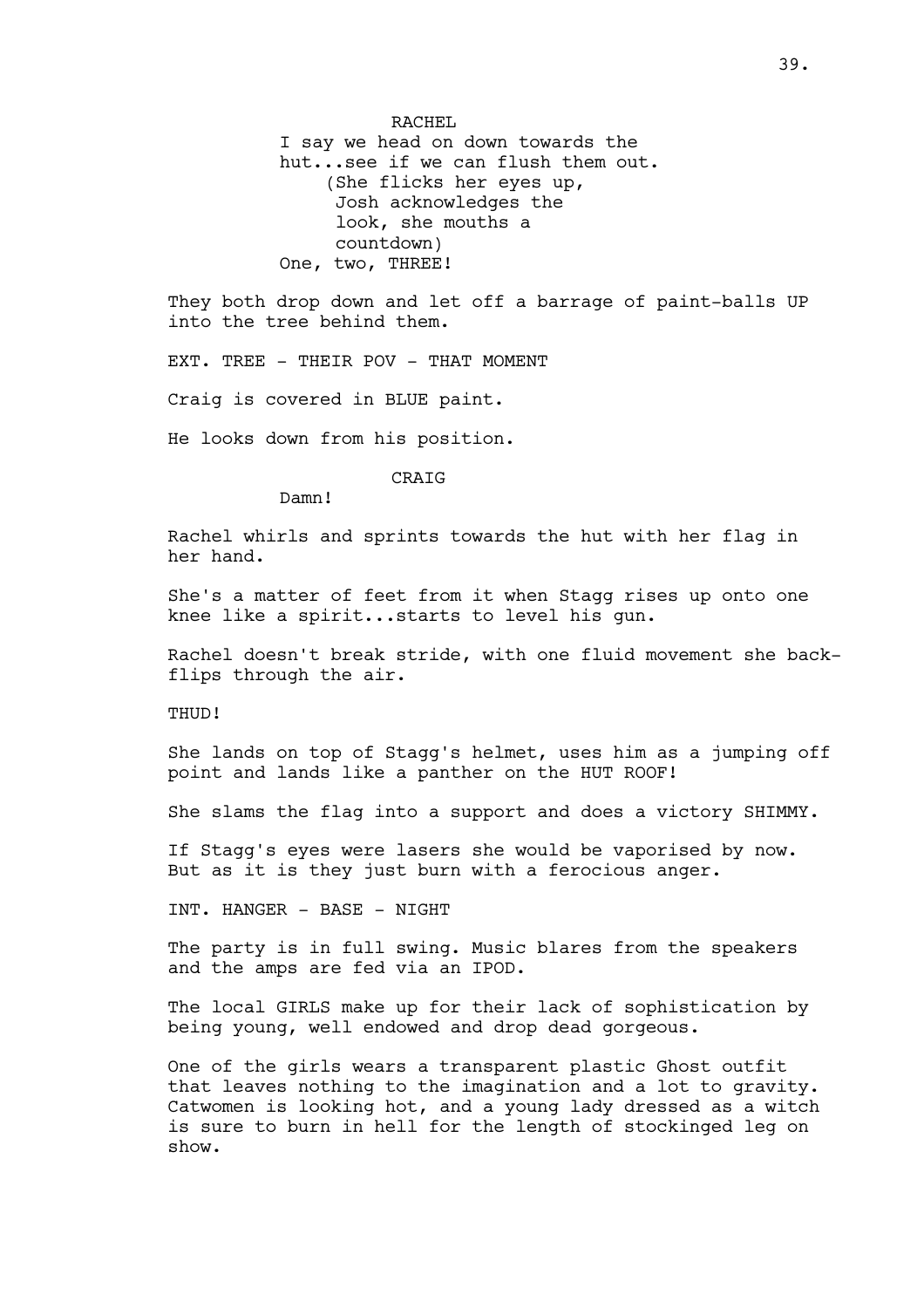Harrison is chatting to a gorgeous blonde wearing a dress as an afterthought who seems to have trouble understanding what he's saying. He's wearing a white coat with a glittering gold slogan on the back. "ASTROPHYSICISTS DO IT FASTER THAN LIGHT."

> HARRISON No...a white Dwarf has nothing to do with Elves...

Abe and Lou are sipping drinks glumly next to the snack area.

They are both dressed as Albert Einstein with wild hair and bad moustaches.

> ABE I thought you said Eisenstein...the Russian guy...Battleship Potemkin?

LOU I have the boxed set of Buffy the Vampire Slayer...do I look like a Russian film fan?

King and Suz are doing a dance that would have them imprisoned in nine states. CAT-WOMAN, drunk, giggly and spilling out of her dress is having an altercation with one of the soldiers. She slaps his face and heads for the EXIT.

EXT. RUINS ABOVE THE BASE

Above her the moon is full. Cat-Woman sits down amongst the ruins, she rifles in her bag and lights up a cigarette.

INT. BASE - RACHEL'S QUARTERS - THAT MOMENT

Rachel is getting ready. She's looking good, a little black dress and stockings with high heels, she wears a black glittery top decorated with silver symbols, over a white clingy blouse. A red witches hat is on the bed.

She moves over to a full length MIRROR on a stand.

On Rachel in the mirror staring at her beautiful face. She touches her smooth skin. Sees a wrinkle she hadn't noticed before. She adds some lip gloss and puts on the Red WITCHES hat.

RACHEL

Party time.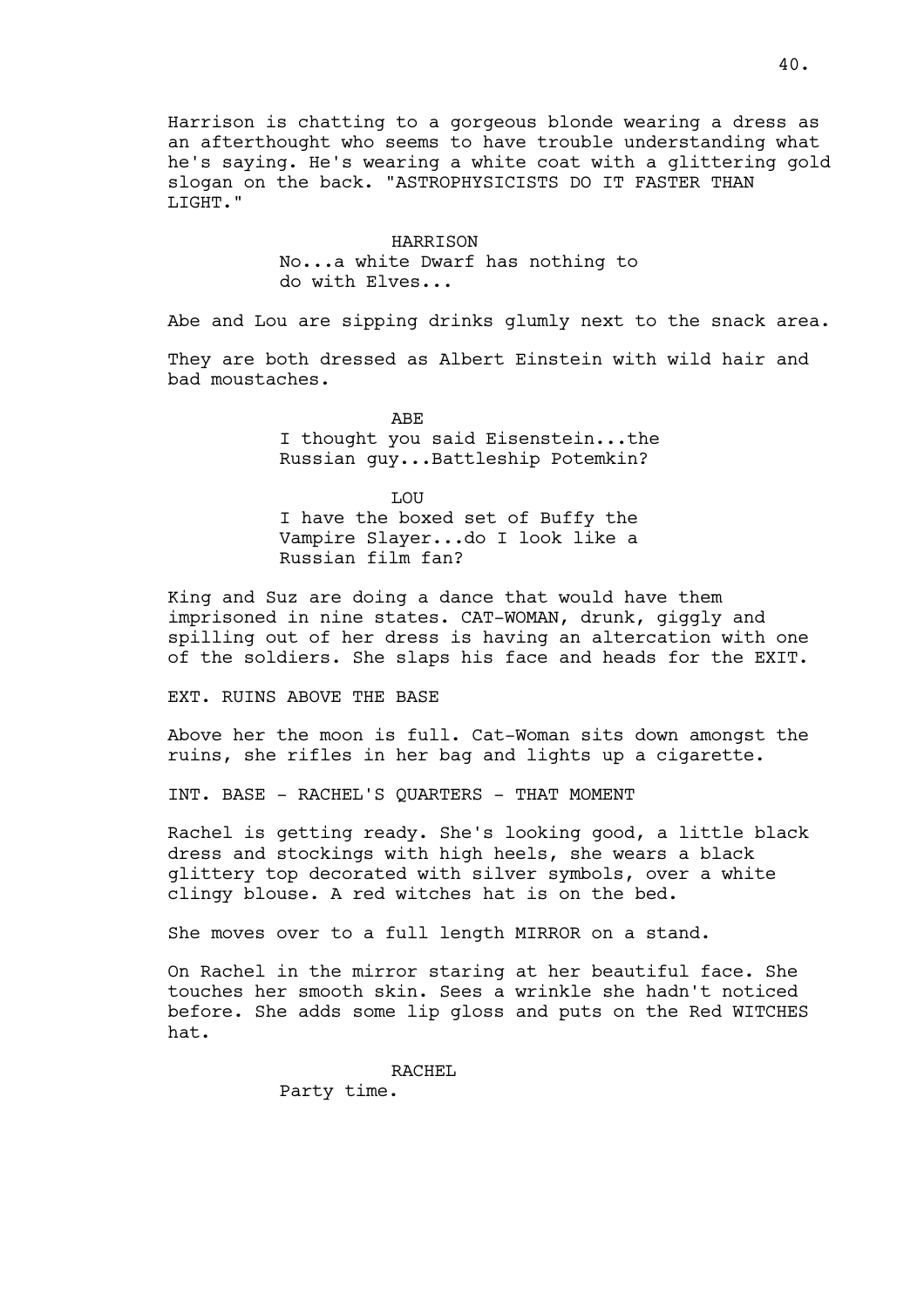Josh and Rachel are chatting and nursing drinks. Josh has come as Gandalf from Lord Of The Rings.

RACHEL

So how long have you known Colonel Stagg?

Josh looks awkward.

JOSH I joined his unit a few months back...then we were posted out here.

RACHEL Have you noticed anything strange going on at the base?

JOSH

I'm guessing something called the Mythological weapons Unit isn't exactly ordinary.

She moves closer. Making sure no one can hear.

# RACHEL

You've got a point. No I mean...well, what are the cargo planes and helicopters bringing in overnight?

Josh shrugs.

JOSH Supplies and stuff.

RACHEL

No,these things look like environmentally sealed capsules...

JOSH

You think the Stagg is running some sort of drugs op in the base?

RACHEL No...I think it's weirder than that...

A KLAXON blares out. Everybody stops dancing.

JOSH What's that?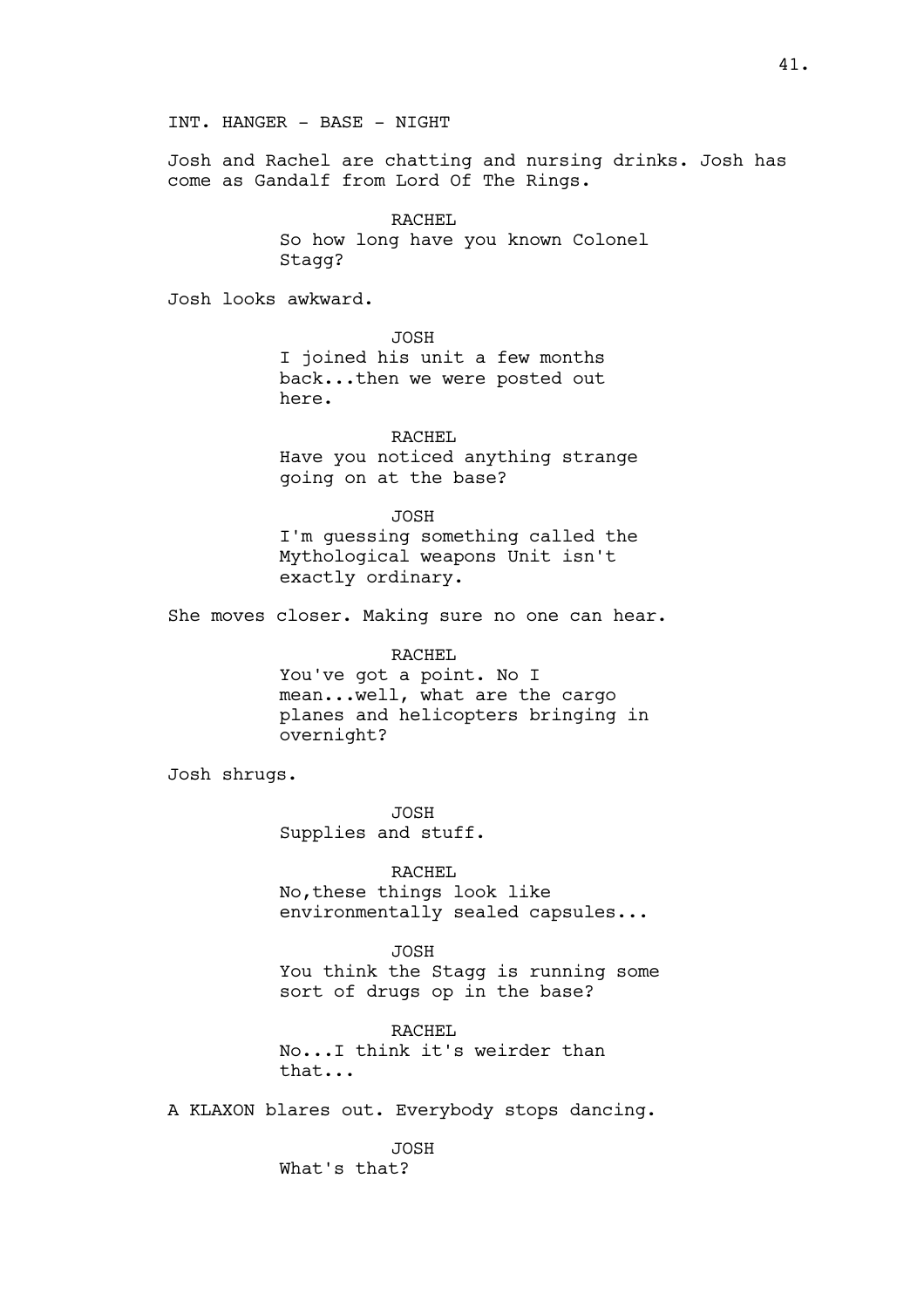RACHEL There's been a breech...the Bio-Containment area...

EXT. FOREST - NIGHT - THAT MOMENT

Frosty is walking back from the forest. He seems a little worse for wear. He still carries his Paint-gun and swigs from his drinks flask.

He spots Cat-Woman sitting wreathed in smoke.

FROSTY

Miaow.

He goes over to her.

FROSTY (CONT'D) You look like you could do with a pick me up.

She looks at him.

CAT-WOMAN Maybe I don't want to be picked up.

Frosty gives a shit eating grin.

FROSTY I'm strictly on a sale or return basis.

Cat-Woman smiles. Takes the offered flask. She chugs a mouthful down. It acts like a hormone turbocharger. She dives at him like an exocet...mouth clamping round his.

We hear the sound CLACK! CLACK! CLACK! The girl pulls away.

CAT-WOMAN What's that?

Her hand goes to something hanging around her throat. Something moves in the shadows, Frosty moves towards it. We hear an eerie whispering again.

> VOICES Frosty, Frosty...say goodbye.

He hears the sound of something heading his way. He looks over the WALL. Points his GUN in the direction of the noise.

PHUT! PHUT! PHUT!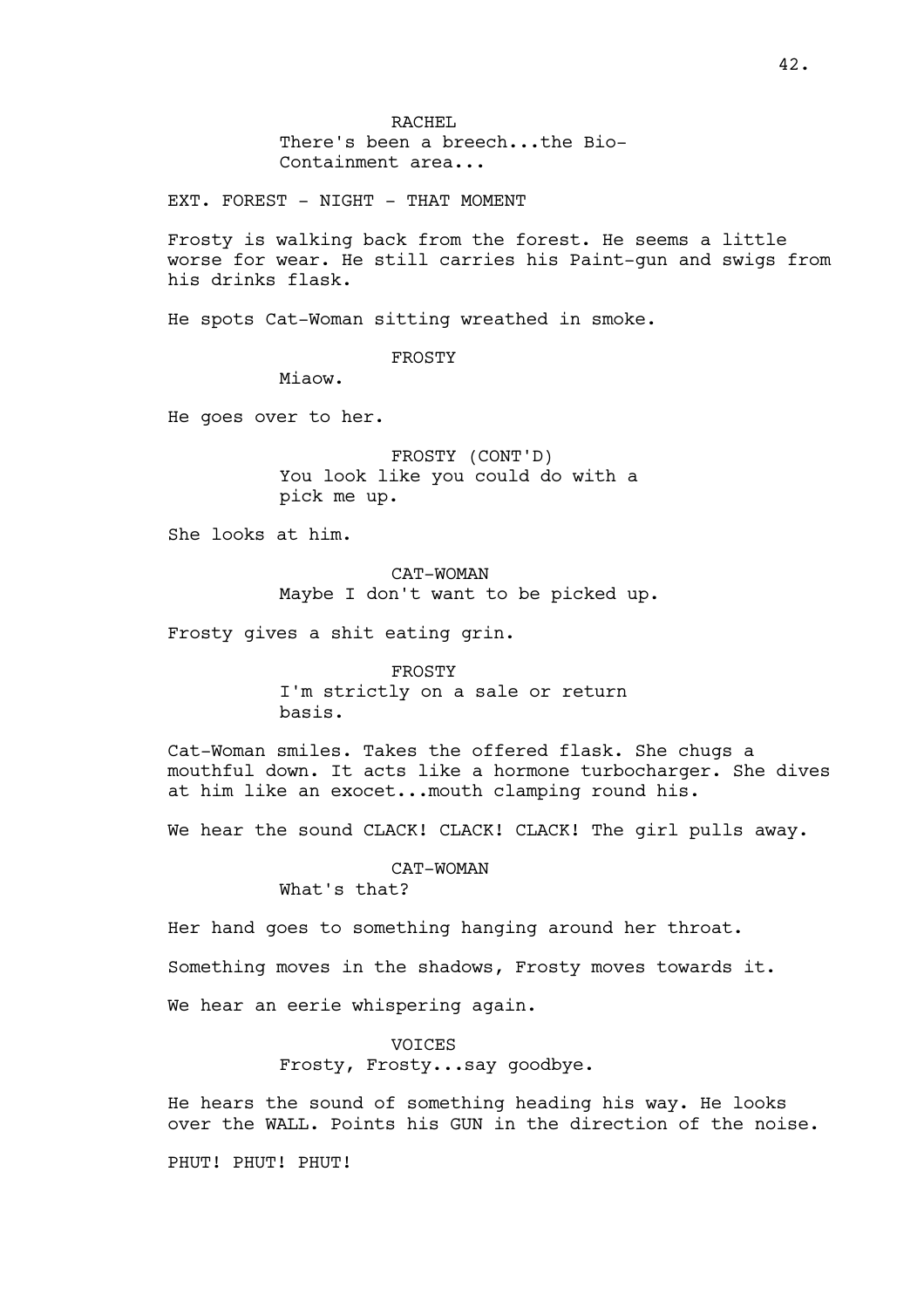He looses off a volley of florescent rounds. He looks at the towering figure. Squints up at it, still dazed by the alcohol.

> FROSTY Nice outfit sucker, but you're still so dead...

He tails off. As a glittering razor talon slashes through the darkness. DARK BLOOD sprays across the pale rocks. Frosty's left the party early.

INT. CORRIDOR -BASE - THAT MOMENT

Rachel is making her way through the corridor. She doubles up in pain.

FLASHES

Frosties terrified face.

Talons slicing him.

Blood spraying on rocks.

BACK TO SCENE

ON RACHEL

## RACHEL

Oh God!

She realises that she is feeling through the creature.

EXT. RUINS OUTSIDE BASE - NIGHT - THAT MOMENT

Ravanor tosses aside the remains of Frosty and leans down towards the cowering beauty that is Cat-women.

The creature's face, blood dripping from its fangs looks into her eyes.

She opens her mouth to scream, but nothing comes out.

She's paralysed with fear.

The creature SNIFFS.

He sees the Gris Gris round the girls neck and WHOOSH!

He's gone. A thundering figure disappearing into the dark.

The girl starts to SCREAM! She continues screaming as she runs back down towards the base.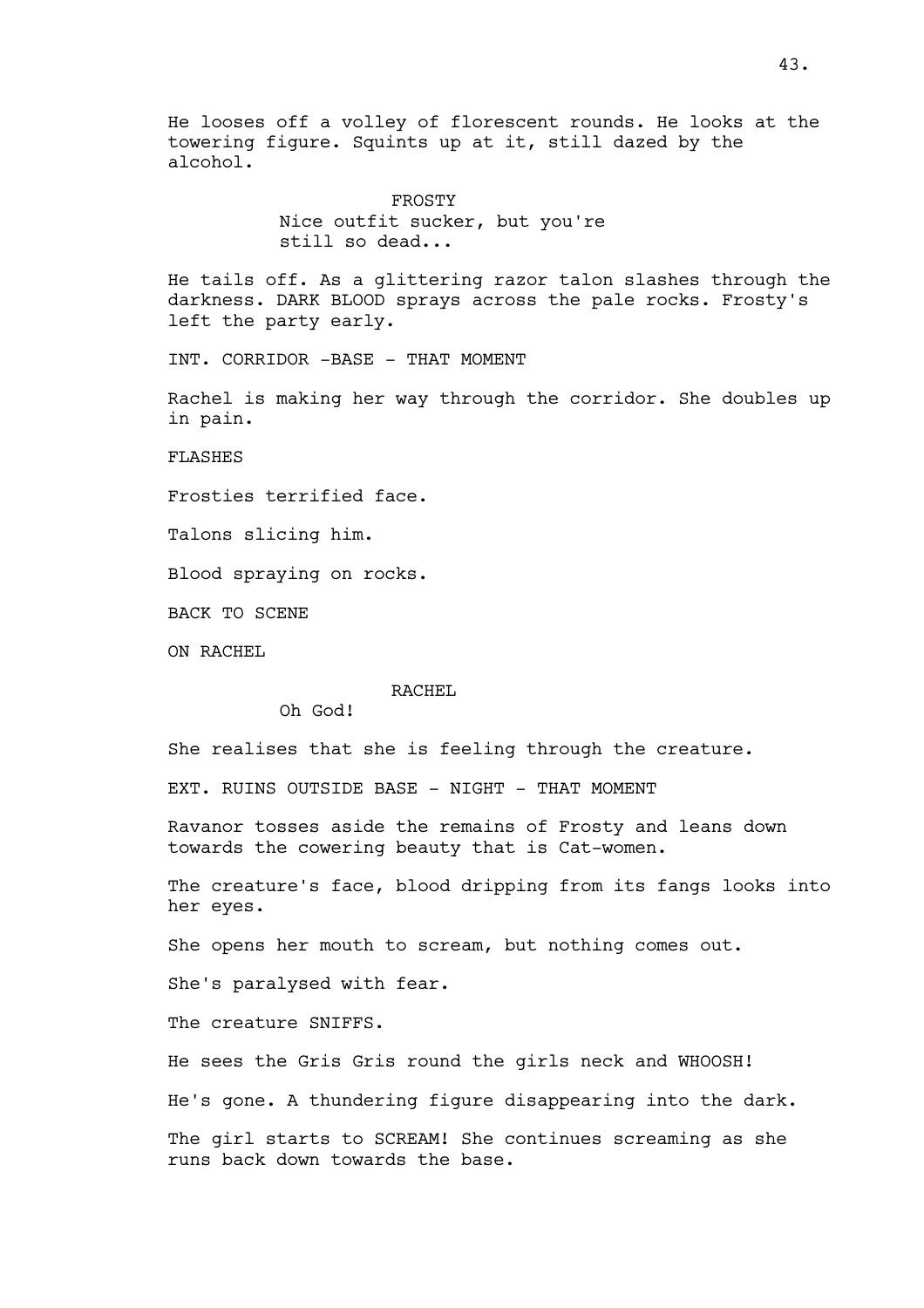INT. CONTAINMENT ROOM - LAB - NIGHT - MOMENTS LATER

In the Control room overlooking the LAB Rachel is wearing a Bio-Suit and has been joined by a worse for wear collection of suited and booted Scientists, Abe, Lou and Harrison. Josh has suited up and is also with Rachel. Rachel goes to hit the security codes and crack open the doors.

Inside the chamber the Creature looks like it is still lying there, but as they get closer they see that the injectors feeding it are dripping onto the floor, what is left is just the hardened skin, like some hideous PUPAE having given birth to the worlds ugliest butterfly.

Ravanor has gone.

RACHEL. We need to get all the civilians off the base now!

INT. STAGGS OFFICE - THAT MOMENT

Stagg and Craig are breaking out some GUNS from an armoured cabinet behind his desk.

> **STAGG** Get down to 101.

> > CRAIG

Sir?

STAGG Start the process, I want back up.

Craig looks at him.

CRAIG They're not ready...very few of them will be able to function.

Stagg glares at him. Slams a magazine into his weapon.

STAGG I don't care...We get what we need to finish the job, you got that?

Craig snaps a salute.

CRAIG

Sir!

He marches out of the office.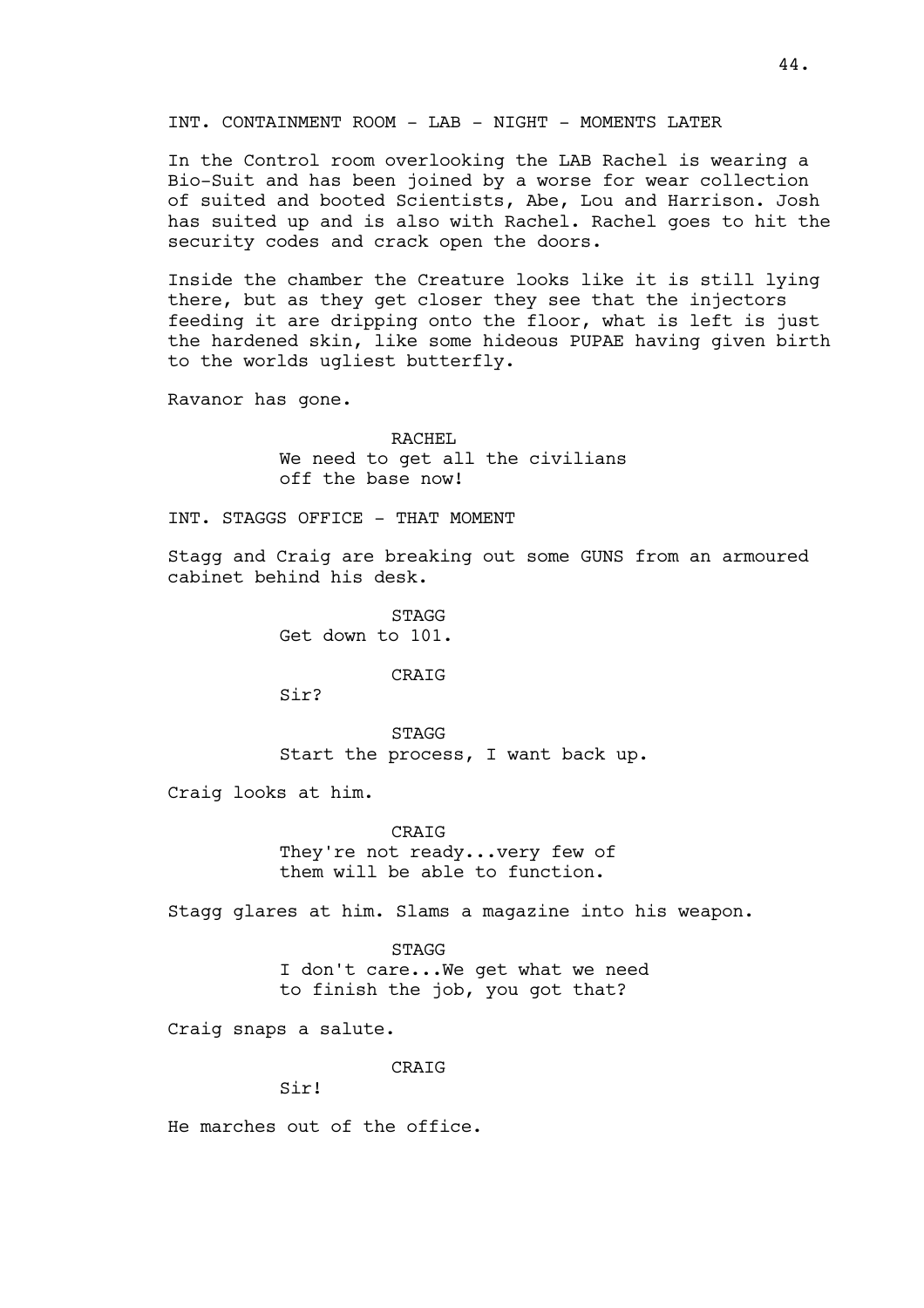INT. HANGER - BASE - THAT MOMENT

There is controlled panic amongst the partygoers.

Josh and Rachel are rounding people up.

She calls one of the soldiers over. His name is JANTY, he's Hungarian.

> RACHEL Get these people into the chopper and get them off the base A-SAP!

Suz and King come running up.

SUZ Frosty's missing!

EXT. RUINS OUTSIDE BASE - NIGHT - MOMENTS LATER

Up top Rachel, Josh and Suz are searching the area. King spots something at the edge of the ruin. He shines a torch at it, looks like Frosty peering over a small outcrop.

> **KTNG** Yo Frosty, you're missing the Party.

He turns to the others.

KING (CONT'D) Told ya he would be off getting high somewhere.

Frosty starts to stand up, and keeps going, he'd have to be 8ft to be where his head is. Then we see what's going on here. The Ravenor has hacked Frosty's head off, he's skewered it on one of his clawed hands and it stares at us dripping blood like a grotesque glove puppet.

PANDEMONIUM.

Tracer rounds light up the sky, amongst the smoke and chaos people are firing at shadows, SUZ screams for control, she's breathing hard, she looks frightened. Ravanor is nowhere to be seen.

Suz comes over a small group of rocks, peers round a wall, gun ready.

Lumps of something on the ground. Blood stains and body parts, what's left of Frosty. We see an arm, notice a tatoo on it. A cartoon bull.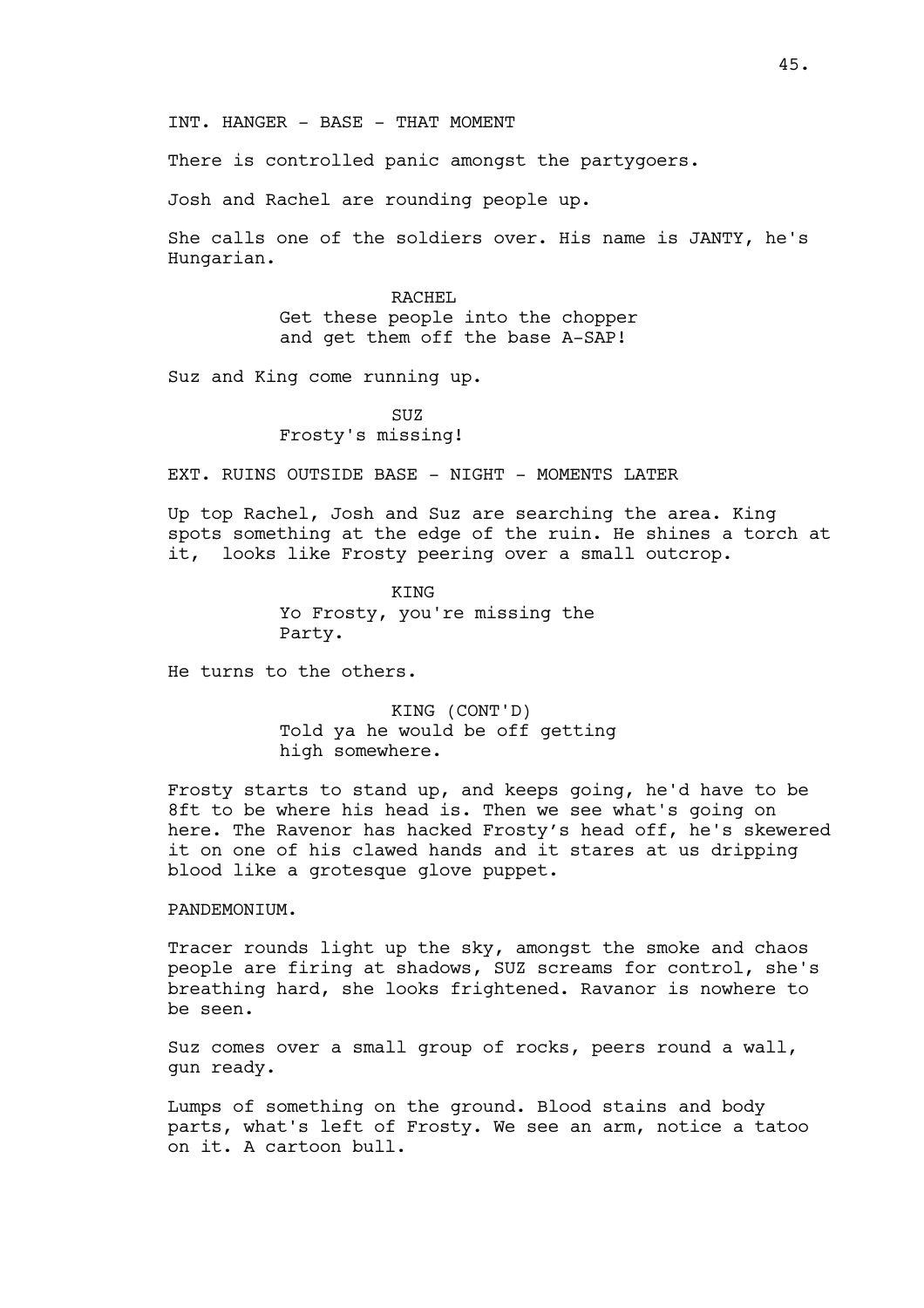SUZ

Over here.

Rachel and the rest of them come over.

# RACHEL

Why Frosty?

ON RACHEL

She wasn't expecting this.

A ROAR! As a chopper swoops overhead carrying the guests off the island.

INT.LIFT TO LOWER LEVEL - BASE - NIGHT

Rachel in the lift. Numbers flickering down on the read-out to the lower level.

INT. BASE LOWER LEVEL.

A myriad of TUNNELS leading off into infinity.

There is no sound down here, just the odd drip of moisture from the ceiling. It looks like this part of the complex has been melded with ancient catacombs.

Rachel reaches into her pocket and unfolds a map she has printed out from her computer.

It looks like a photocopy of an original manuscript.

# RACHEL (CONT'D)

Where now?

She reaches into her pocket and takes out a small pouch. She scatters a fine powder into the air. It glitters, glowing with a mystical iridescence, curling like coloured smoke along one of the tunnels.

Rachel heads in the direction of the smoke trail.

INT. MORGUE 101 - NOW

CLOSE ON

A TOUCH SCREEN displays a FLUIDICS control screen. It is similar to a water control system. A master processor block leads to over a hundred individual units. We see the legend BATTLE UNITS 1 to 100.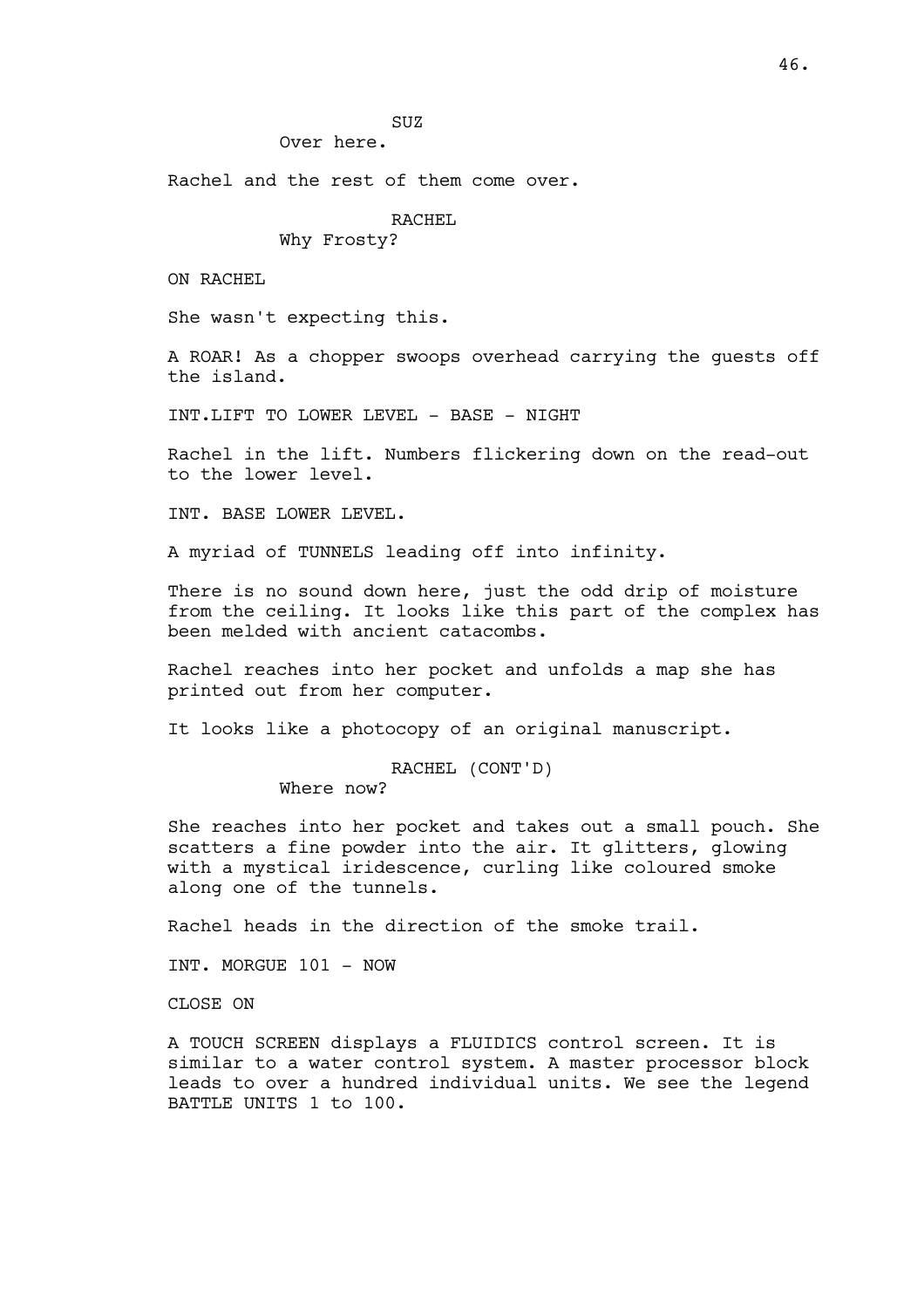We see a hand tap onto the legend PROTEIN FLOW TEMP INCREASE. The lines linking the master block to the BATTLE UNITS beginning to pulse indicating fluid flow from the storage tank to the individual UNITS. A finger taps three of the numbers. 1-9 AND 12

BACK TO SCENE

ON A SUSPENDED SOLDIER

Tubes lead into a BODY hanging in the air. We see the TEMPERATURE readouts on the MASTER CONTROL screen.

The reading starts to climb from below freezing towards body heat on UNITS 1-9 and 12.

A HAND TWITCHES

FINGERS tremble.

The MUSCLE in a face TICS.

We TRACK past a NECK.

See an ornate SILVER and GLASS VIAL.

It MOVES with the shallow breathing of the chest.

INT. BASE LOWER LEVEL - TUNNEL -NOW

Rachel heads past rows of what looks suspiciously like old cells, they date back centuries. The doors are made from rough hewn wood with bars set into them.

She comes to the end of the tunnel. The coloured smoke has settled against a rough stone wall, clinging to it, forming the glowing outline of a door, almost seamless, its joins barely visible.

#### RACHEL

Now what?

She looks around for some clue as to how to activate the concealed door.

Something odd about one of the barred doors opposite her. The middle bar of the viewing slot looks cleaner than the others.

Rachel reaches over to it. Pulls on it.

SWISH!

It moves towards her. It's a LEVER.

The huge stone door swings noiselessly open.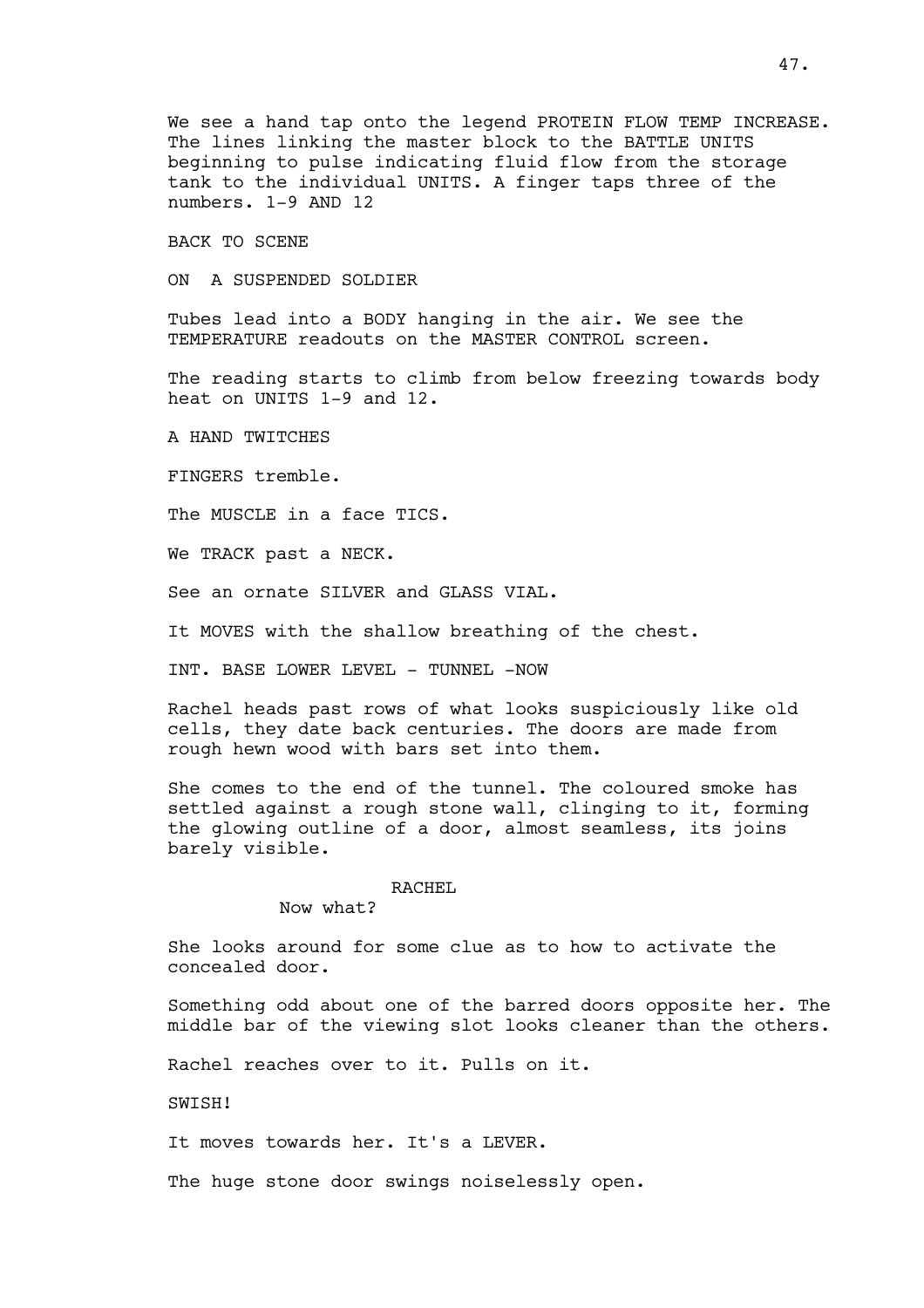A tendril of cold air curls out. She looks inside.

MORGUE 101

The room is vast, like an aircraft hanger underground hewn from the rock. The space is lit with ULTRAVIOLET LIGHT, a purple tinge bathes the sight that greets her.

Hundreds of bodies hang in space.

Supported by tentacles of tubes plugged into an overhead matrix of metal tubing.

PUMPS WHIRR quietly. A gentle sigh runs around the room, the SOUND of shallow breathing bodies. Rachel looks closer. All of the bodies have some sort of injury, massive trauma, missing limbs.

Rachel studies the machines that stand against the walls. Monitors full of LIFE SIGN indicators, the physiological readouts of the inmates. She sees the master DISPLAY, notices the activity on it.

A sign FLASHES - PROCESS INITIATED

All of the bodies wear DOG-TAGS, these are, or rather were soldiers. She looks closer at their ID. The men are from the Middle East, Afghanistan, Chechnya, serving soldiers from the present peace keeping force.

A NOISE behind her.

CLICK!

Sergeant Craig stands there. Rachel turns slowly.

CRAIG Most people are frightened of the unknown, you seem to embrace it.

Rachel looks at him.

RACHEL The undead don't scare me, it's the living I worry about. (She gestures round the room.) What in Gods name are you doing here?

Craig gives a tight smile.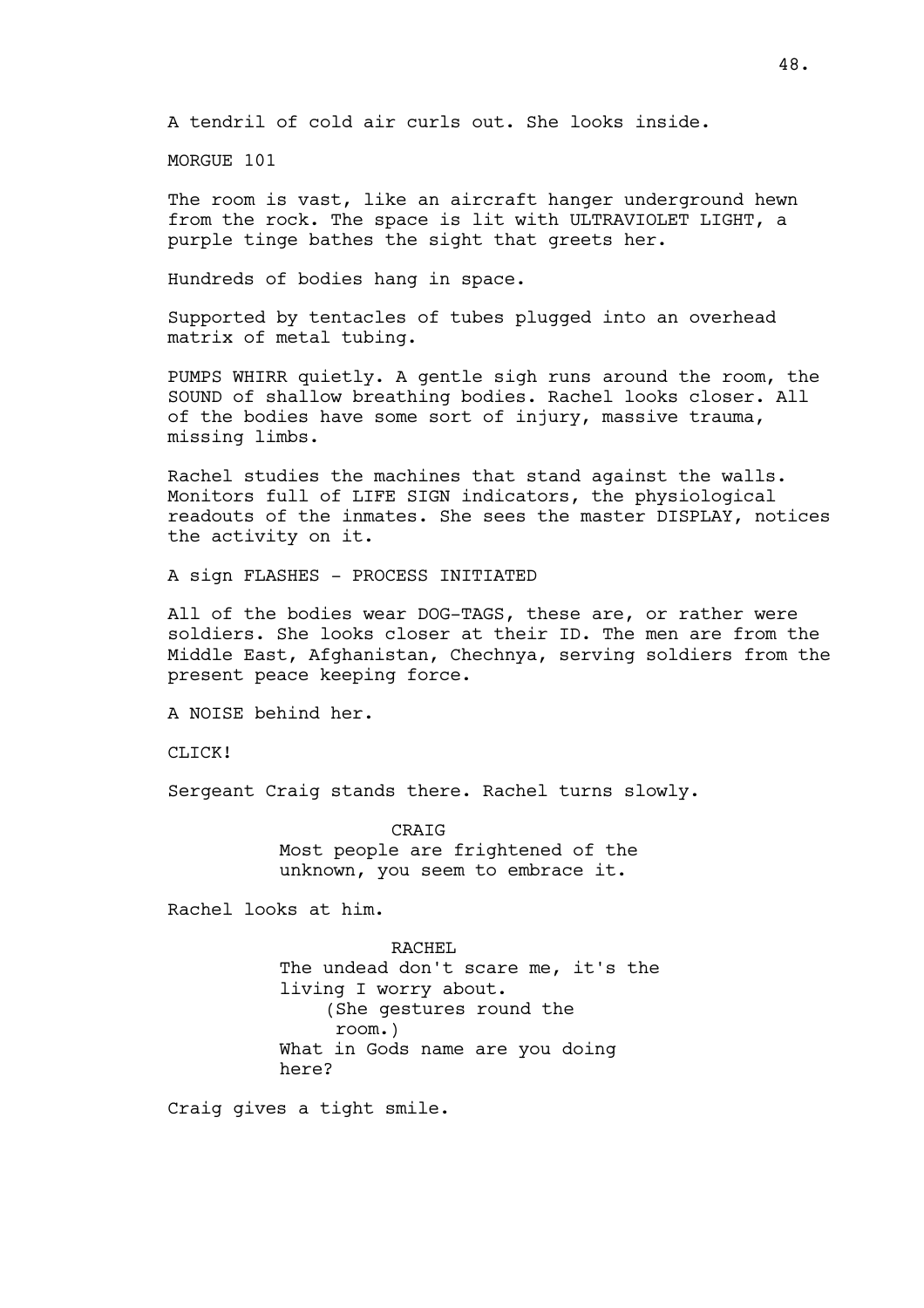CRAIG

The file you tried to access, Arctic Storm. You think the American people are ready to see the real price of a war?

Rachel looks round at the hanging bodies.

## RACHEL

But these...people...they're clinically dead...you're telling me this is just a face saving exercise by the government...a way of cheating the official bodycount?

CRAIG

The people don't want another friggin' Vietnam; besides medical science is evolving all the time.

RACHEL That's bullshit...these Soldiers are never coming back...what are you really doing here?

Craig's face hardens. He points the gun at her.

CRATG I'm afraid we have to go...you'll catch you're death in here...

He shepherds Rachel out into the corridor. The door closes behind her. The gun swings round at her. His finger tightens on the trigger.

She raises her hands.

RACHEL You don't want to do that.

The light reflects off her ring. Flickers into his eyes. He looks dazed for a moment.

Rachel makes a grab for the gun.

They struggle.

BANG!

The sound echoes round the cavernous corridor.

For a moment we don't know what's happened. Then Craig slides to the floor. He's DEAD.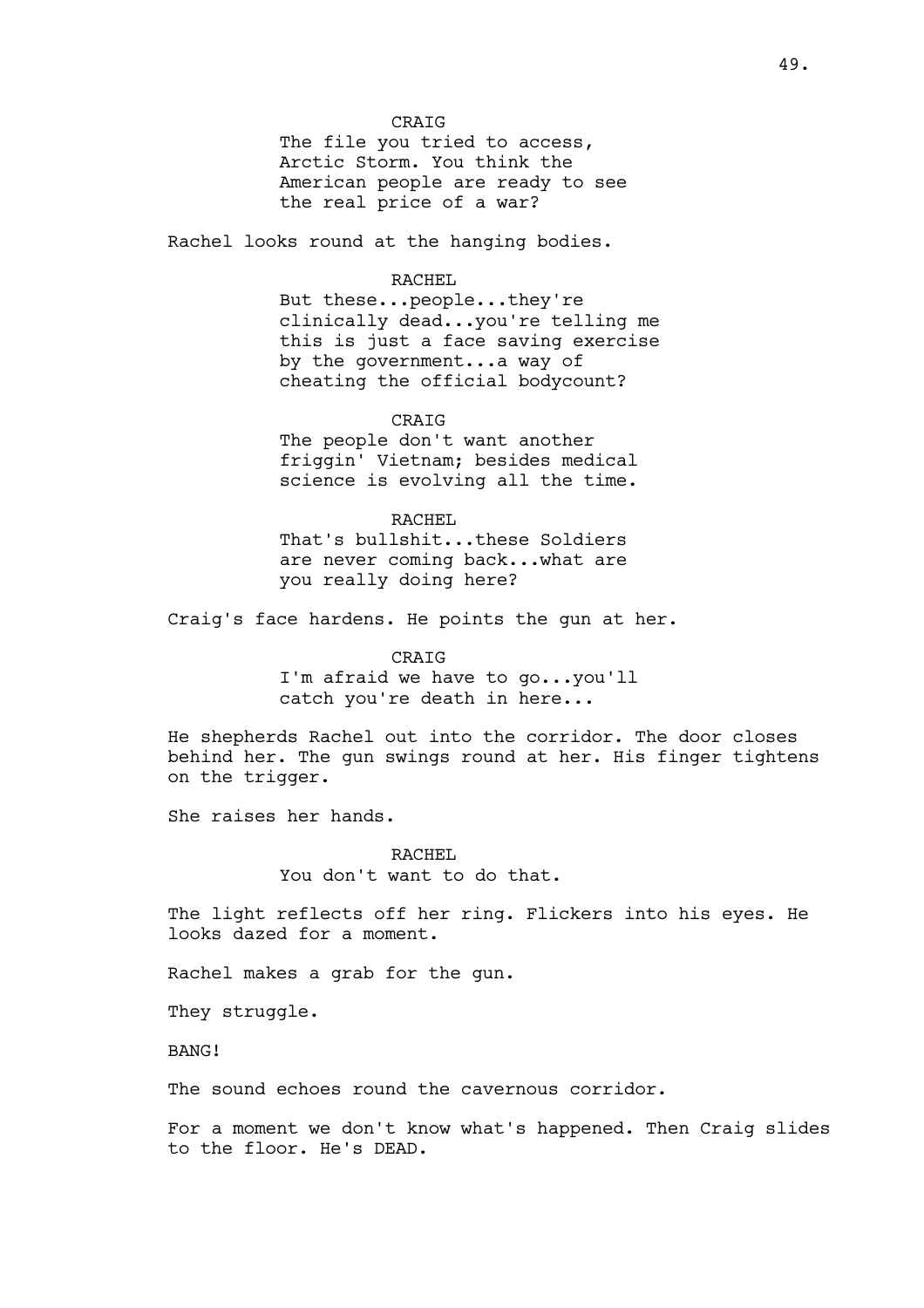Rachel hears a sound.

Soldiers running at the double.

Two soldiers appear, guns drawn. They are followed by Colonel Stagg.

The soldiers hold her at gunpoint. Stagg looks at Craig,something we haven't seen before flickers across his face. Emotion.

> RACHEL (CONT'D) I didn't kill him...it was an accident.

Stagg turns to the soldiers.

#### **STAGG**

Sergeant Rachel Vass I'm arresting you for the murder of Sergeant Craig Pearson and the attempted sabotage of a military operation.

One of the soldiers cuffs Rachel and they lead her away.

AS they leave Stagg bends down.

CLOSE ON

A POOL of Craig's BLOOD

BACK TO SCENE

On STAGG

He stands up, watery eyed and snaps a salute.

STAGG (CONT'D) You always got the job done buddy. Now it's my turn.

He spins on his heel and is gone.

INT. BASE - CORRIDOR - CELL

Rachel is in a small cell. It looks like a holding cell. It is part of a room next to a fuel storage area and FIRE STATION with an emergency generator. It contains a battered desk, a chair with a Walkie-Talkie in a holster hanging from it, a metal hat stand with a faded baseball cap on it. In the back wall of the CELL we see a small grill, protected by three thick iron bars. They look like they are part of the original construction from years back, part of the Monastery.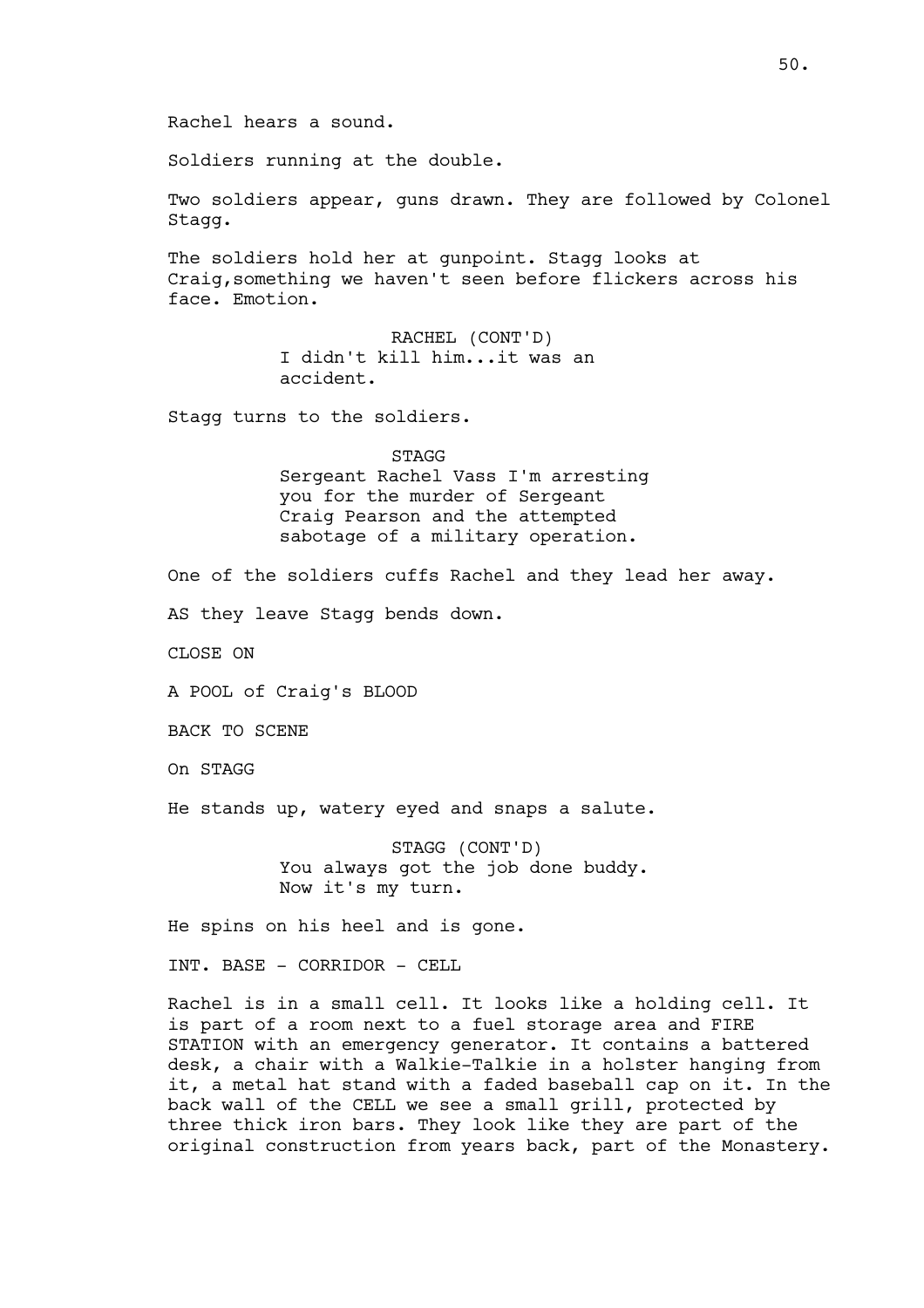STAGG

Leave us.

The soldier salutes and leaves.

## RACHEL

You were in command of the platoon...the one that attacked Adam...I read the file...you messed up the coordinates...you were drunk...that's why those men died.

STAGG

Half the enlisted men are out of their heads on something...you do whatever it takes to get through...

## RACHEL

It won't stop you know...not till you're dead...and anybody else it thinks is responsible...people that get in the way...innocent people.

## STAGG

Maybe you should have thought of that before you messed with it.

#### RACHEL

Let me out...I can help you stop it.

STAGG Sorry...I have plans.

## RACHEL

I saw the Fools Gold file. You can't just clone this thing...they evolve...their genetic structure will mutate...they'll try and avenge all of mankind...we'll be wiped out...

Stagg smiles.

## STAGG

You have been busy...Fools Gold is my little pension...I'm gonna screw uncle Sam like they screwed me...

RACHEL

What do you mean?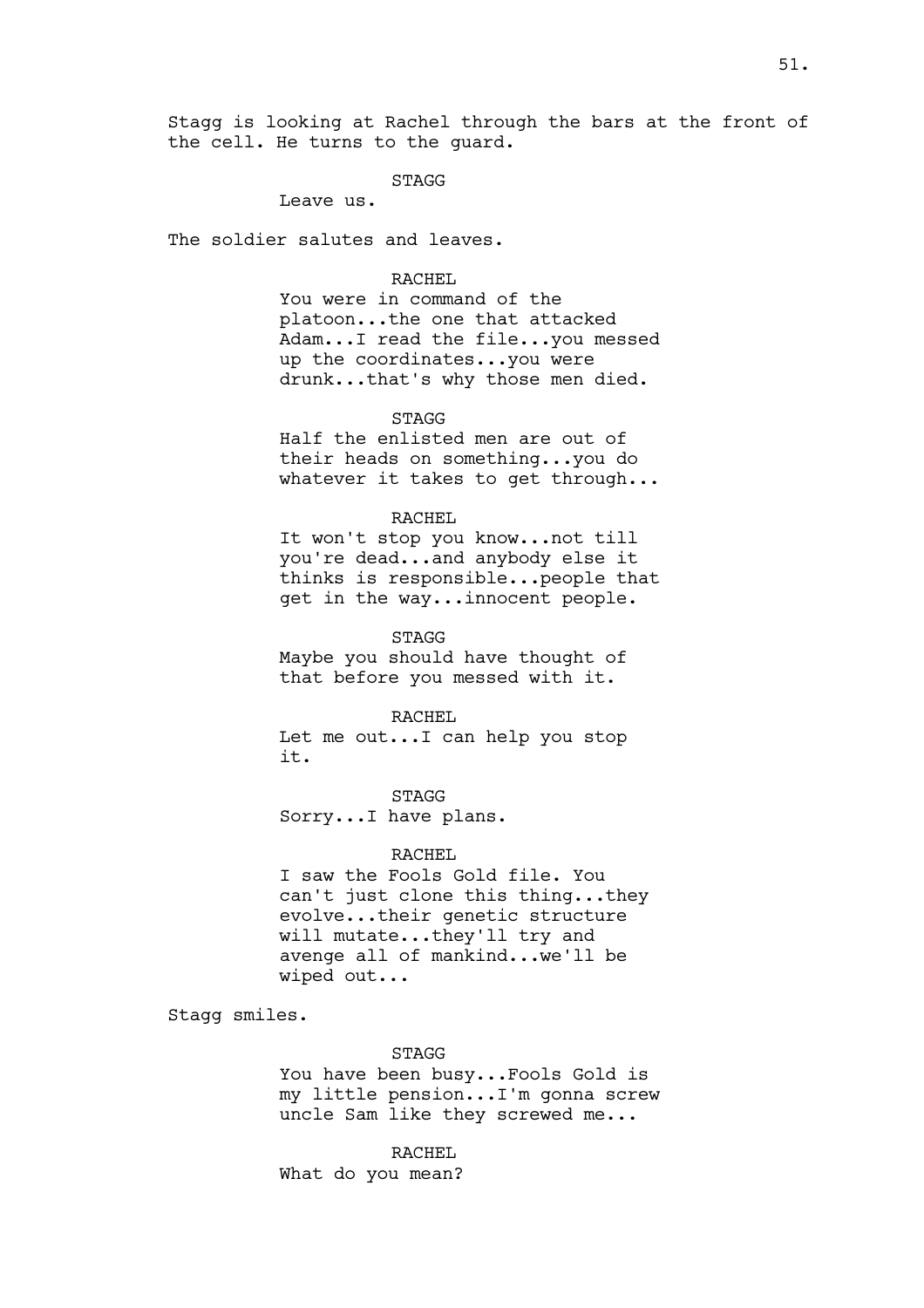STAGG

You think this was all my idea?

He comes over to her, gets close. His eyes burning with hatred.

> STAGG (CONT'D) This is a military operation...they want the ultimate weapon...they don't care about collateral damage...as long as it kills more of them than us.

RACHEL That's insanity.

#### STAGG

I didn't get the coordinates wrong...and it's not the first time that's happened...where do you think the information comes from?

The blood drains from Rachel's face.

STAGG (CONT'D) Now you got it...they want high quality bodies down there...and I don't intend to be one of them.

ON RACHEL

Beaten and stunned.

INT. MEDICAL WING - LATER

Craig's body lies on a metal GURNEY.

Stagg looks down on him.

STAGG (CONT'D) You gotta help me one more time buddy.

He produces a syringe, and draws blood from Craig's arm. He fills half the syringe.

> STAGG (CONT'D) You took a bullet for me in Kabul and gave me your blood in Bazra...now it's my turn to help you...she will pay.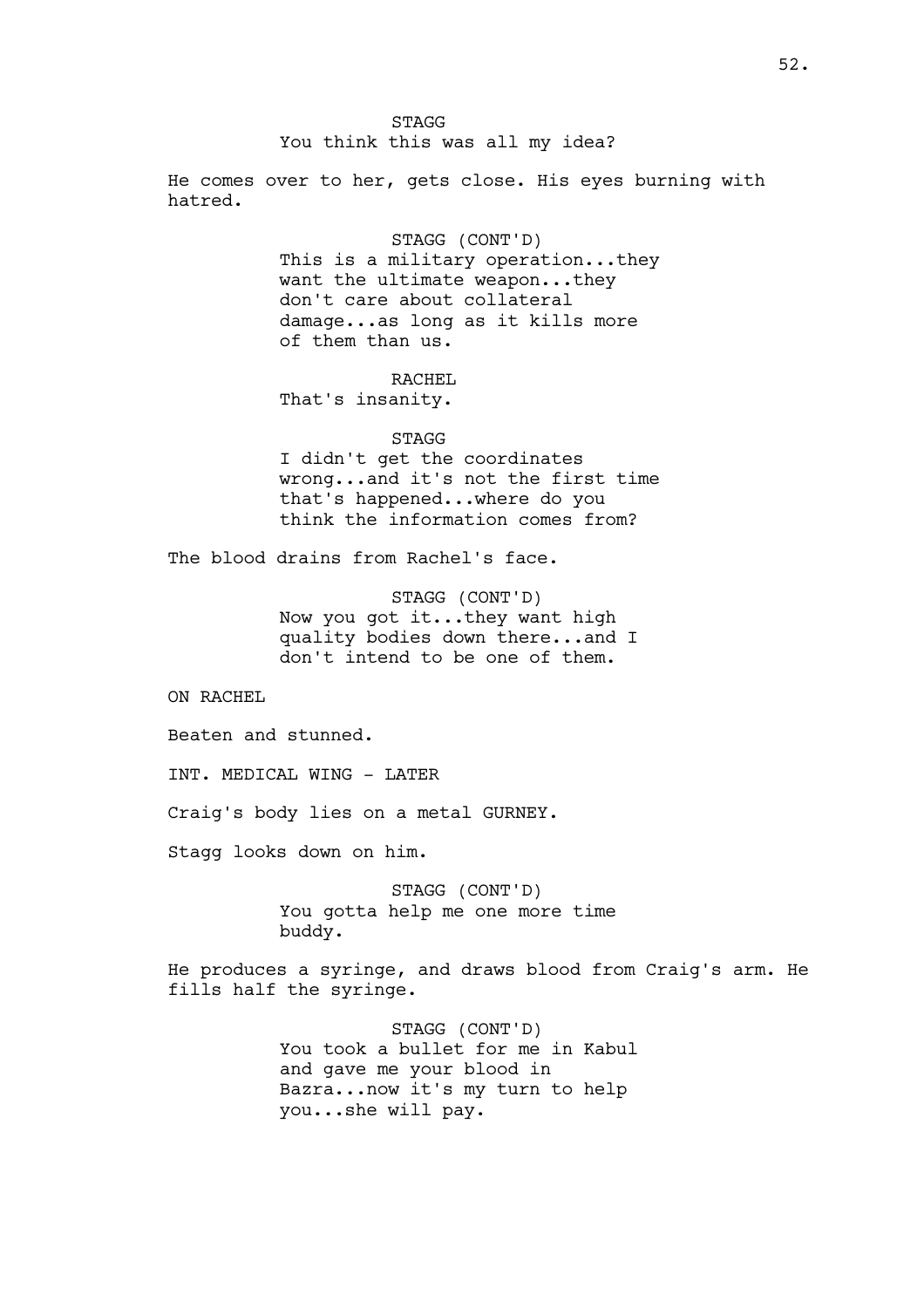He picks up a scalpel and draws it across his palm. He takes the syringe and draws up the pooling blood from his cupped hand.

INT. CORRIDOR - BASE - THAT MOMENT

Josh, Suz and King are heading at speed down a corridor on the upper level.

> JOSH Rachel's been arrested...they say she killed Craig...no way. Rachel had no reason to kill Craig.

**KTNG** Maybe it was self defence...she must have found something.

SUZ What ever it is they don't want us to know about it.

JOSH We need to get a message back to HQ on the mainland, we have to stop this.

They come to a door. We see a sign. COMMUNICATION CENTRE.

They go through the door.

INT. BASE COMMUNICATIONS CENTRE

Josh starts trying to get some communication going. It doesn't look good.

> JOSH Nothing...short wave, VHF and RT something's taken down the masts...only internal comms are active.

He goes to a cupboard, reaches in and takes three Walkie-Talkies out. He takes one and chucks two at King and Suz.

> JOSH (CONT'D) Set to scan, it'll pick up all comms in and out from handhelds round the base...we need to look at Rachel's computer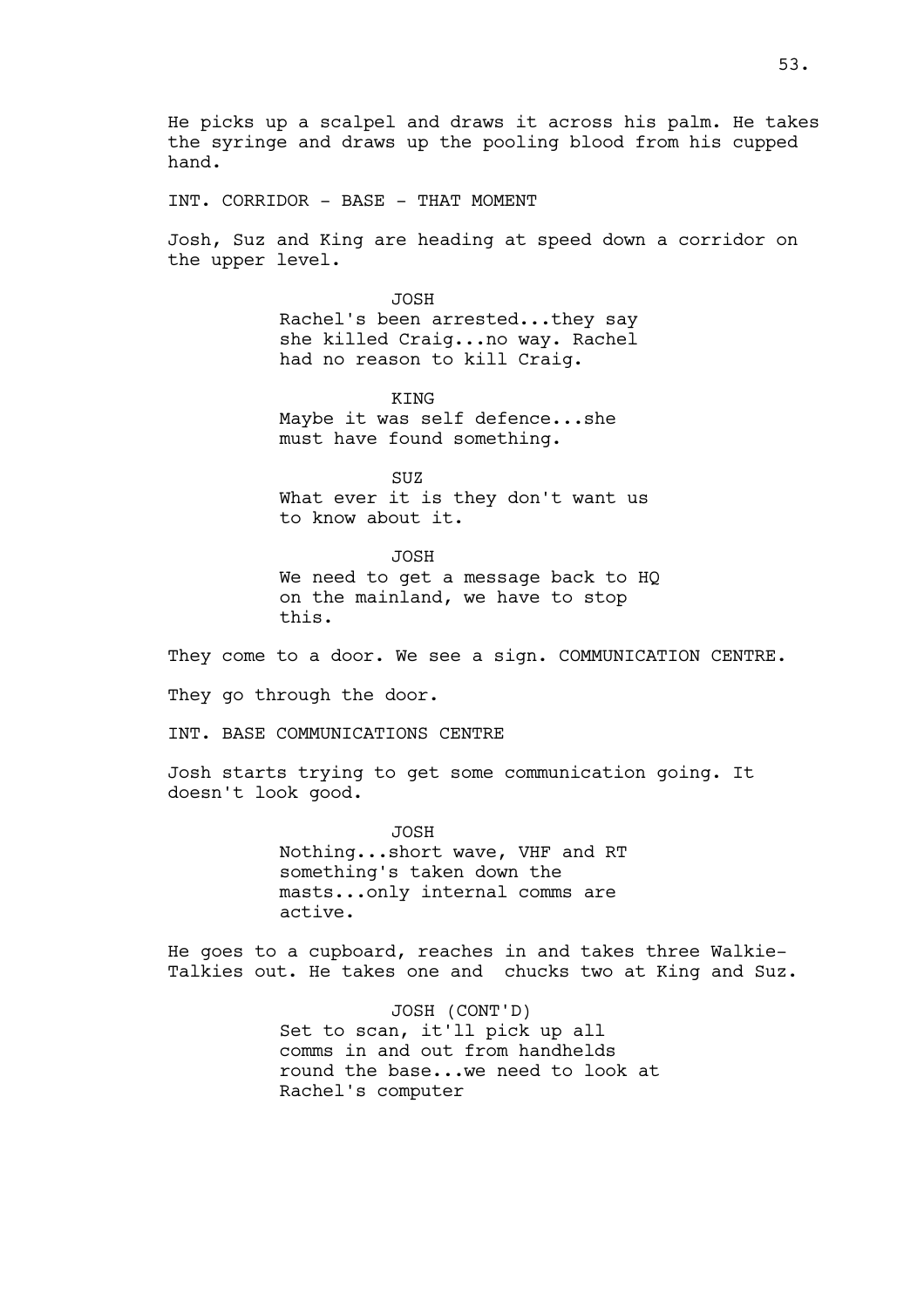Stagg accompanied by the two soldiers we saw guarding the medical unit, Comic and Nano.

**STAGG** 

You two go and check the helicopter, I want it fuelled and ready,to take off in fifteen minutes.

The soldiers look at each other. They've done the math.

COMIC

Sir.

He snaps a salute and they file out.

INT. BASE - RACHEL'S QUARTERS

Josh, and King are gathered round Rachel's computer. Suz is keeping watch at the door.

> **KTNG** What are you looking for?

Josh is tapping keys.

JOSH I don't know...I'm looking at her history file...see what she found...

Various schematics flash up. The map of the underground complex, maps of the base, medical wing.

Josh taps some more keys.

WE see a logo flash up SENTINEL.

KING What's that?

JOSH I'm tapping into the base CCTV, trying to find out where they've put Rachel.

He flicks between various camera viewpoints. No sign of Rachel. Then they see it.

INSERT - CCTV SCREEN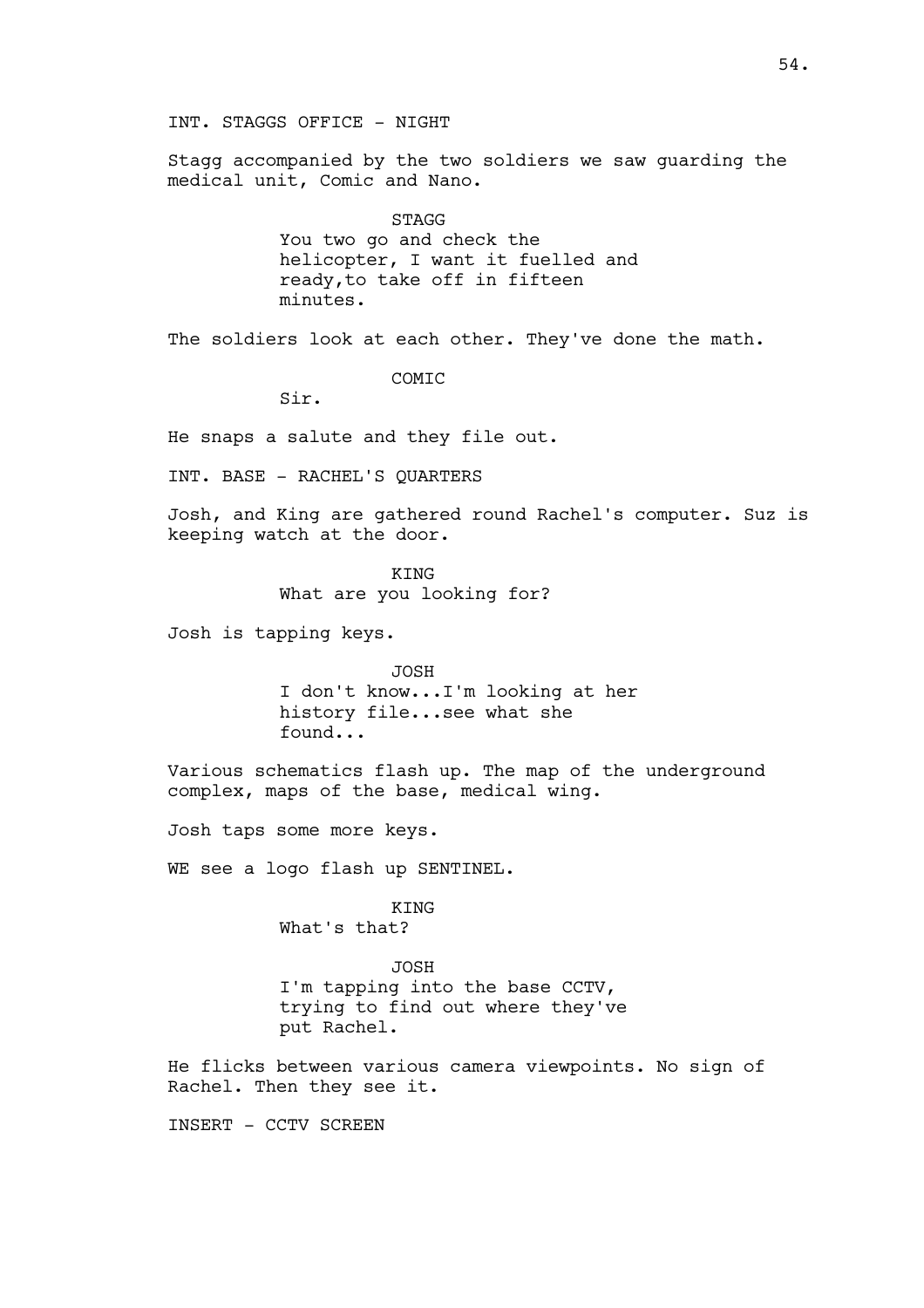BACK TO SCENE

JOSH (CONT'D) Where's that?

SUZ

Could be anywhere...this place is riddled with passages...some Of them lead into the original catacombs...

Josh hits a key.

JOSH

I'm getting a print out of the base plans...shows some of the old tunnels as well...

INT. BASE COMMUNICATIONS CENTRE - NIGHT

Video screens show the outside of the base. An OPERATOR is fiddling with some switches. Some of the screens are flickering snowstorms. Stagg and JANTY a man mountain, looks over his shoulder.

> OPERATOR Some of the cabling must be out, I only have limited cameras.

EXT. BASE - LANDING STRIP

Comic and Nano make their way towards where the shape of the Helicopter sits.

At the site they see the chopper sitting there, they look for the pilot. Creeping round the Chinook they see something silhouetted against the moonlight. It swings in the wind, still dripping. The PILOT. He hangs from one of the rotor blades. Nano speaks into his W/T.

> NANO We found the Pilot, he don't look too good.

Comic looks at the Pilot, his neck's broken. He looks around nervously.

COMIC

Crunch!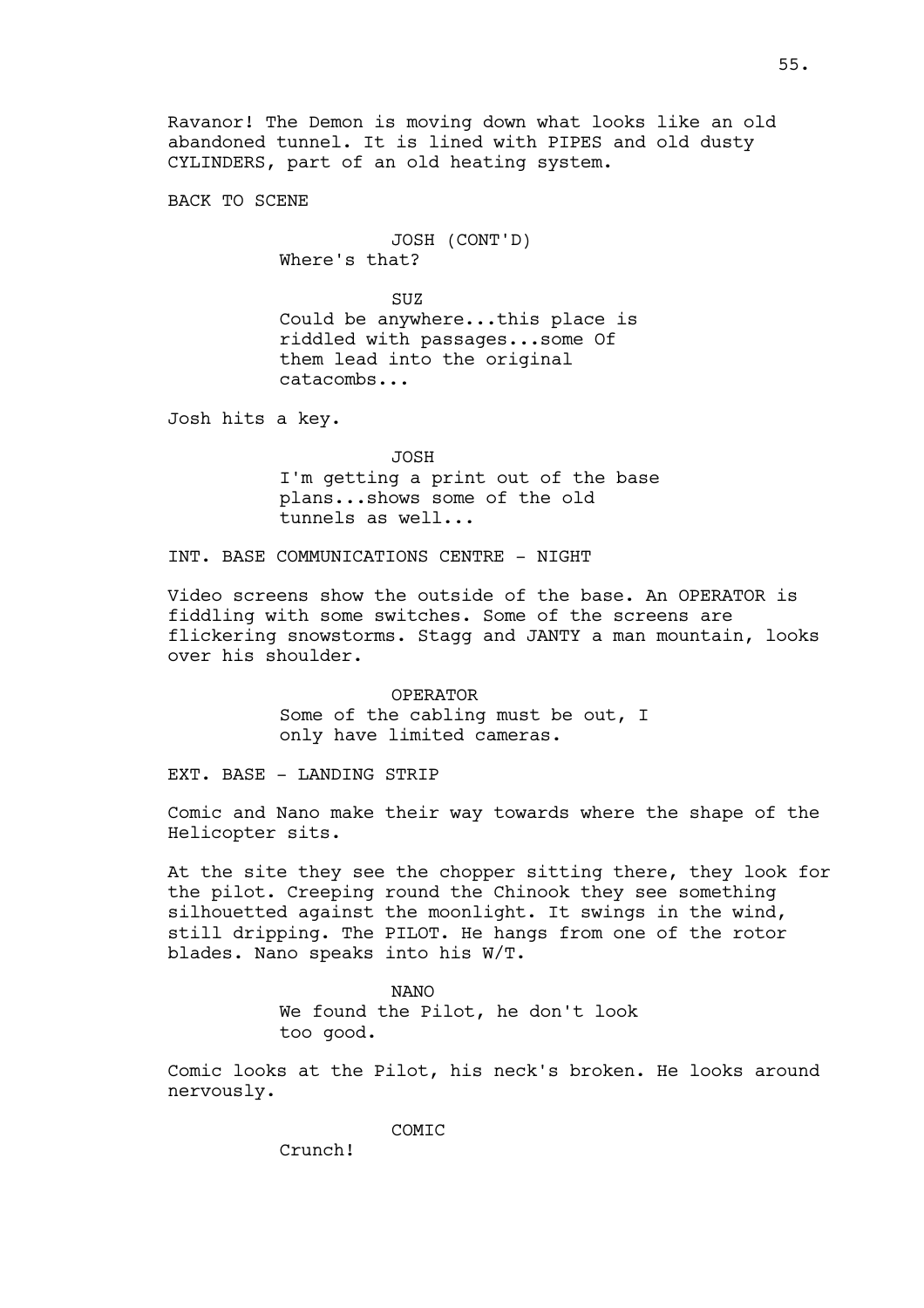They look into the cockpit.

THEIR POV

It's a mess, instrumentation ripped to pieces, blood congealed on the front screen.

BACK TO SCENE

ON NANO

NANO Chopper is a total...we're coming in.

They head back towards the base.

INT. BASE COMMUNICATIONS CENTRE - NIGHT - THAT MOMENT

Stagg, Janty, and the Operator listen to the crackle of the speaker and look at the outside cameras. They see Comic and Nano heading towards the entrance. As they get near something interferes with the signal. It fades, comes and goes. Stagg looks at Operator.

STAGG

What's that?

OPERATOR Something's screwing with the signal Sir...looks like electromagnetic interference...

STAGG That thing has mercury based blood.

The operator looks at them.

OPERATOR Mercury reflects electromagnetic waves...

The picture breaks up completely, we hear screaming over the R/T, continuous firing...

EXT. RUINS OUTSIDE BASE - NIGHT

Outside Comic and Nano shoot on full auto into the night. They can't see anything and are just firing blind. They run out of ammo. And then it comes. Fast, evil. They are just insects in it's way, nothing personal here.

CLACK! CLACK! CLACK!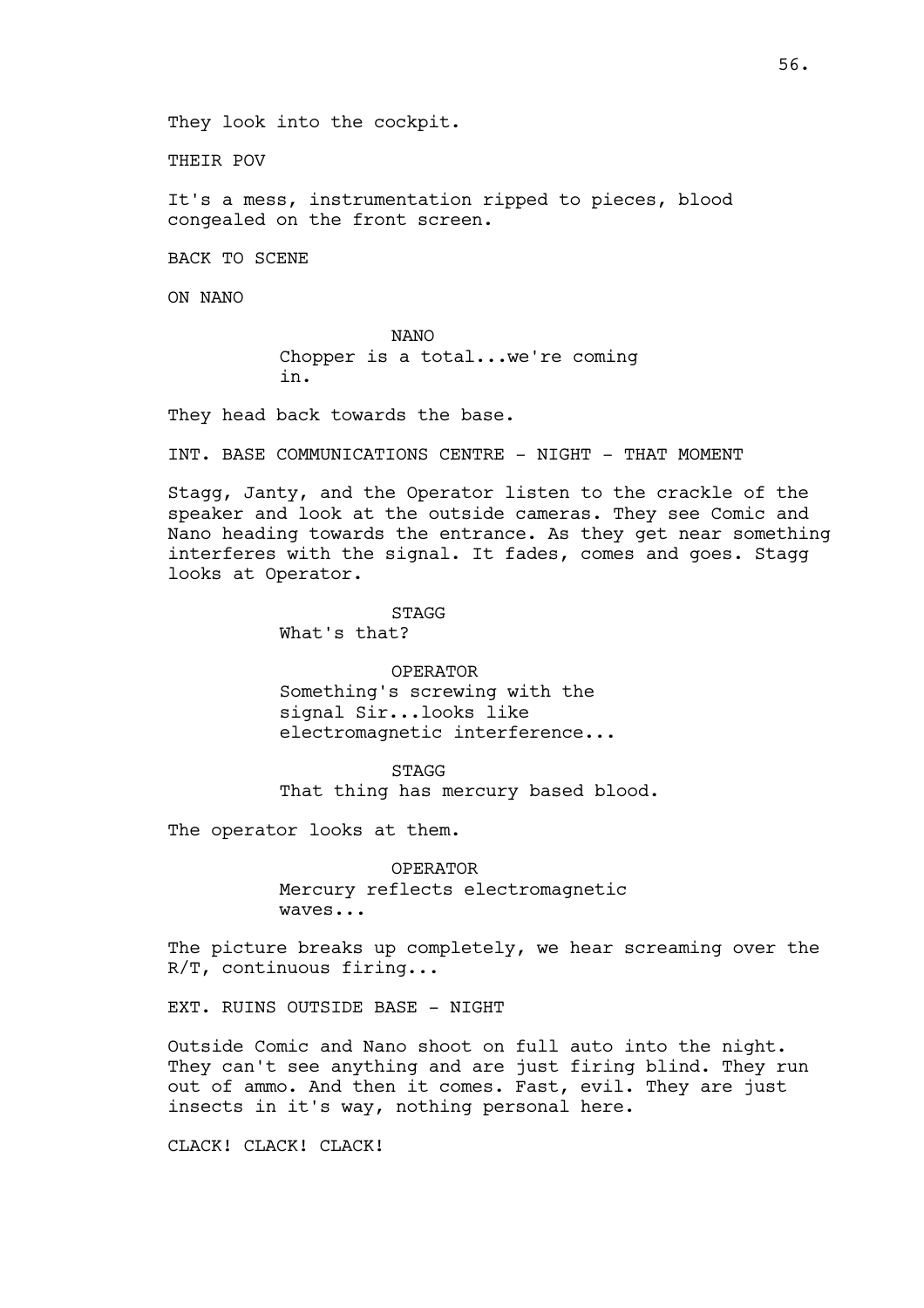The tinny sound of pop music spills from a loose earpiece next to Nano. His head doesn't jiggle. It's doing its own thing without a body!

EXT. RUINS OUTSIDE BASE - NIGHT

The sound of gunfire. Three figures run out of the entrance. It's one of the guards...JANTY, he's firing back into the darkness of the HANGER at something we can't see. Abe and Lou run alongside him. They take cover behind a crumbling wall.

> ABE What the hell is that thing?

JANTY I can't get a proper hit...it's too quick.

**T.OU** It's the military spec version of the creature.

JANTY You quys are from MWU...what the hell have you created?

ABE It wasn't meant to get out.

JANTY Well you 'aint gonna have much luck putting it back in...damn melonhead eats up everything we throw at it...

LOU Its a genetic mechno hybrid...

JANTY You guys are full of brown...speak English!

ABE It's been genetically manipulated...it has mercury and liquid Kevlar blood...

T.OIT It's skin is bullet proof...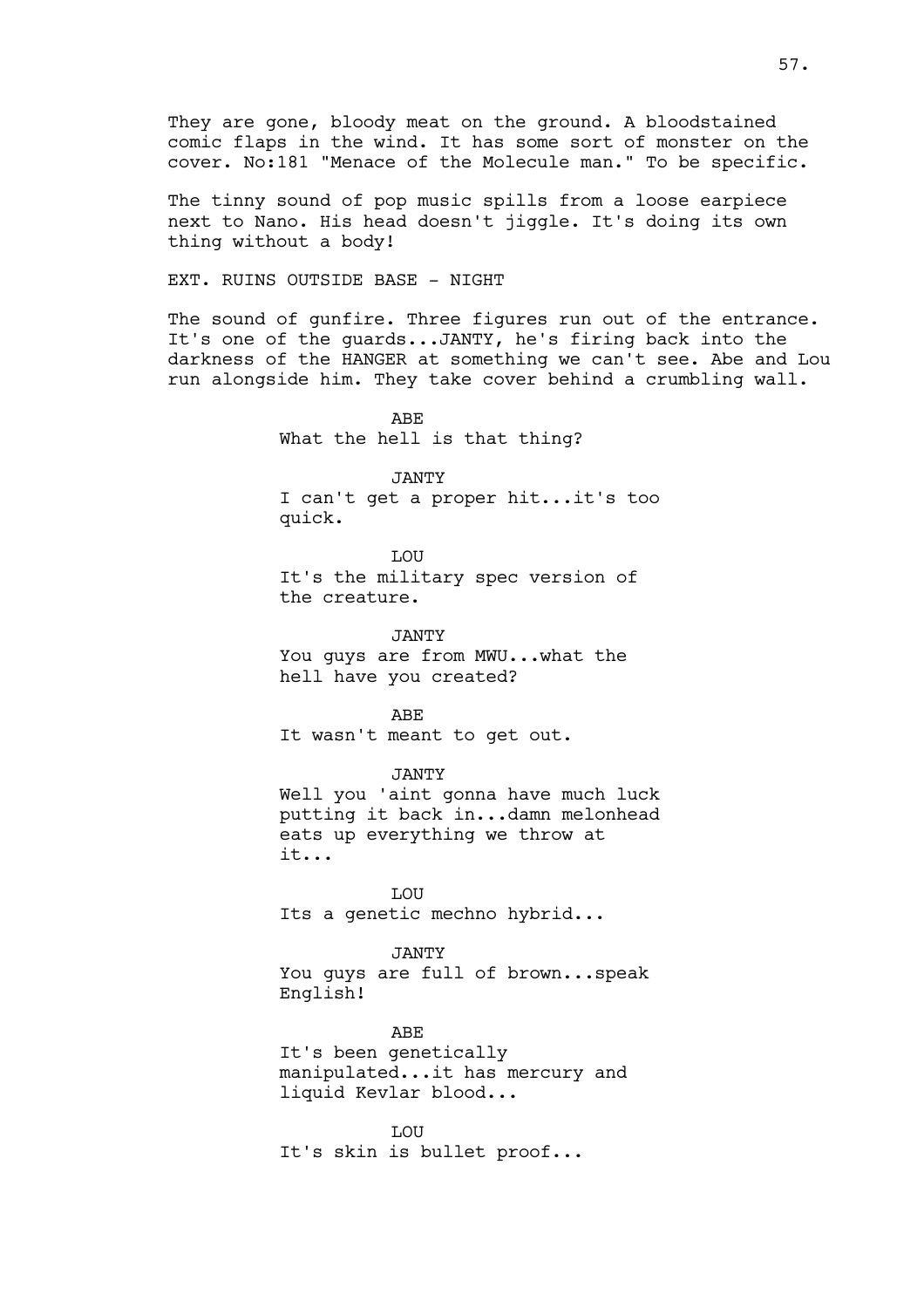JANTY Great...what else?

ABE It can evolve...protect itself...

JANTY Tell me you can stop it...

Abe and Lou look at each other.

**T.OTT** We're working on it.

And then from the entrance appears a dark figure it's Ravanor and he looks pissed. Janty stands up.

> JANTY You two...get the hell outta here!

Lou and Abe run for it.

JANTY (CONT'D) Okay Melonhead, what say we sort this out...man to ugly thing.

He looses off a volley of heavy fire at point blank range. One of the bullets hits between an armoured plate. There's a flash of flame, and a glint of mercuric blood. Then a cloud of choking gas spews from the monster, enveloping Janty, he drops to his knees, eyes streaming, unable to breath.

The Demon moves in and the sounds begin. From within the drifting gas we can only imagine the horror. Inhuman screaming echoes around the courtyard, bloody body parts hurtle out of the gas and land twitching on the stones.

INT. CELL - BASE - THAT SECOND

Rachel is doubled up with pain.

FLASH FRAMES

Of Janty being attacked by the Demon.

Smeared POV of the Demon hacking at Janty.

BACK TO SCENE

ON RACHEL

She is sick with the realisation that another man is dead because of her curse.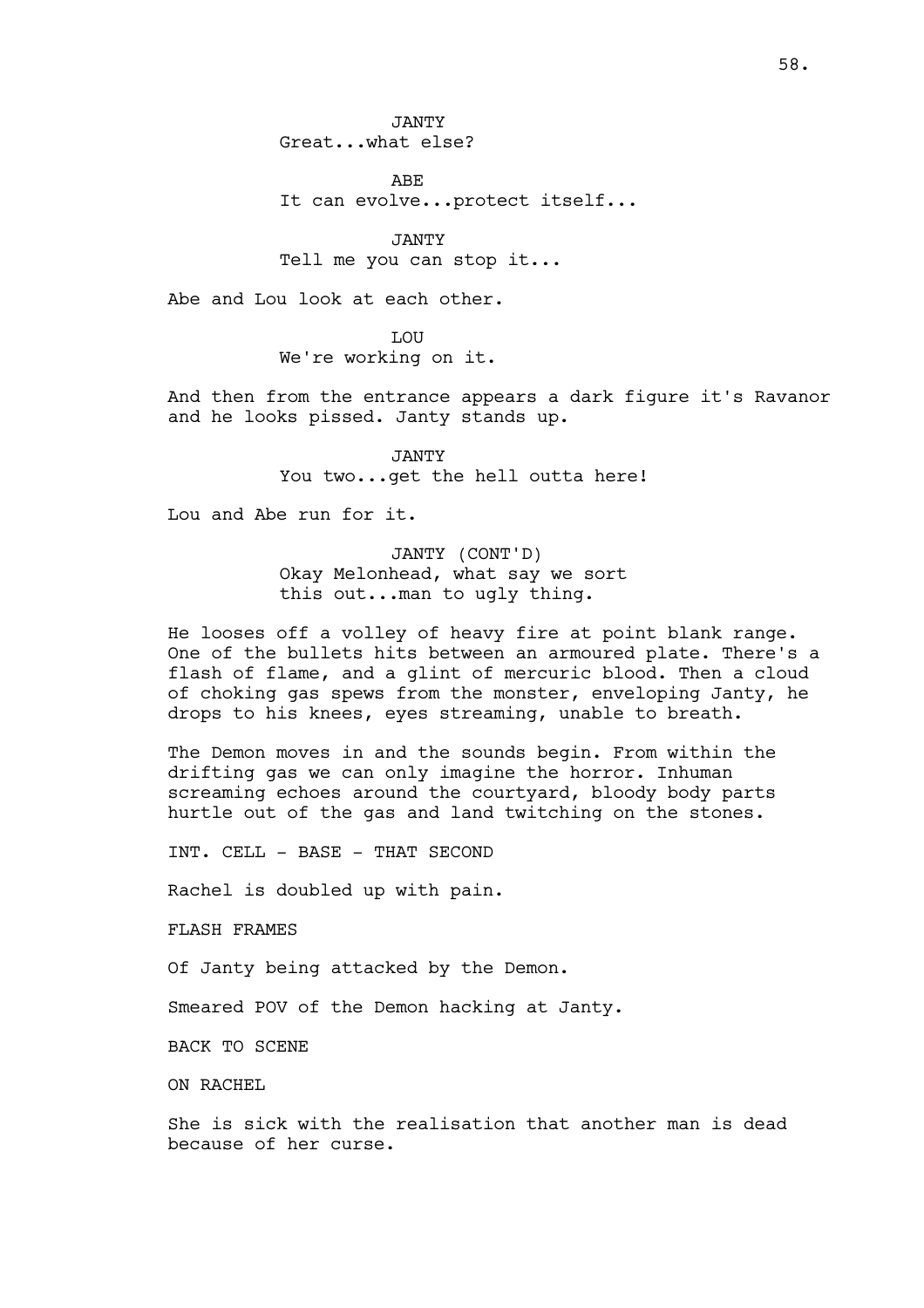## INT. STAGGS OFFICE - THAT MOMENT

Stagg produces a Tranquiliser shell, a transparent cartridge with a screw end. He unscrews it and fills it from the syringe containing the mixture of his BLOOD and Craigs and loads it into a GUN.

> STAGG Okay buddy, time for you to get even...one last mission.

EXT. RUINS OUTSIDE BASE - NIGHT

Stagg appears from a crumbling archway with the tranquiliser gun.

EXT. RUINS OUTSIDE BASE - NIGHT - SCOPE POV

We see Ravanor, he's heading towards us.

The cross hairs of the sight focus up on a gap between the creature's breastplate and his head.

BACK TO SCENE

ON STAGG

STAGG

Okay, time for your medicine. One change of plan coming right up...

We see his finger squeeze the trigger.

STAGG (CONT'D) Go do your stuff old friend.

# PHUT!

The creature roars as the HIGH IMPACT PLASTIC syringe hits it in the neck and the blood is injected into its bloodstream. It's a PUSH-PULL mechanism. As Stagg and Craig's blood goes in...the syringe fills with MERCURIC BLOOD drawn from the creature.

It comes to a halt, ROARS, yanks the syringe from it's neck and stops. The SYRINGE falls to the ground.

Time hangs like ripe fruit on a tree....falling slowly to earth as the creature's physiological and mythological makeup is given a kick in the synapses.

And then it happens, slowly it turns, heads purposefully back into the base...towards the CELL.

Stagg moves forwards and scoops up the FULL syringe.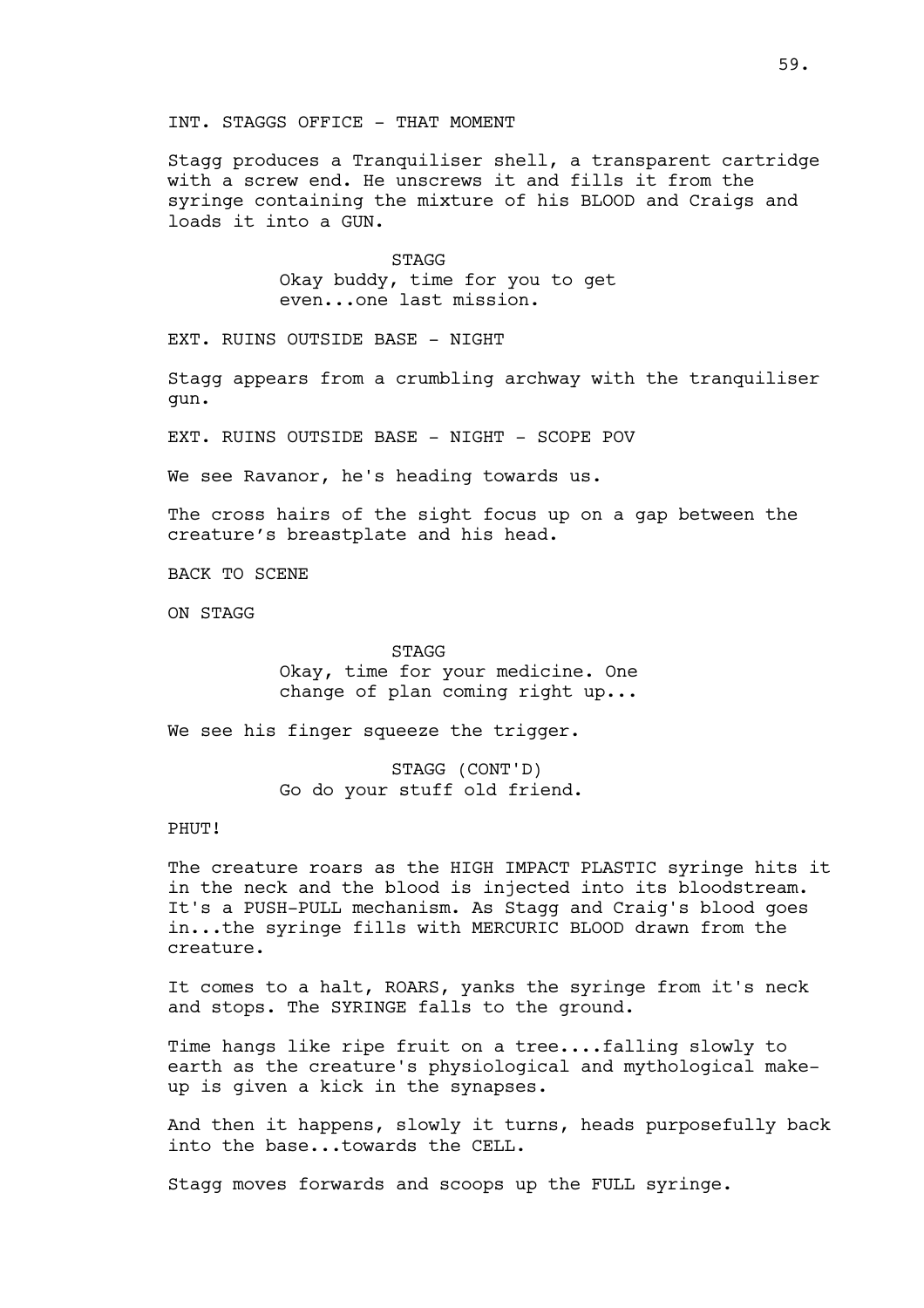INT. THE CELL - THAT MOMENT

Rachel paces up and down the CELL. She wears a CAMO jacket loosely over her party outfit.

She sees the chair with the holster containing the WALKIE-TALKIE hanging from the back of it.

She reaches around behind her back, wriggles around. Produces something from her sleeve.

A BRA!

Mind racing she takes one of her shoes off.

Ties each end of the bra to one of the bars of the CELL.

She loads a shoe into the centre of the bra and pulls it back, forming a crude CATAPULT.

Using the HEEL to hook onto the taut elastic.

She takes careful aim.

THWACK!

The shoe hurtles across the room.

THUD!

It hits a the COAT-STAND. The stand rocks backwards and forwards teetering. Rachel loads her last shoe. Waits until the stand is teetering forwards.

THWACK!

The last shoe flies across the room.

THUD!

It bounces off the wall behind the stand, hits the stand from behind.

CRASH!

The stand topples to the ground, smashes into the chair, moving it a few feet nearer to Rachel.

Still out of reach!

INT. MORGUE 101 - THAT MOMENT

CLOSE ON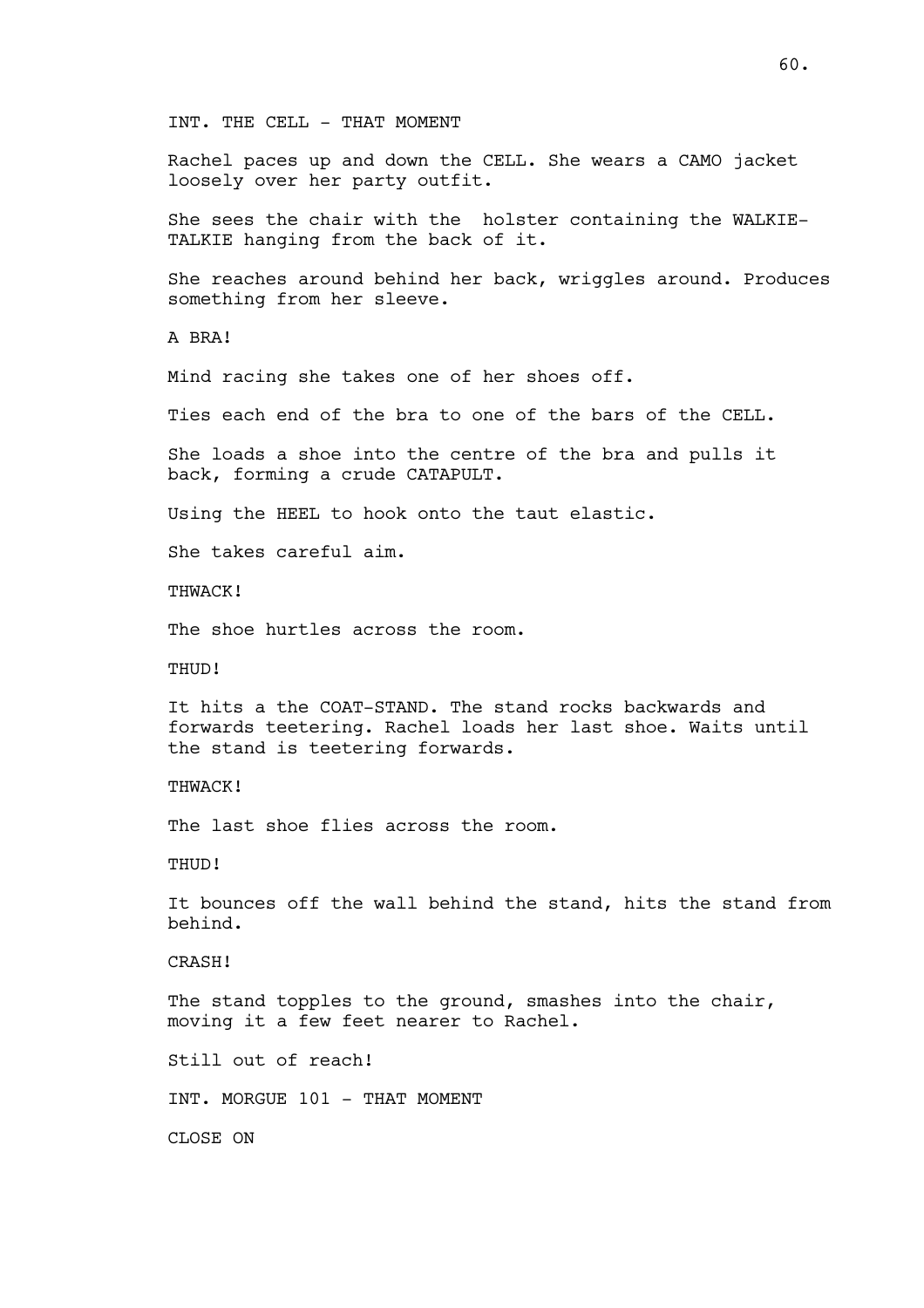The pump unit supplying the tubes leading to the hanging bodies.

A hand introduces a SYRINGE of MERCURIC BLOOD into the RESERVOIR.

The tubes leading from the reservoir darken as the DEMON'S BLOOD filters through.

Back to scene on the control panel.

A flashing ICON on the screen.

ACTIVATE CLONE SEQUENCING - SELECT UNITS.

A finger taps three of the unit ICONS. 1-9 and 12.

INT. THE CELL - THAT MOMENT

Rachel reaches under her skirt.

Produces a pair of KNICKERS. Black, lacy.

She feverishly ties the knickers to the end of the bra, forms a crude lasso.

She flicks the lasso end towards the Walkie-talkie.

Hooks the aerial.

Drags it towards her.

It slips off!

Tries again, hooks onto the aerial.

Starts to drag the chair with the Walkie-Talkie centimeter by centimeter towards her...then:

TWANG!

The bra slips from her fingers, catapults back into the centre of the room!

> RACHEL You've got to be kidding!

INT. CATACOMB TUNNEL BEHIND FUEL DUMP - CELL - NOW

Something large moves down the corridor, amongst the sleeping pipes and heating cylinders.

CLACK! CLACK! CLACK!

It's Ravanor!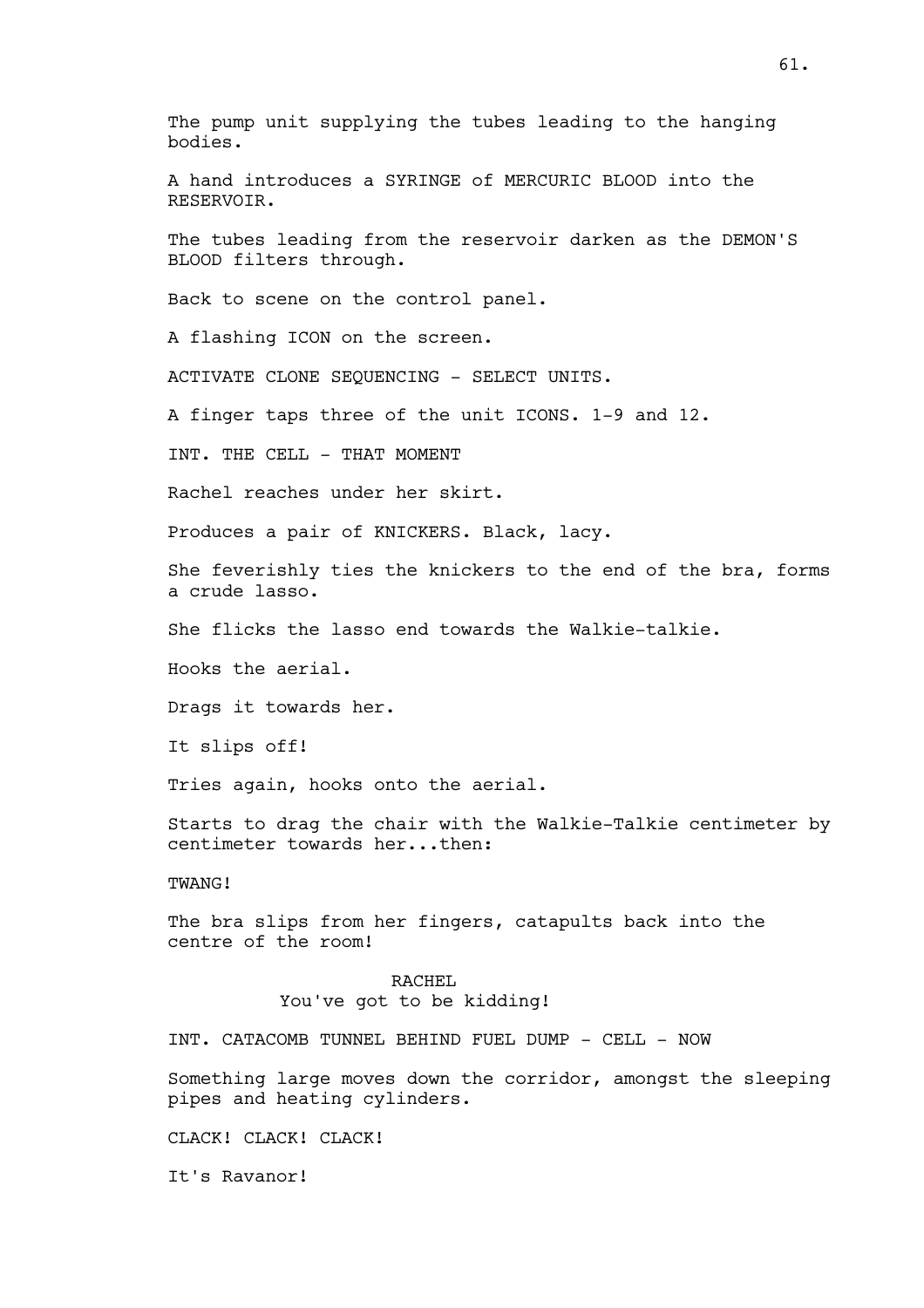It moves along the tunnel, it seems to pause and sniff the air.

Ahead of it a shaft of light throws the shadow of a three barred window onto the far wall.

It's the grille set into the back of Rachel's CELL.

The Demon GROWLS. Heads towards the light and the smell of it's new prey.

INT. THE CELL - THAT MOMENT

Rachel's mind is racing. She reaches under her skirt, unhooking her stockings from the suspenders holding them up.

She makes a lasso out of the two stockings.

Flicks it towards the chair. Misses. Tries again. Misses.

Tries again. SUCCESS!

She gently pulls the chair towards her, inch by inch.

She reaches through the bars. Her finger brushes the aerial, two fingers pincering it.

Got it. She picks up the WT, sets it to ALL. Hits TRANSMIT.

RACHEL Josh go for Rachel.

INT. CORRIDOR - BASE - THAT MOMENT

Josh, Suz and King race down the corridor.

Josh hears Rachel on his W/T.

He looks at the frequency and keys it.

JOSH Rachel? Go to CH 6.

INTERCUT BETWEEN CORRIDOR AND CELL

RACHEL

Josh?

JOSH Where are you babe?

RACHEL I'm in the old Cell...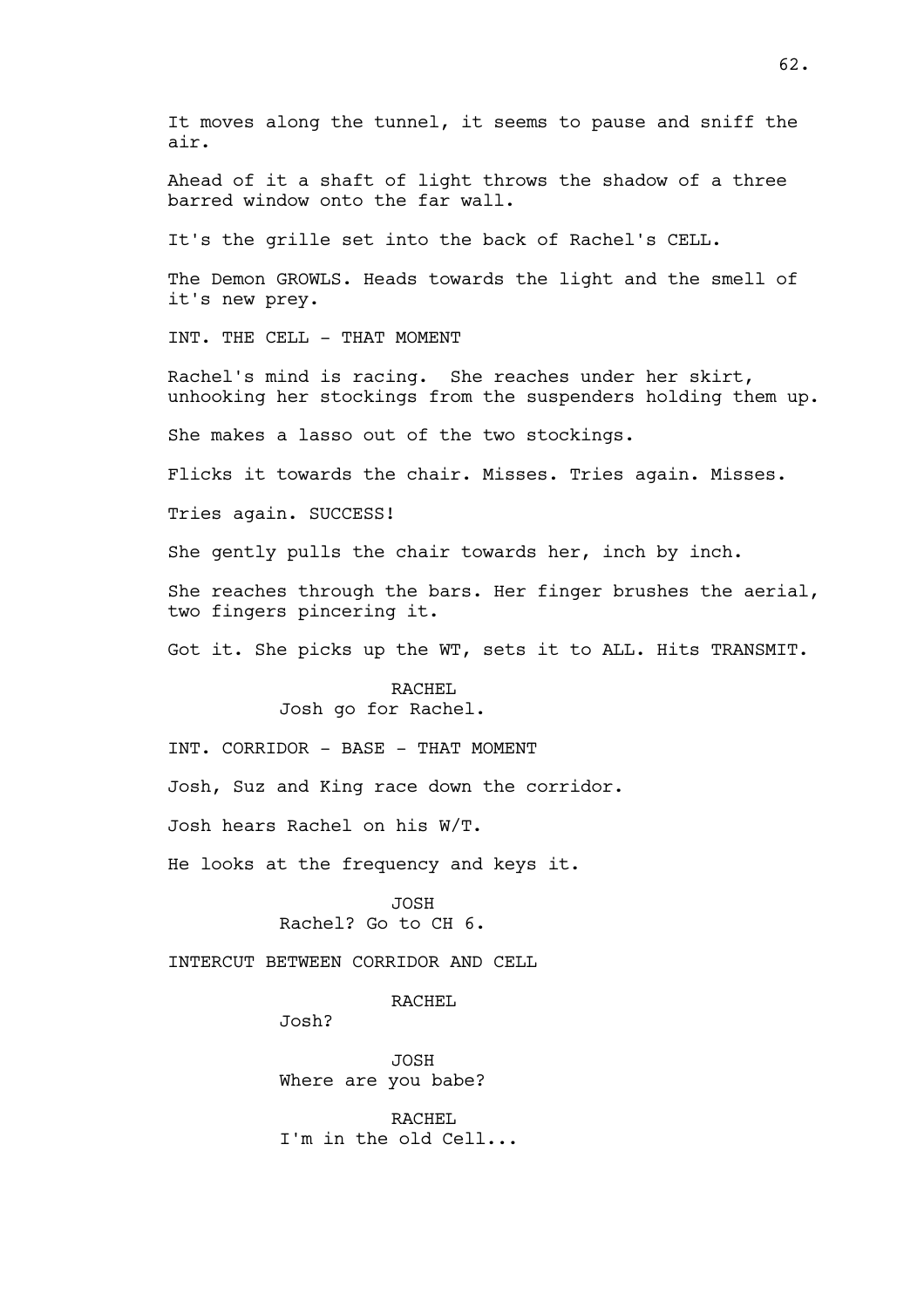JOSH

Where's that?

RACHEL Next to the emergency generator and fuel store.

BACK TO SCENE

CELL - THAT MOMENT

SMASH!

Something hits the outside wall of Rachel's cell.

We hear a familiar sound.

CLACK! CLACK! CLACK!

INTERCUT BETWEEN CORRIDOR AND CELL

JOSH You okay? Thought I heard something.

RACHEL You did. Something's trying to get into the cell...doesn't sound friendly.

CRASH! CRASH!

Chunks of masonry are being knocked into the cell.

CORRIDOR

Josh is looking at the plans he printed out.

JOSH

Nearly there.

INT. BASE - GENERATOR FUEL DUMP - CELL - THAT MOMENT

CRASH!

Another pile of dust and rubble crashes into the cell.

BANG!

A huge taloned claw rips the GRILLE from the wall, grabs for Rachel.

RIP!

Tears off her CAMO jacket.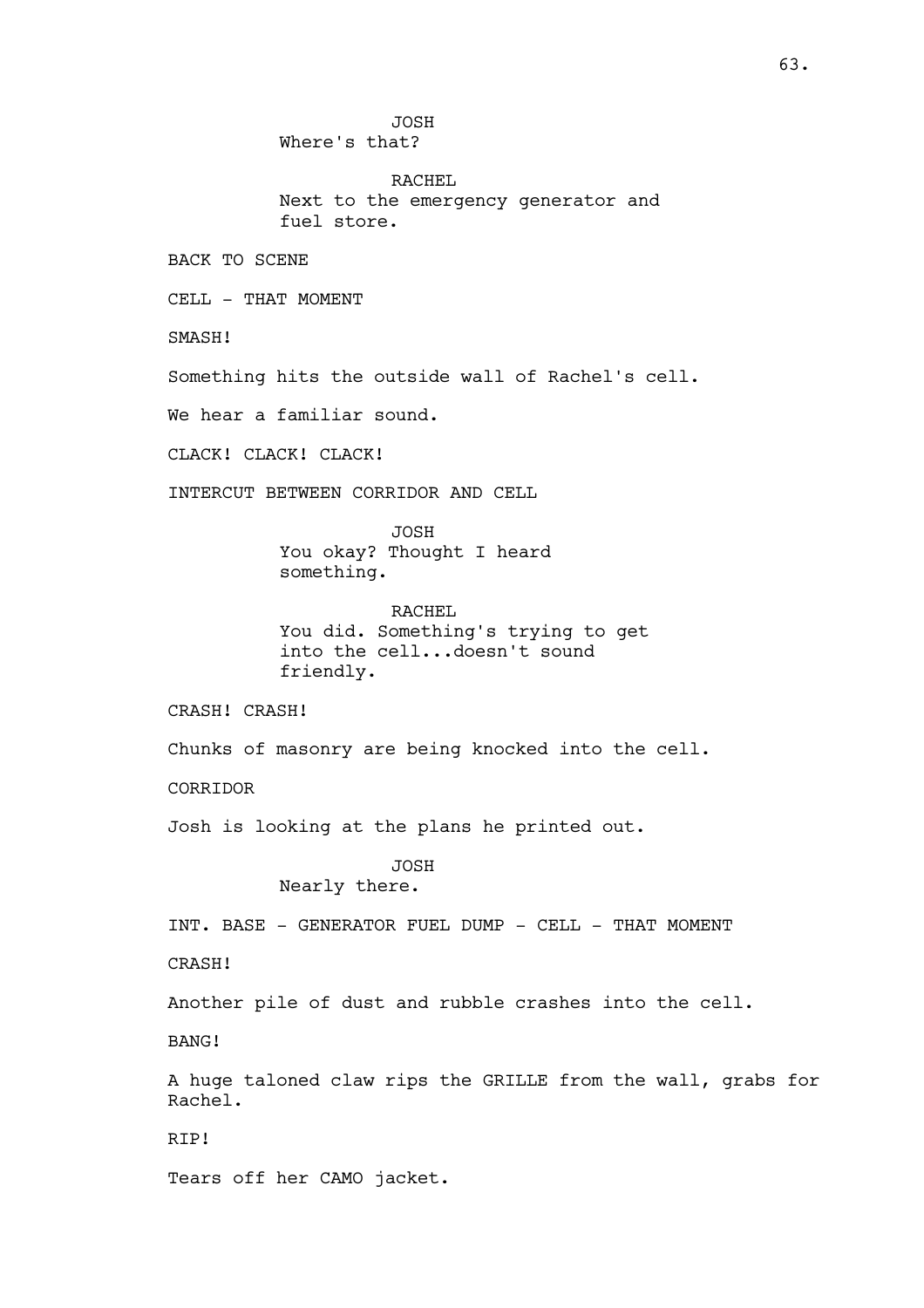Drags it through the wall. We hear the creature sniffing, sucking in her scent. A lizard eye peers through the small GRILLE opening. For a moment they both see eye to eye. Then with a ROAR! It continues its attack on the wall. Her W/T crackles.

> JOSH (V.O.) (CONT'D) Right outside babe.

CELL

RACHEL Get in here now!

CORRIDOR

JOSH Keep you panties on babe, we're on it.

CELL<sub>L</sub>

RACHEL (To herself) Not possible.

CRASH!

More rubble is punched through.

CORRIDOR - OUTSIDE FUEL DUMP

They have reached a steel door which stands between them and Rachel's cell next to the GENERATOR and fuel dump.

King unholsters his gun.

**KTNG** Fire in the hold!

He unleashes a hail of bullets at the door. It buckles, lock hanging off.

It refuses to budge.

Harrison comes running down the corridor.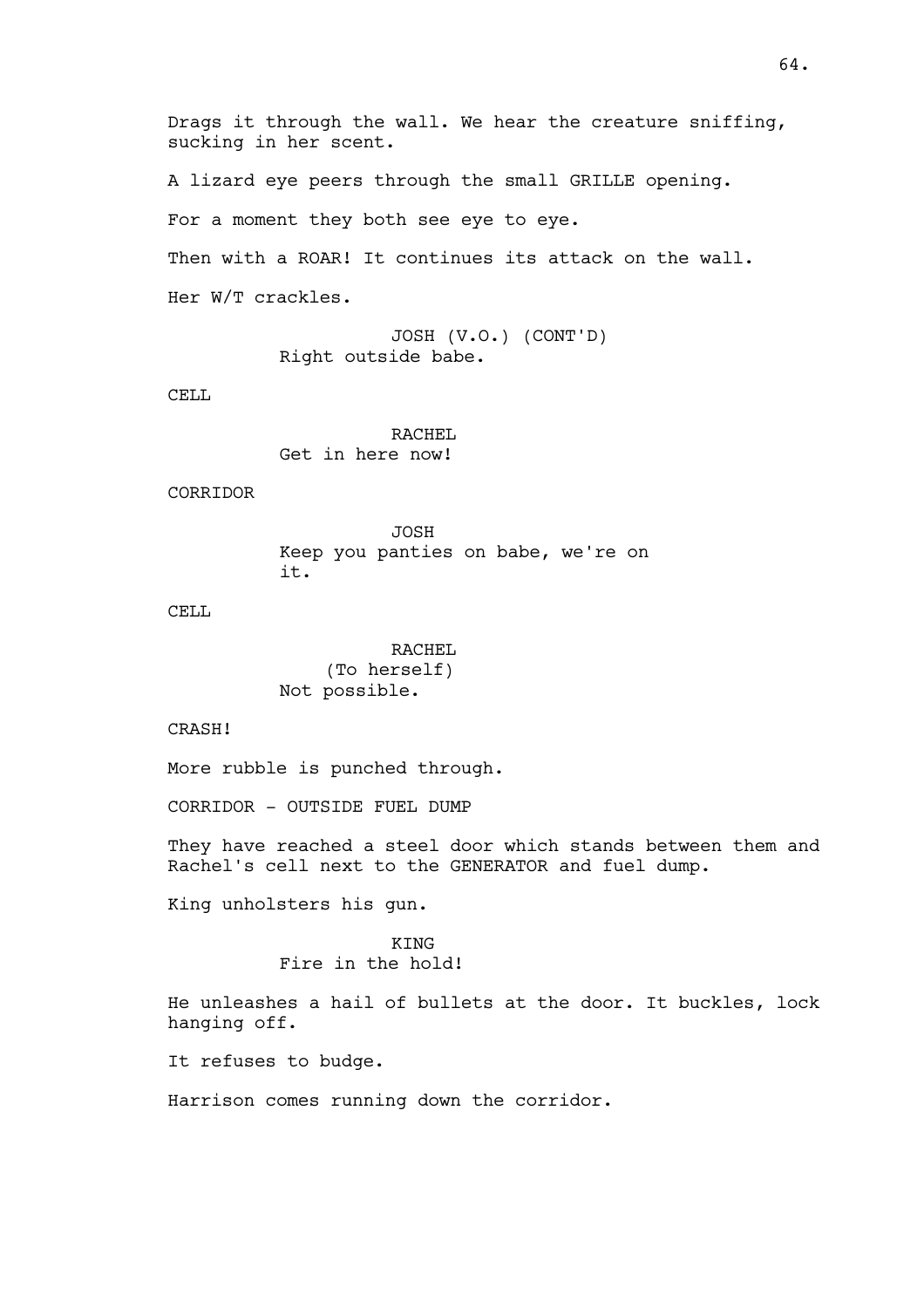# HARRISON

What are you guys doing, everybody's getting out, that things gone berserk...

KING

Breaking news buddy, Rachel's in there and that thing is trying to kill her...so if you 'aint got no suggestions stand back.

He wrenches a large Co2 Fire Extinguisher from the wall and begins to slam it against the door.

CELL - THAT MOMENT

The wall is now seriously damaged. A hole big enough to see the slavering features of the Demon has been opened.

It snorts, tries to jam its head through the opening, can't get all the way through.

Its smashing its talons and powerful feet into the wall in a frenzy -- moments away from getting in.

The sound of bullets slamming into the door.

BANG!

The door to the cell explodes inwards. Standing in the doorway, in a cloud off smoke is King. He holds a gun in one hand and the extinguisher like a toy in the other.

CRASH!

The wall comes down and there's Ravanor, shaking bricks off him like raindrops.

It ROARS!

HARRISON It doesn't look happy.

King swivels his gun up.

HARRISON (CONT'D) No guns...you'll Kill her, and probably us.

The demon moves closer to Rachel.

KING She'll die...we can't just watch!

Harrison grabs the fire extinguisher. Shouts to Rachel.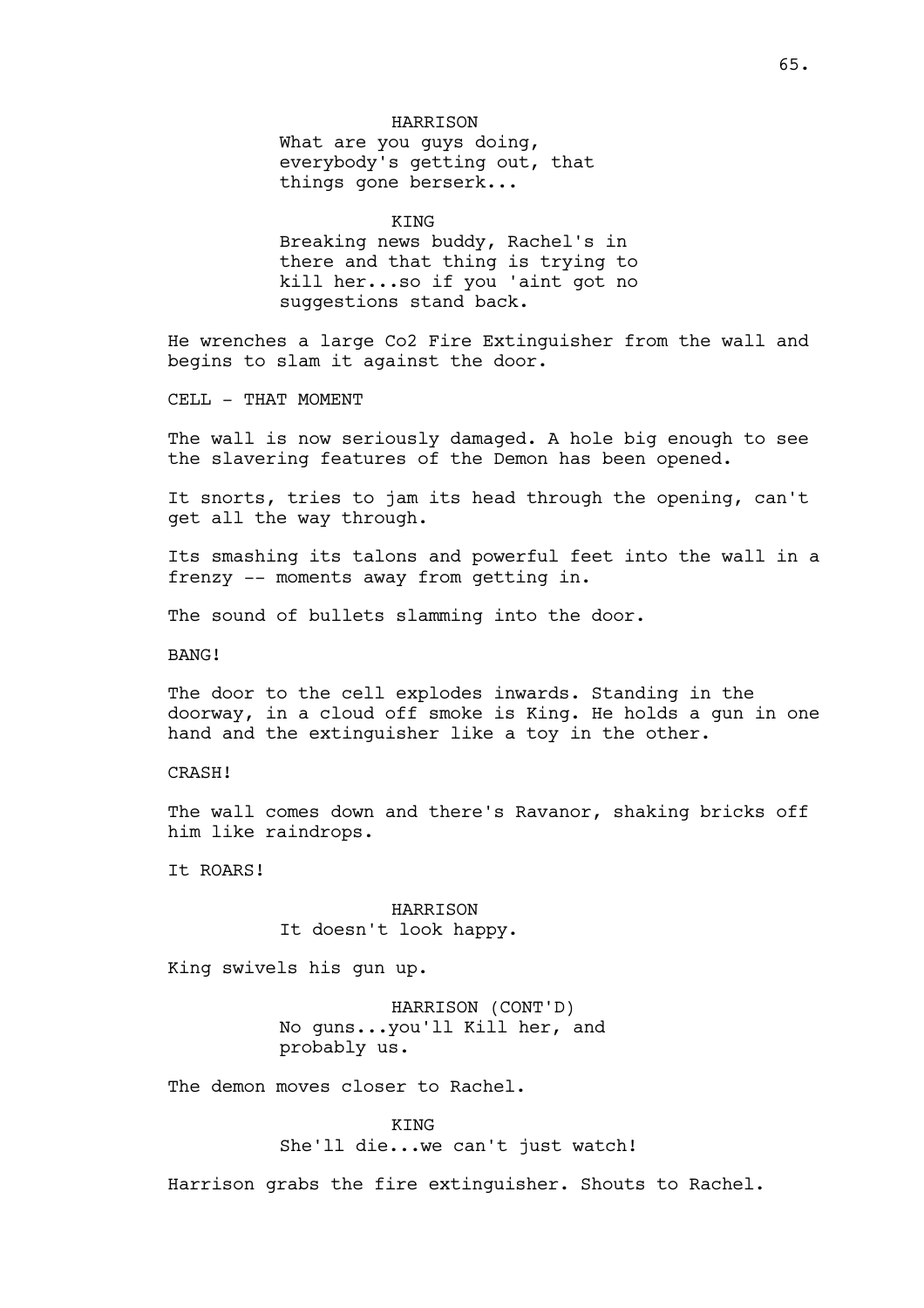# HARRISON

Get down!

Rachel hits the deck.

WHOOSH!

Harrison hits it with the full force of a stream of FREEZING Carbon Dioxide.

The creature BELLOWS in pain.

Keeps on coming.

The extinguisher runs out.

The DEMON looks at them.

It ROARS.

Flexes its TALONS.

CLACK! CLACK! CLACK!

It raises its arm, prepares to strike. At Rachel who cowers beneath it.

WHOOSH!

King has picked up another FIRE EXTINGUISHER.

He empties it at the creature.

The creature slows, can't move more than a step.

It comes to a halt.

Only it's eyes move now.

Its glaring at them.

HARRISON (CONT'D) We only have minutes.

King shoots the LOCK.

Rachel scrambles through the door.

Rachel pauses long enough to scoop up her Bra and Knickers. Josh raises an eyebrow.

> RACHEL Don't ask.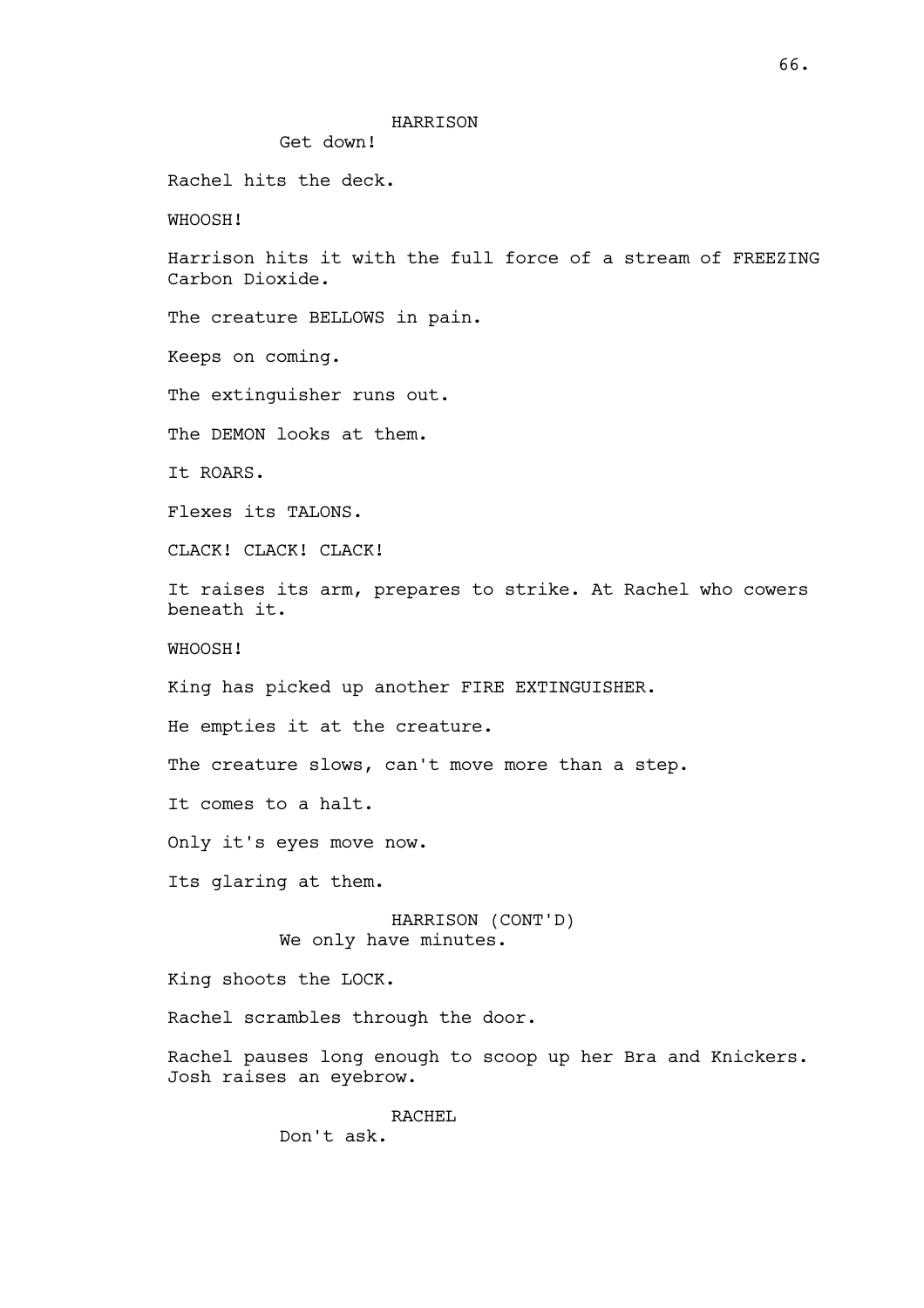She snatches up her shoes. Harrison cops a look at her figure through the thin blouse. He gets busted.

> RACHEL (CONT'D) Hey! Time and place Buster!

They race along the corridor. King grins at Harrison.

KING You did well for a Barracks rat bro...like the science. Where'd you learn that shit?

**HARRISON** I'm a big Terminator fan

Lou and Abe come running round the corner. They stop when they see the group.

> SUZ Whoo ladies. You'd better stick with us.

ABE Are we glad to see you guys

JOSH Either we stay down here and get caught like rats in a trap...or we get the hell out, regroup up top and take our chances...

King speaks first.

KING Let's not do the rat thing.

JOSH Okay let's move people, A-Sap!

KING We gotta swing by the Armoury.

INT. BASE - ARMOURY - DAY

Rachel's fingers fly over the keypad.

The door slides open.

Racks of guns, grenades and other small arms.

They arm themselves with as much of the weaponry from the racks as they can carry.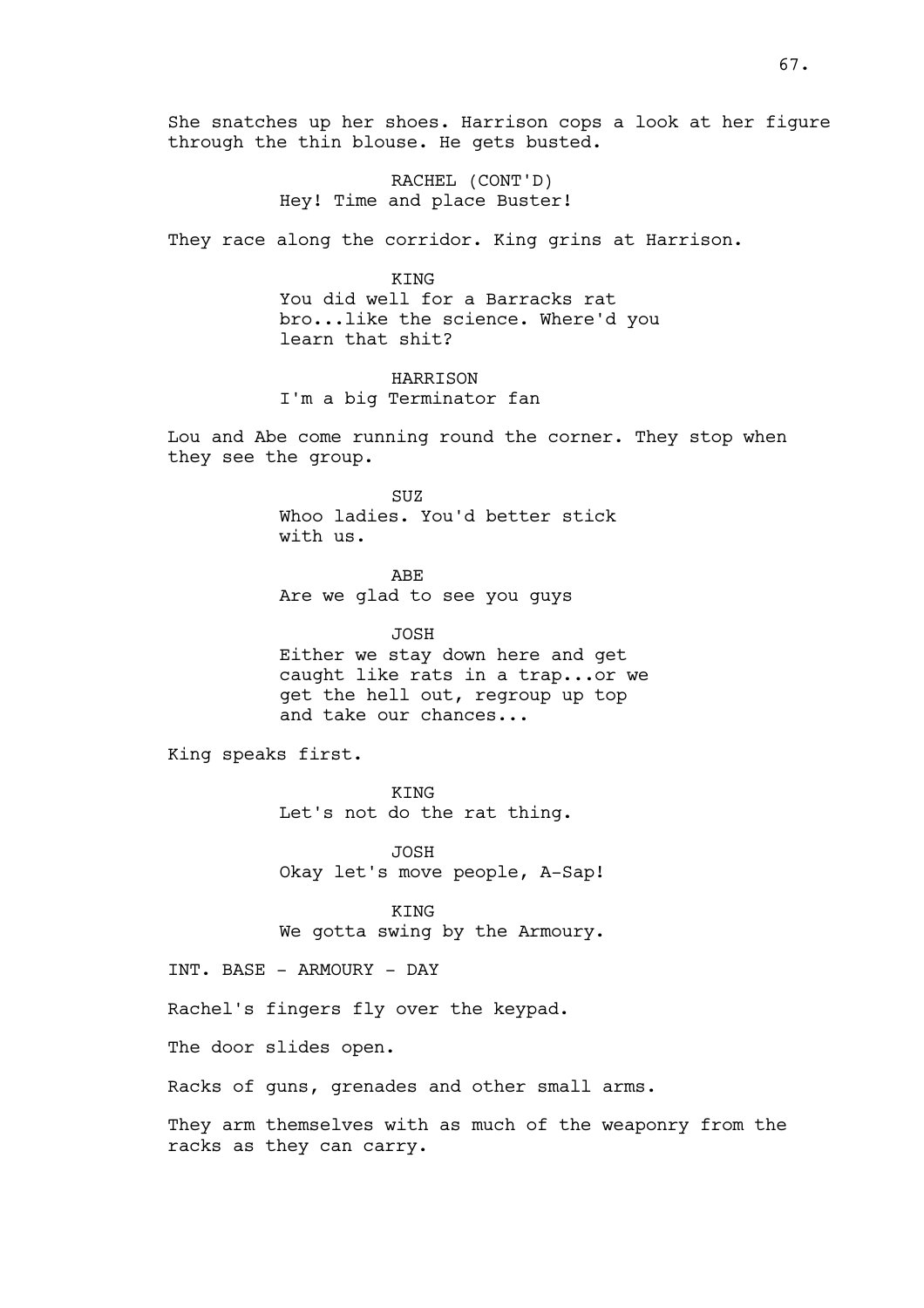Lou and Abe pick up a couple of LRAD Sound Weapons, focused sound lasers. They look like small rugged loudspeaker cabinets.

They run down the corridor.

JOSH Why is it after you?

RACHEL Stagg has programmed it to attack me...

SUZ

Why?

RACHEL I found out what he was up to...

HARRISON

Fools Gold.

RACHEL Arctic Storm and Morgue 101.

SUZ What's Morgue 101?

## RACHEL

He got the government to fund his whole operation. They think he's keeping the casualty figures low to avoid another backlash like Vietnam.

HARRISON But he has his own agenda.

JOSH What's Fools Gold?

# HARRISON

Another name for Iron Pyrites, the substance that forms the creatures exo-skeleton...the positive and negative magnetic field between it and the mercury makes the creature virtually frictionless...

Suz looks at Harrison.

SUZ Give me a break!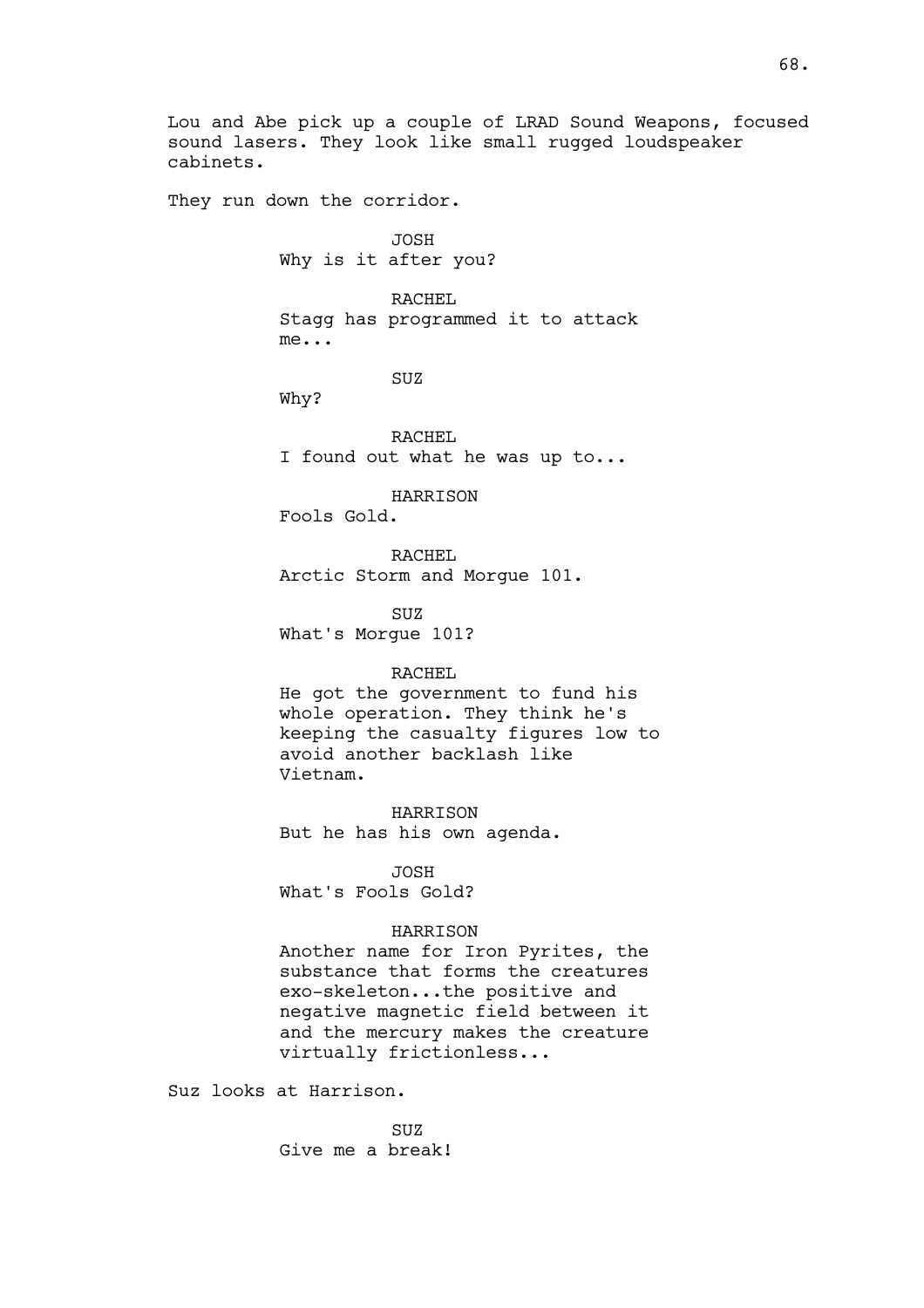RACHEL He wants to use the creatures DNA to re-animate the bodies of war casualties...

KING An army of Super-Demons.

RACHEL An unstoppable force if you want to take a government down.

SUZ What a patriot.

RACHEL Uncle Sam really pissed him off. He thinks he was set up...

INT. MORGUE 101

Three of the hanging soldiers are fighting back to life.

A SERIES OF SHOTS

A big black guy. His dog-tags read JONES, we've seen him on the night of the Fire-Fight. He flops to the floor, ripping connectors from his body.

Blood and fluids drip onto the floor.

Another soldier drops to the ground. He's HUGE his name is YORGI. He stands up shakes his head like a dog, spreading blood and mucus all around.

Another soldier slides to the ground. It's ADAM!

Rachel's partner.

They all stand up groggily, look around them. Eyes unfocused.

Then, as one they head towards a store cupboard off the main room.

Inside are Camos, and GUNS.

We see that they have partially adopted characteristics of the Military Spec Demon. YORGI has one fearsome TALON SCYTHE, JONES has his chest half covered with EXO-ARMOUR and ADAM has half of his face like the DEMON. If possible one of them may have CLOVEN HOOVES.

Purposefully they get ready for war.

Head towards the door.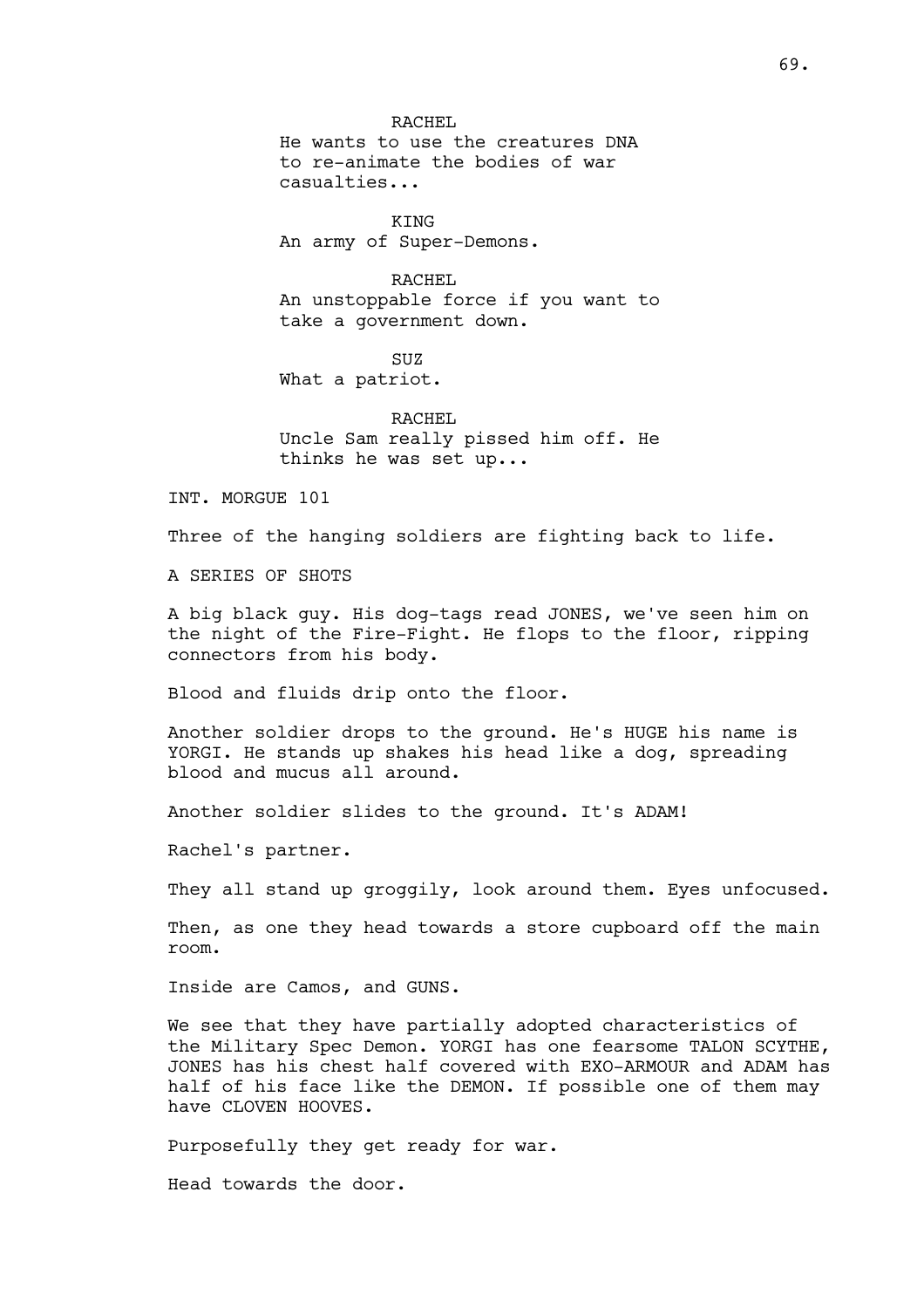## INT. MAIN BASE - HANGER

Our seven strong group reach the end of the corridor.

The run across the MAIN HANGER.

EXT. RUINS OUTSIDE BASE - DAWN

Outside dawn is breaking and a blood red sun is leaking pink light into the leaden sky.

There's a TRUCK and a JEEP parked up.

They climb into the JEEP, It's a bit of a squash. King guns the motor

Travelling at speed. As they accelerate away, Stagg appears with a MACHINE GUN on full auto. They exchange fire. A windscreen shatters, Josh is hit in the ARM, it's just a flesh wound, the JEEP splutters, comes to a shuddering halt. Smoke curls from under the bonnet..

> KING Damn! He must've hit the electrics...

They pile out of the Jeep firing at Stagg. They take cover in amongst the RUINS, behind a small WALL.

Rachel looks over the top of the wall. Stagg has gone. She looks at the bloodstain on Josh's arm

> RACHEL Better let me have a look at that.

Josh looks at her.

JOSH Just a flesh wound.

# RACHEL

You watch too much television...how many times do you hear someone say that...minutes later they're dead. Roll up your sleeve.

Reluctantly Josh rolls up his sleeve. Which is when she sees the tatoo. A charging cartoon bull, the motto "Die running forwards." Realisation kicks Rachel in the head.

FLASH FRAMES

Tracer fire in the dark.

Tank side motif.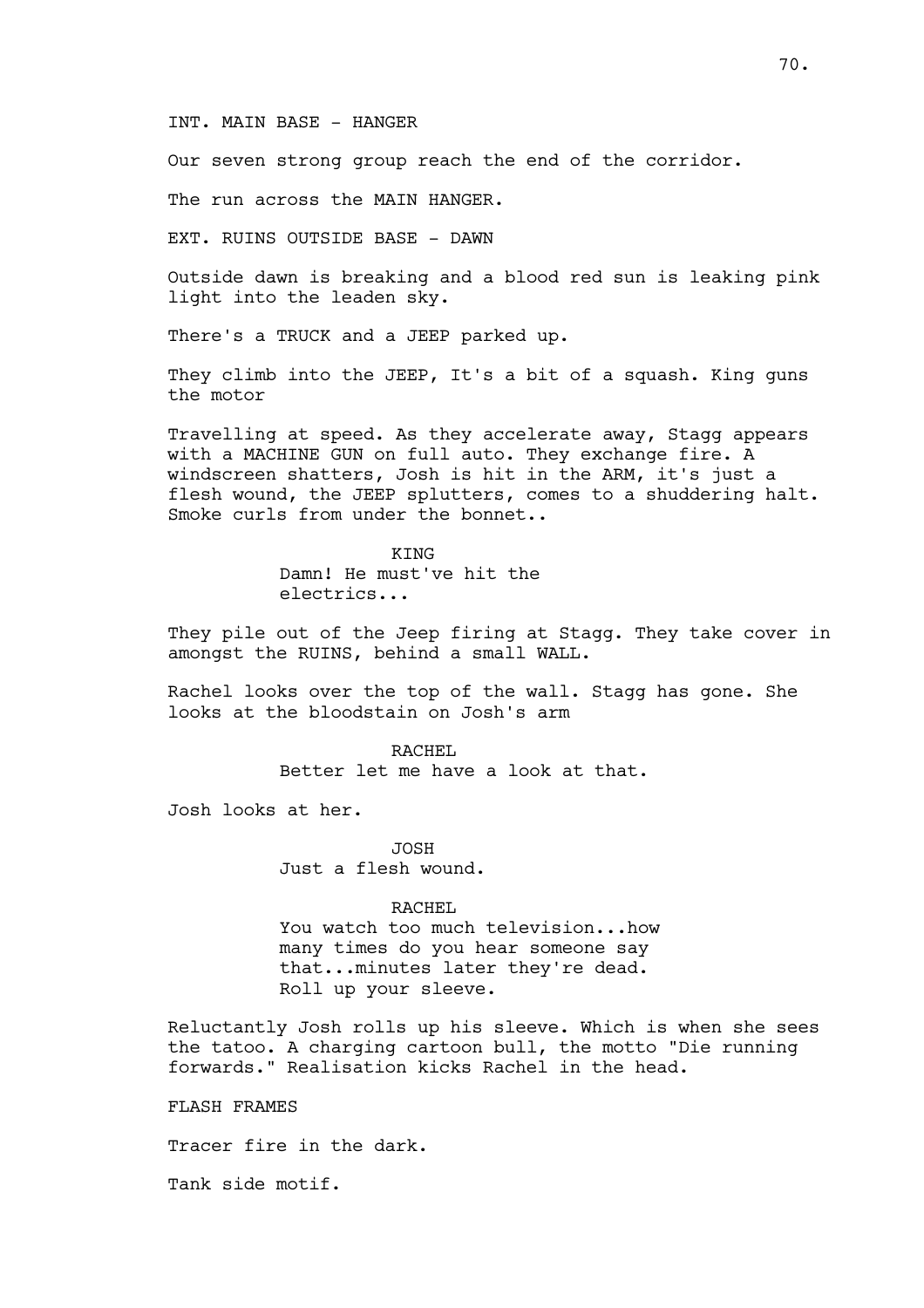Helmet motto and cartoon.

Shell landing.

BACK TO SCENE

ON RACHEL

RACHEL (CONT'D) Why didn't you tell me?

Josh looks into her eyes.

JOSH

You ever hear the expression Code Red?

RACHEL Oh God what have I done.

Suz,King and Harrison turn towards them.

SUZ What? What have you done?

RACHEL It was five years ago...he went on a desert training mission outside Al Taqqadum in Iraq...

KING That's where we were.

RACHEL He was killed in a friendly fire incident...the platoon that attacked them had the charging bull as their mascot...

# JOSH

We didn't know...it was night, we were under attack by an Iraqi forward reconnaissance group...the Coordinates were off...Adam's platoon was caught in the middle...

RACHEL I found out who was leading your platoon.

**KTNG** 

Stagg.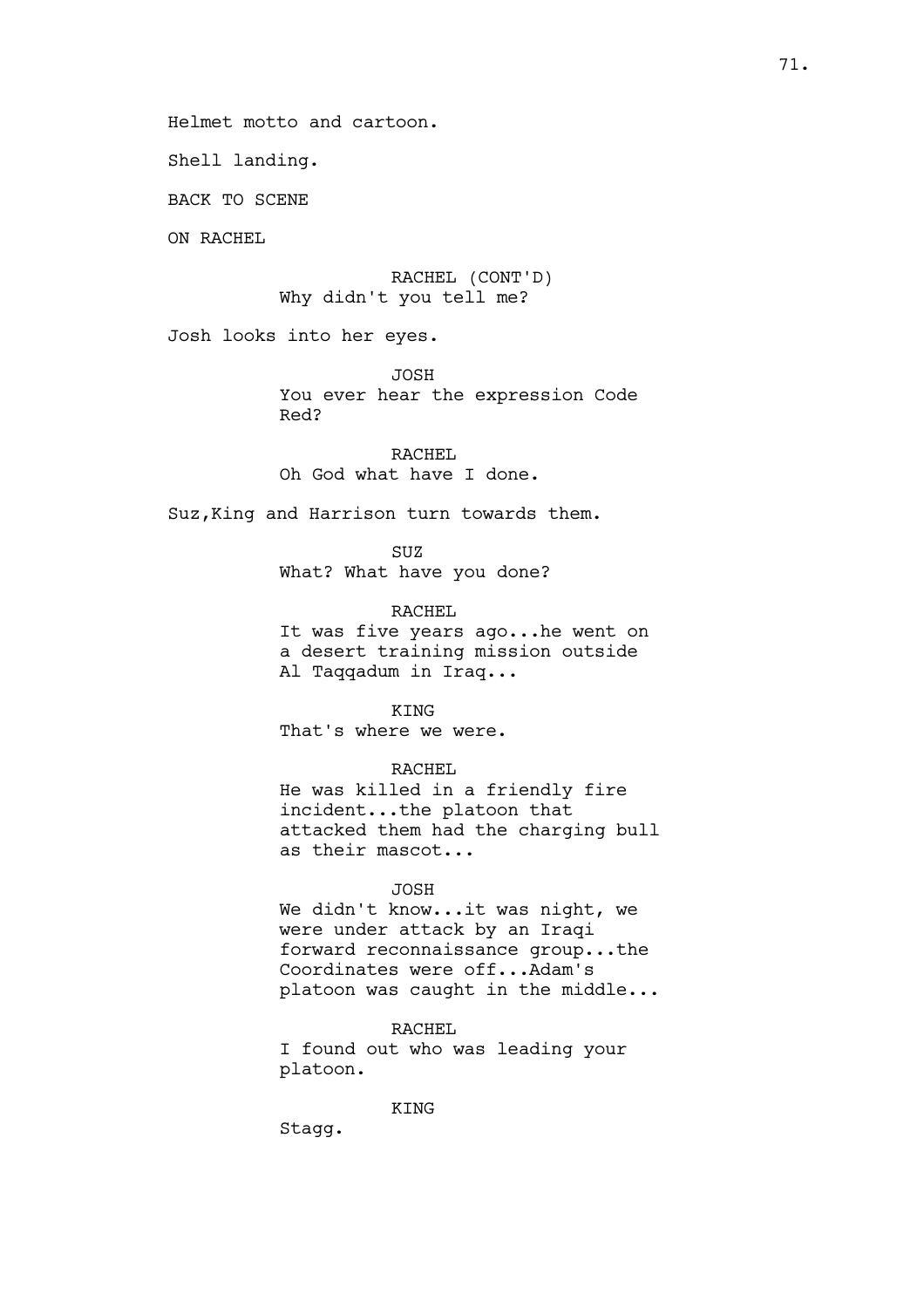## RACHEL

Yes. When I was asked to head up the Mythological Weapons Unit...I had chance to avenge Adam's death.

Harrison has joined the group.

#### HARRISON

You didn't know that Stagg planned to create a Super-Demon?

# RACHEL

No, I studied the mythology of the creature, I knew I could inject it with mine and Adam's blood and it would go after the people responsible for his death...

### KING

Hell woman...that thing's after us isn't it?

## RACHEL

And me.

HARRISON That's not possible.

#### RACHEL

Stagg's injected the creature with a mixture of his blood and Craig's...

### JOSH

So it's after you to avenge Craig's death for Stagg.

SUZ And us...to avenge Adam.

# KING Man that thing's messed up.

Abe and Lou who have been listening interrupt.

# ABE

Don't wanna be a party pooper, seeing as how you're all getting along so well...discussing our funeral arrangements...but I think we have a problem.

Stagg is heading out of the base towards them.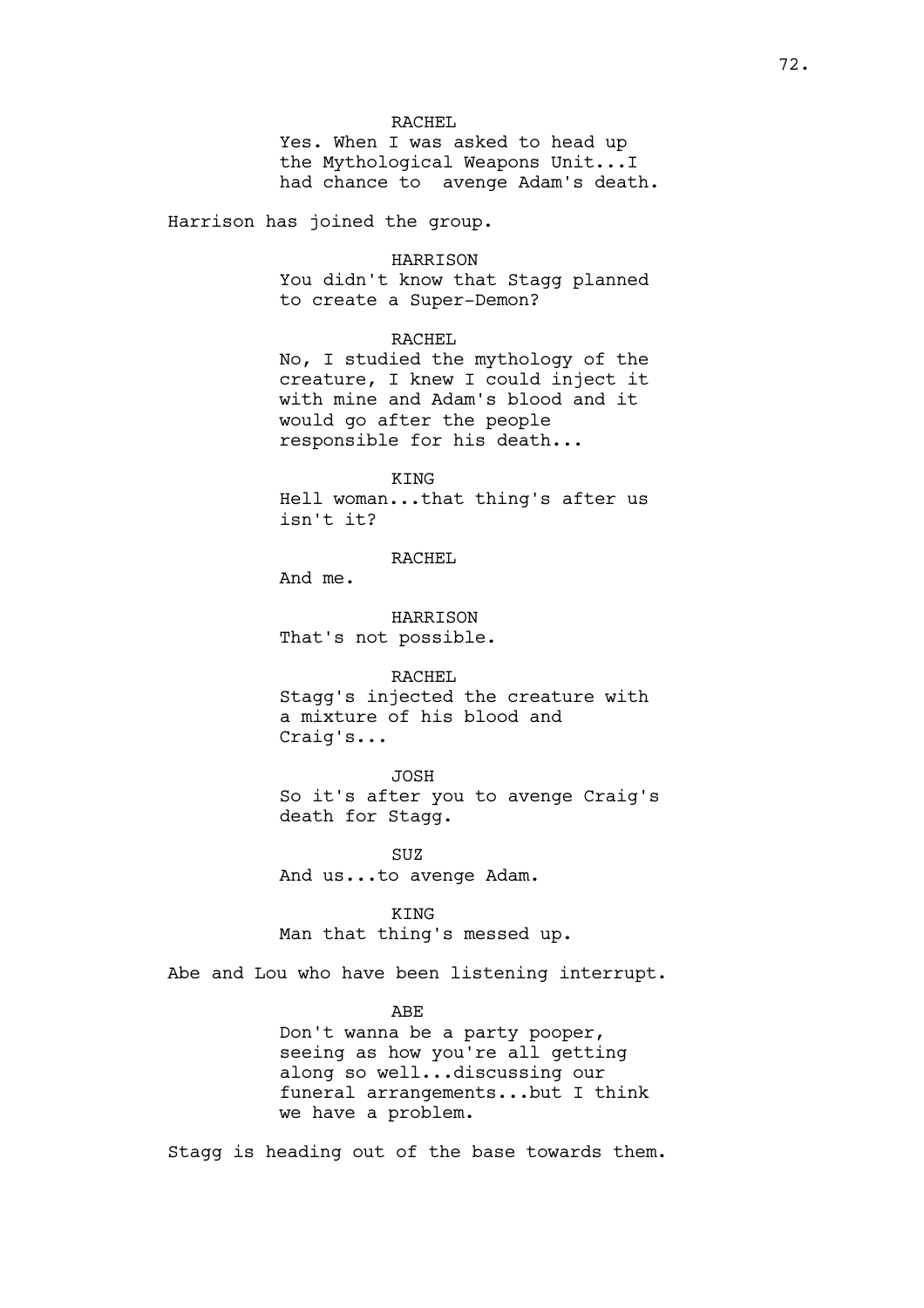He is accompanied by the three Zombie soldiers. Yorgi, Jones and Adam.

Stagg bellows orders.

## **STAGG**

# Fire at will!

Stagg runs into the shelter afforded by two crumbling arched stone doorways in the ruins. He lays down a withering cover fire.

The Zombie trio head towards the hiding group carrying machine guns, walking purposefully and without any human emotion.

> **KTNG** This is not looking good...if they don't get us Melonhead will...how good is that thing anyway?

> > SUZ

Yeah and how did it produce that gas when Janty hit it?

**HARRISON** Some insects have an incomplete metabolism...they,re able to evolve, mutate...protect themselves

against any predator...

RACHEL Just answer the question for once...how good is that thing?

Harrison swallows, gives up trying to hide behind science.

HARRISON On a scale of one to ten? (He pauses for a moment, then) Eleven.

SUZ Great...we're stuffed!

Adam and the other Zombies lurch towards them, they fire like the automatons they are, short bursts in an arc heading towards the crouching soldiers.

King looks at the approaching soldiers.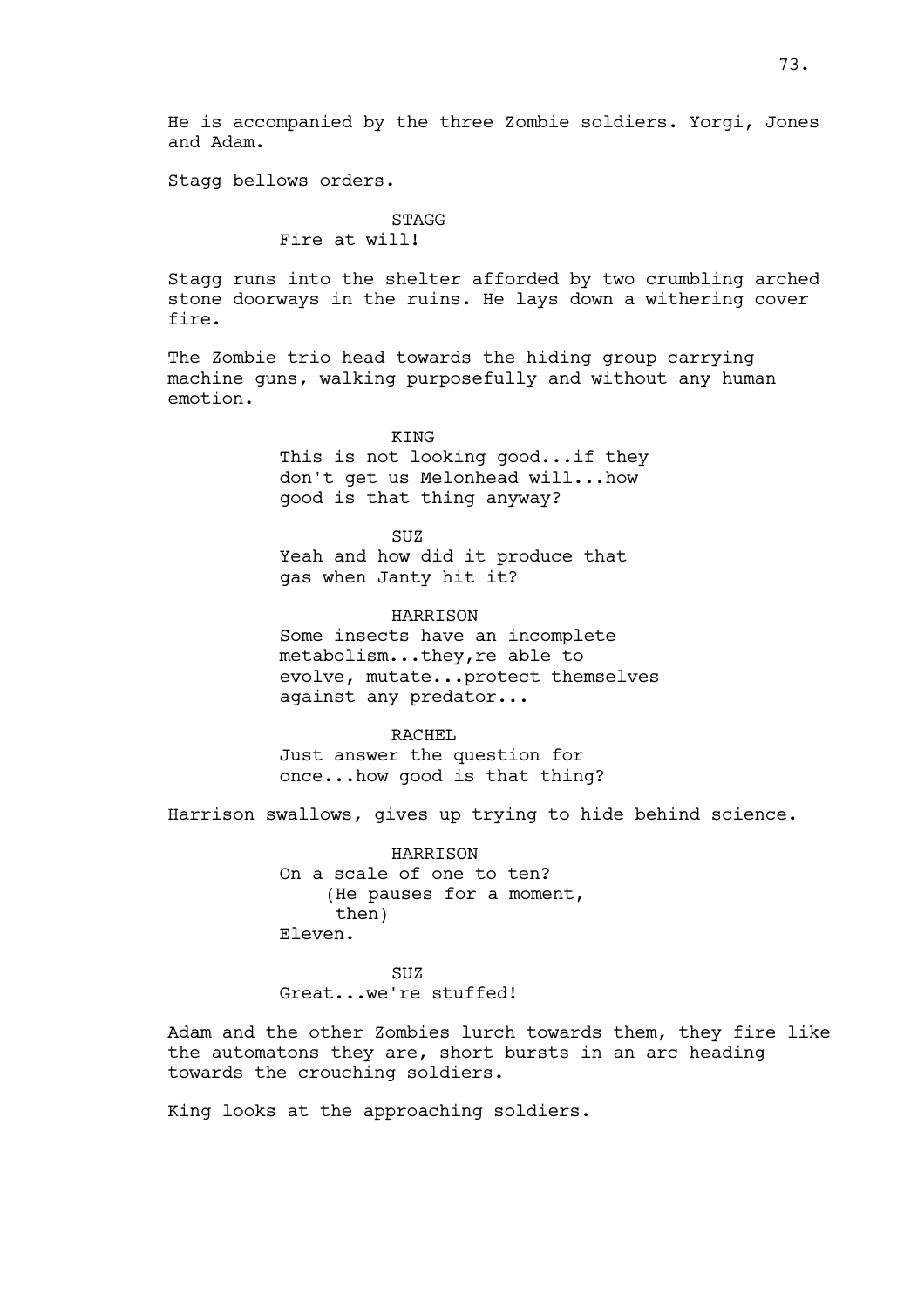KING That's Jonesy, I thought he was dead...I was with him in basic...

He stands up.

KING (CONT'D) Hey Jonesy, my man...over here...it's King...

A strange smile flickers over his face as the bullets tear into him. He slumps to the ground dying, blood foams from the side of his mouth.

> KING (CONT'D) Damn! I thought I knew him...

STAGG

He staggers, pain lancing through him.

FLASHES

Of King's death.

RACHEL

A stabbing pain.

FLASHES

Of King's death.

As one they are living the victims death.

BACK TO SCENE ON KING

He gurgles and dies. Suz runs over, holds him to her, tears in her eyes.

Rachel sees Adam clearly for the first time.

RACHEL

Adam?

Josh turns to Rachel.

JOSH You know that's not Adam, it's his body...but it's not him.

Adam keeps on coming...he's staring straight ahead, bullets flying in short controlled bursts...target...acquire...shoot.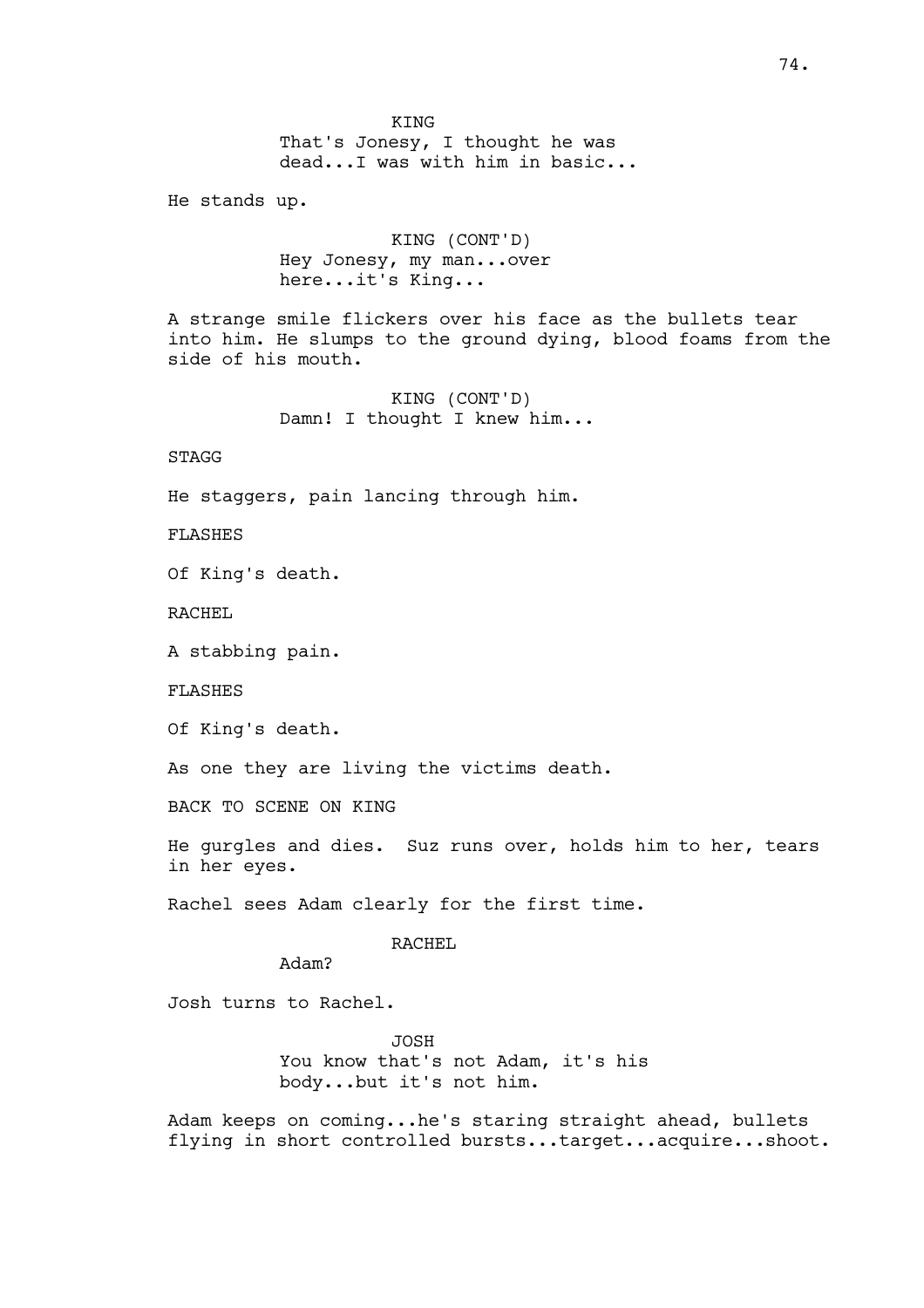Suz is still cradling King. She stands up gun on full auto...a thousand rounds a minute...a hailstorm of lead pouring into the BODY that is Adam...her gun jams...Adam only has one arm now, he's lost an eye...the remaining arm has the gun he keeps on firing...Suz drops the smoking machine gun, unholsters two hand guns empties them into what's left of Adam...he's still coming.

Jones is still heading towards them.

Abe produces the LRAD device. He flicks some switches. A low whine like a capacitor charging begins to rise, octave by octave.

> ABE Let's see how you like this tune!

He hits a button.

It sends a wave of pulsed laser guided sound at Jones SMASH! 150dB hits him square on.

He disintegrates, body exploding into mush.

Lou is ecstatic.

# ABE (CONT'D) Strike one for the power of Disco!

Adam is still firing. Bullets whistle overhead.

Josh yells to Abe.

JOSH Use it on Adam!

Abe shakes his head.

ABE Still charging...

Josh looks at Rachel...she's numb.

JOSH

Rachel...

His eyes are pleading. Adam is yards away, Suz is frozen with fear. Bullets whistle past her.

Rachel levels her gun. BANG! BANG! BANG!

Head shots, not easy into a face you used to love.

Adams corpse fires into the air, falls twitching to the ground.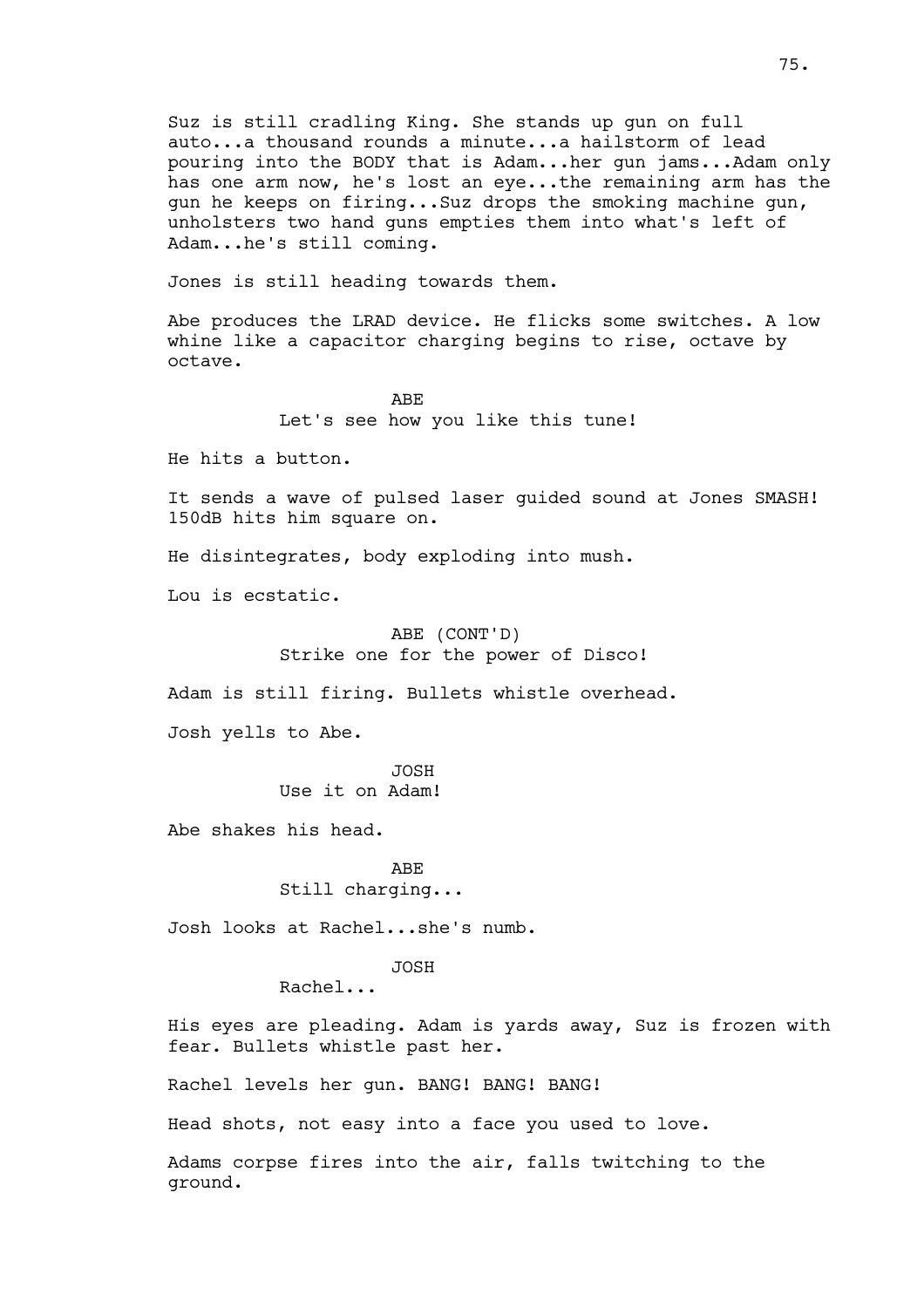Rachel's face is a mask.

Meanwhile Stagg has moved out of the tunnel entrance and taken up a position behind a small crumbling buttress.

Gorgi is still coming at them, a lead producing man mountain.

He's getting nearer and nearer.

Suz stands up, eyes blazing.

SUZ<sub></sub> No way that mother gets to see another sunrise.

Before Josh can say anything she's gone, zig-zagging towards the remaining soldiers firing from the hip

Gorgi fires continuously as Suz returns fire, casings tinkle to the ground. The firing stops.

SILENCE.

SMOKE rolls across the ground.

THUD!

Gorgi smiles. It's one of those western moments, who got the most lead?

And then it happens. Gorgi falls to his knees, gun clattering to the ground...magnificent in death as he was in life...going out with a bang...he falls face down.

SUZ turns around to look for Rachel. Raises an arm in triumph.

Rachel is looking at her, she doesn't look as pleased as you'd expect.

Suz turns round. Looks up. The eerie voices drift from nowhere.

> VOICES Suzi,Suzi...join us now. (Childrens, giggling and laughing.)

Suz seems to hear this, she looks confused.

Tear stained, dirt streaked and leaking blood she still looks spectacular...it's not enough!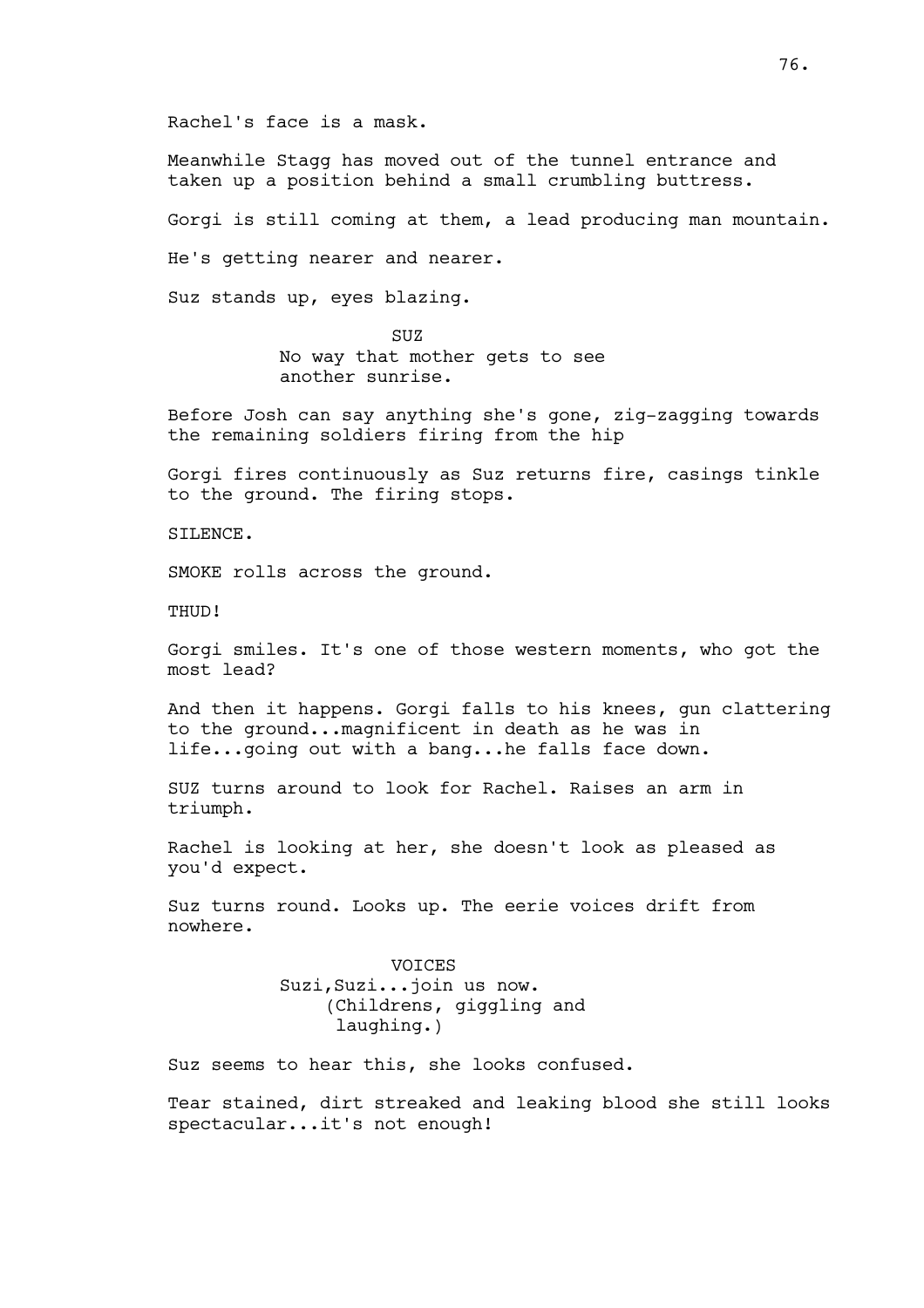The MONSTER looks down at her. Sniffs her. Picks her up in both talons. Tears her apart like a wet pink phone book. Throws the soggy remnants into the air and ROARS.

**STAGG** 

Hit by pain as he sees flashes of SUZ dying from her wounds.

RACHEL

Grimacing with pain.

FLASHES

SUZ being sliced.

BACK TO SCENE

A NOISE. The Demon whirls round.

ABE Charged...clear!

Abe has fired up the LRAD, it sends a wave of pulsed laser guided sound at the monster SMASH! 150dB hits it square on. The Demon is knocked off it's feet...crashing to the ground, howling with pain and clutching the holes it uses for ears.

> ABE (CONT'D) Chalk two up for science of the nonmythological kind!

But it's not over. The monster is down but not out. It shakes its head. We see something happening to the holes on the side of the head, they are closing up, the bone ossifying in front of our eyes. And then we notice it's chest, the armour platelets have altered their shape, forming a sort of shallow parabolic depression.

The Monster climbs to its feet.

Abe bristles. Bring it on.

ABE (CONT'D) Want some more do we? Lets dance.

He cranks the dial on the LRAD and hits the switch. The sound EXPLODES out of the LRAD box, smashing into the monster at 200dB. It blinks and what happens next is not pretty.

The sound beam hits the creature's parabolic chest plate... is amplified and sent right back at the source.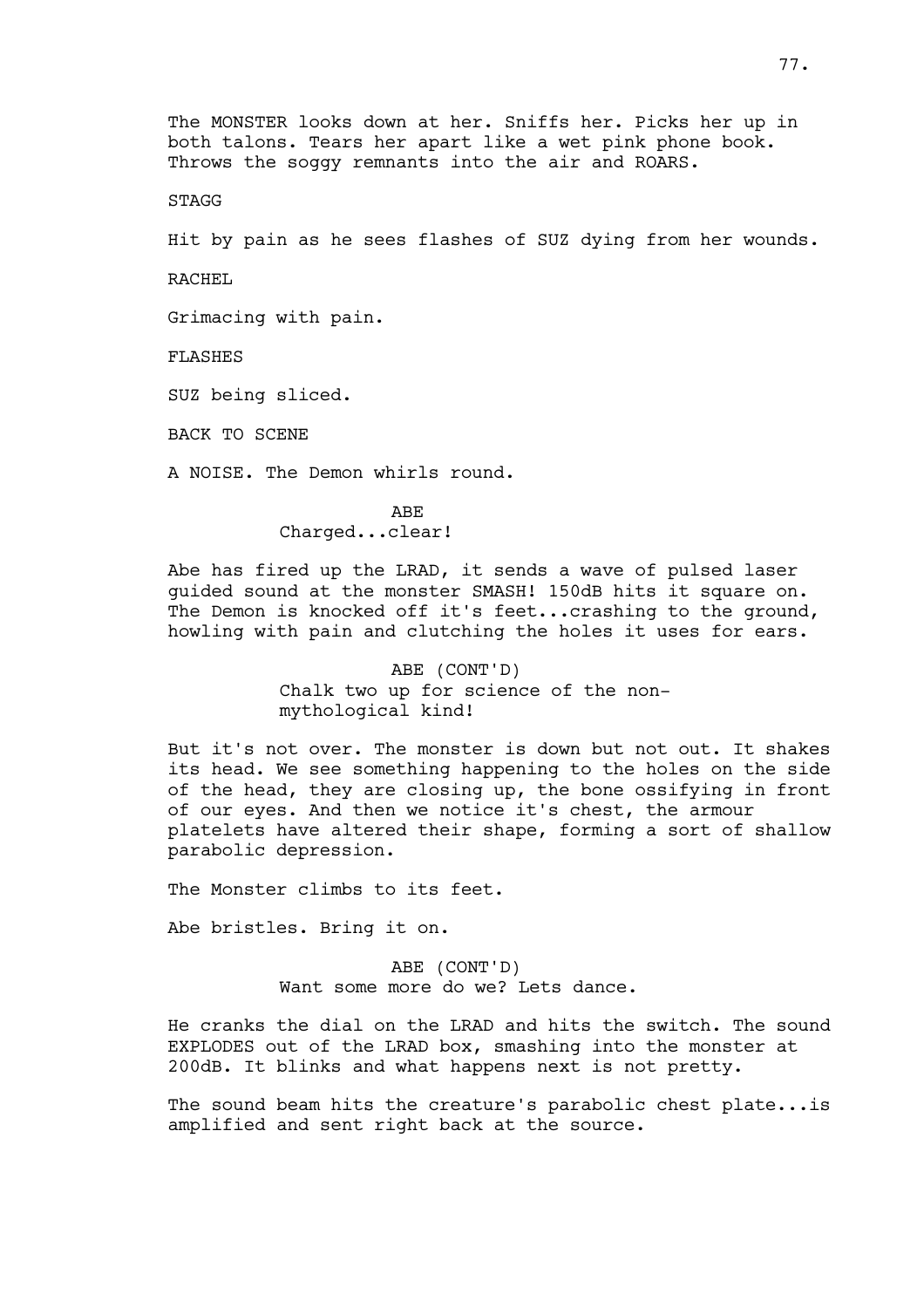For those of us that are not science majors lets run through the effects of 400dB of focused bass frequency on the human body. Immediate fatal cellular disruption, percussive disintegration of the major organs and total liquefaction of all water composed structures.

In short Abe becomes like a jelly inside a JUICER, an EXPLOSION of red and pink blancmange covers the surrounding area.

Harrison and Lou stare at the red stain on the ground.

ABE (CONT'D) He may have been a Moosehead, but he was my friend. Okay Melonhead, wanna play chicken!

He runs towards a parked Jeep, followed by Harrison. They jump into it. Abe guns the motor.

They're heading towards the Creature. Harrison is pouring small arms fire into it...it's being brought to a halt by the sheer weight of the lead slamming into it!

Josh and Rachel add their firepower to it.

POV - TELESCOPIC - GUNSIGHT - THAT MOMENT

Stagg is lining up on Abes head.

STAGG Sorry propeller-head...but not while it's on my team!

BANG!

BACK TO SCENE

On the front windscreen of the JEEP as it EXPLODES.

A neat hole appears in Abe's forehead.

He dies instantly.

The JEEP careers out of control. Hits a rock and flips over. THUD!

It lands in front of the Demon.

Harrison is pinned underneath it.

Blood leaks from his skull.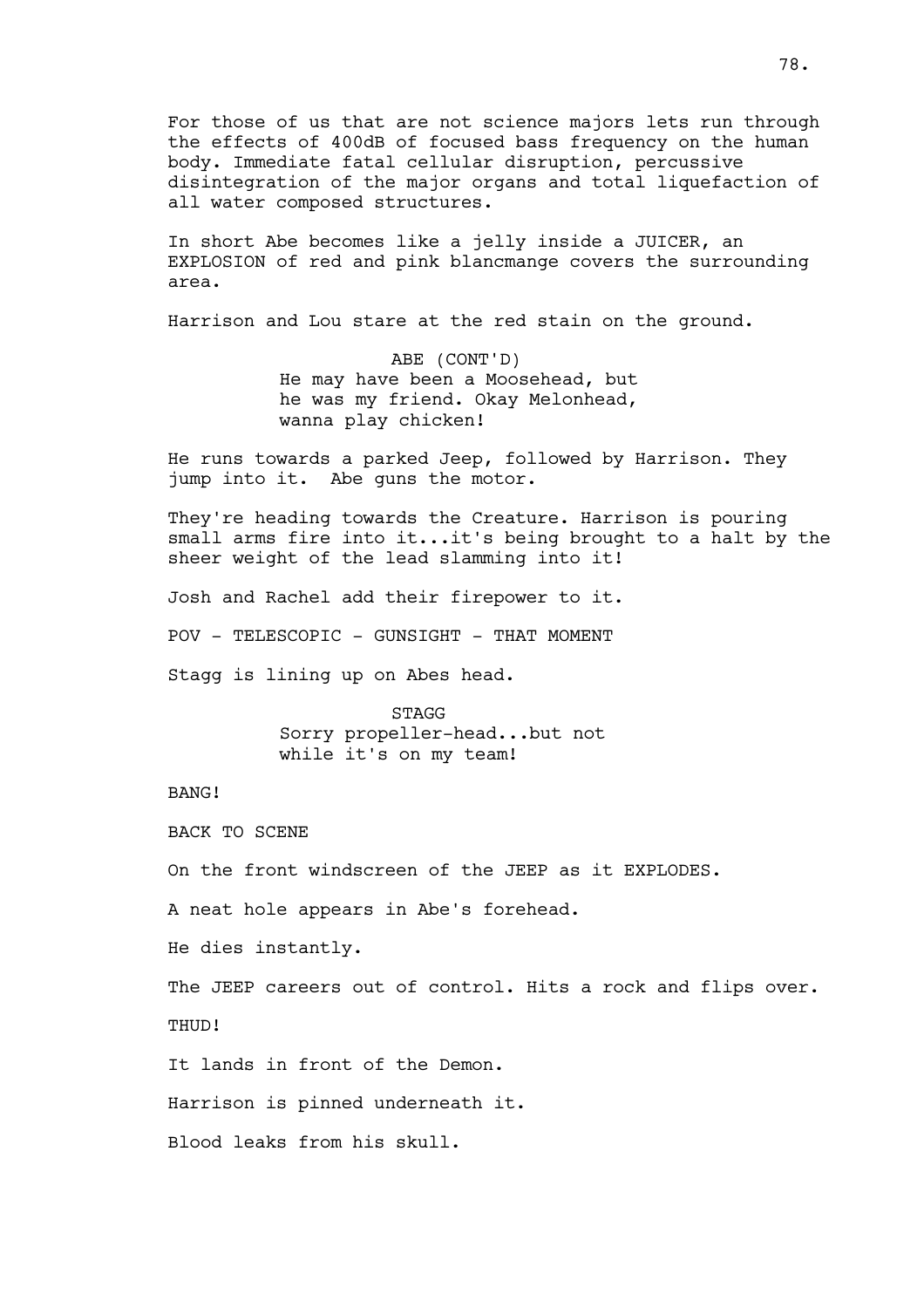The Ravanor looks around -- moves off on search of more victims.

Josh and Rachel are crouched behind a small stonewall.

JOSH What the hell were they playing at!

RACHEL Soldiers. I have to get it back into the base. Keep Stagg off my back.

Josh knows this is not a good ending.

JOSH

Why?

## RACHEL

There's a containment system in the base...it will be going after me...maybe I can seal it in...I don't know.

JOSH Can't we just get off the Island?

He knows she's not going to buy it.

RACHEL We have to stop Stagg.

JOSH

It has to end here then?

Rachel looks at him. They kiss, it's laced with regret.

RACHEL

Yes.

And then she's gone running for her life, as Josh picks up King's gun and pours every bullet he owns at where Stagg is hiding.

Bullets ricochet from the arches he's hiding behind, forcing him to retreat.

The Demon roars and heads towards the HANGER entrance following Rachel.

Rachel reaches the entrance, ducks through a side door and heads down a corridor, comes to a junction and leans against a doorway for a second trying to orientate herself.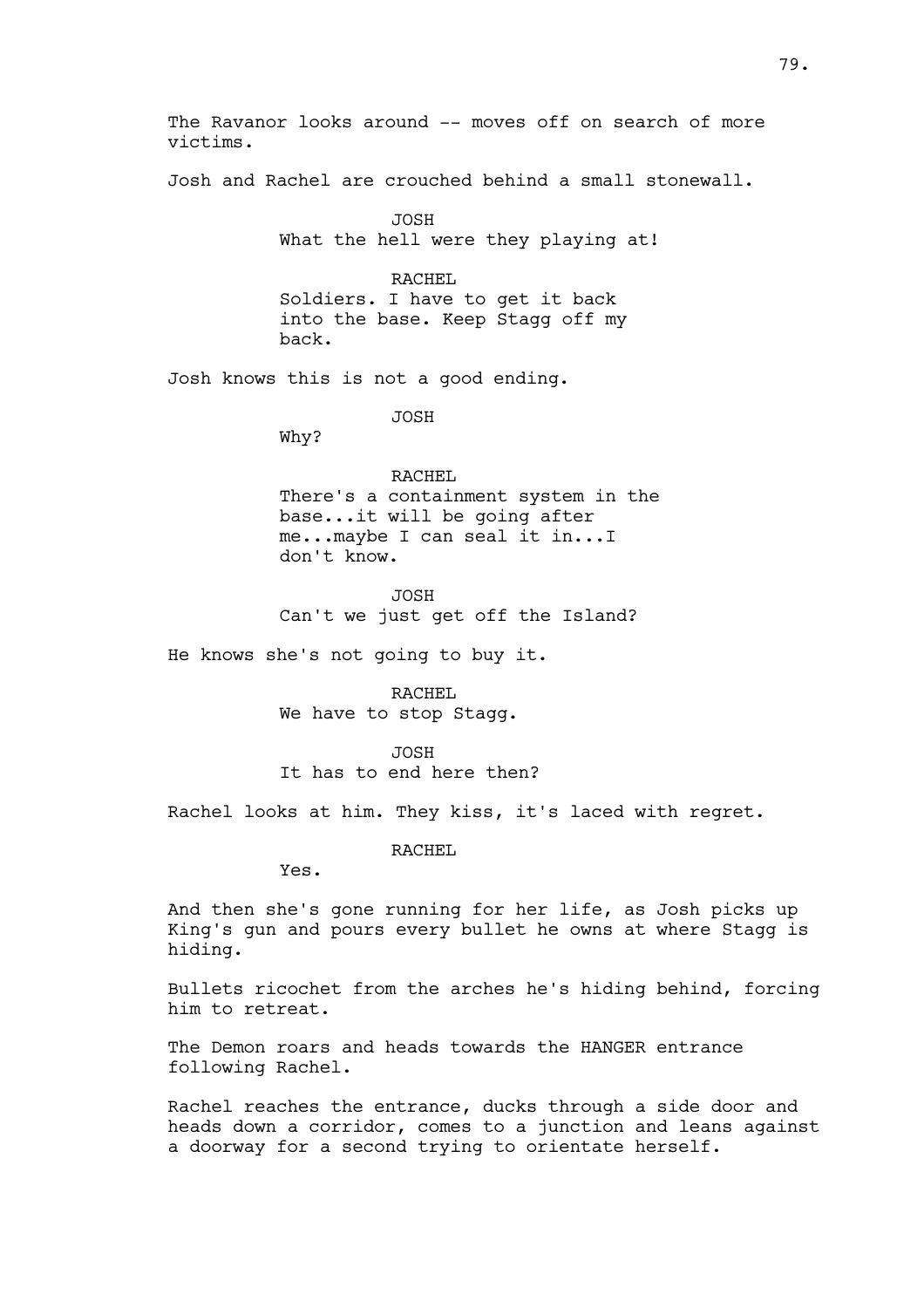The Creature appears backlit in the main entrance, it's vast and determined. It doesn't need to orientate itself, it's headed for Rachel.

Rachel runs down the corridor leading into the lower levels of the base. She reaches a panel on the wall. It contains a keypad and a large steel pull handle. It's marked. FAIL-SAFE - BIO-SHUTDOWN. USE ONLY IN EMERGENCY. She taps in a number. Nothing. There is the sound of heavy footsteps, Ravanor's on his way.

A panel flashes. We see the readout. FAIL-SAFE REMOTE OVERRIDE

RACHEL (CONT'D)

 $Shit!$ 

She pulls out a Walkie-talkie and keys it.

Outside Josh is still laying down covering fire. The Walkietalkie screeches. He picks it up.

JOSH

Rachel?

Rachel is crouched against the wall. Further down the corridor the Demon is ripping open doors as it passes them, sniffing.

CLACK! CLACK! CLACK!

It's getting ready.

RACHEL

Josh? I need you to get to Stagg, he's got the fail safe locked on some sort of remote, you need to destroy it somehow... he must have it on him.

Josh keys the Walkie-talkie.

JOSH

I'm on my way.

He slams fresh mags into the guns and moves in a low crouch, laying down fire as he moves towards Stagg.

Stagg has a remote keying device in his hand, he's tapping into it.

> STAGG Just you and your magic now baby.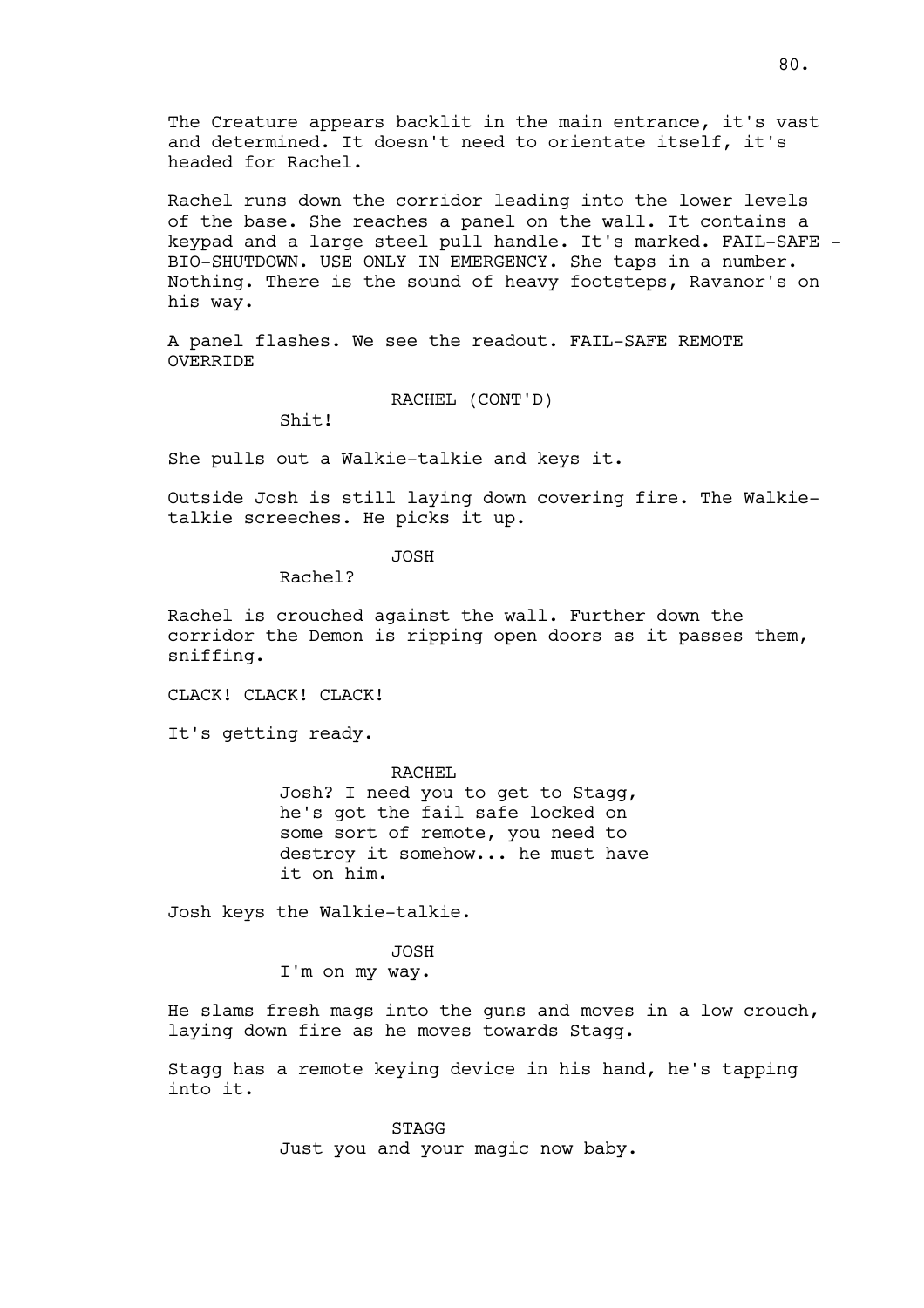Josh has moved to within 50 yards of Stagg's position.

He yells out to Stagg, playing for time.

JOSH How about we cut a deal here...there's no way anybody's getting off this rock while that creature's still alive...

Behind his rock Stagg smiles.

STAGG Sorry, but I've made plans.

Josh gets ready, he sprints towards where Stagg is, firing continuously keeping Stagg pinned down.

He reaches the front of the ARCHWAY slams his back to it. They are now back to back, only the wall separating them.

Rachel meanwhile is sweating. The Monster is now no more than twenty feet away. She speaks to herself.

## RACHEL

C'mon Josh.

Josh looks at his options, shifts uncomfortably as something digs into his back. He reaches round and feels for it. A grenade. Not a normal one, it's bright orange, a left over florescent paint one. He pulls the pin out. Counts to himself and then lobs it over the top of the ruined arch.

It arcs through the air. Clatters down next to Stagg, he sees it and drops the REMOTE, trying to grab it. He thinks it's a real grenade!

THUD! The grenade explodes covering him with florescent paint, blinding him. He staggers around, Josh is round the archway and grabbing the REMOTE. He Frantically punches the buttons, a small BEEP!

CLOSE ON

The read-out says FAIL-SAFE TO MANUAL.

BACK TO SCENE

ON JOSH

He smashes the device on the floor.

Keys the walkie-talkie.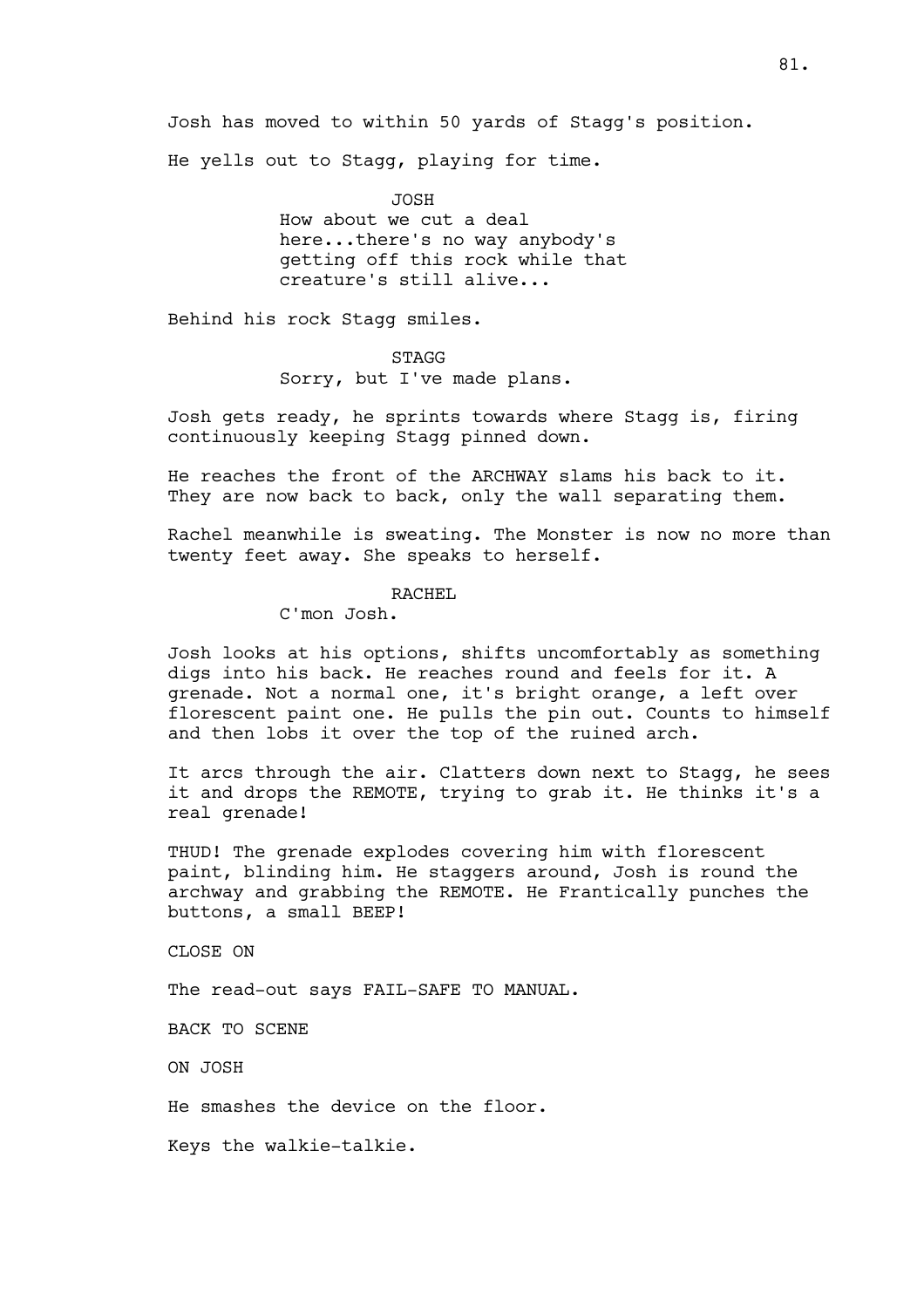Rachel...you've got control.

INT. CORRIDOR - BASE - THAT MOMENT

Back inside the noise from the Walkie-talkie has alerted the monster. It roars. Heads for Rachel. She SLAMS down the failsafe HANDLE. Speaks into the Walkie-Talkie.

> RACHEL Josh...we did it.

We hear gunfire over the Walkie-talkie.

RACHEL (CONT'D)

Josh...?

Outside Josh slumps to the floor. Stagg has emptied his gun into him. His eyes are glazing over as his life ebbs away.

JOSH

I sure did...

He's dead.

Stagg kicks the gun out of Josh's hand, snatches it up and heads off

Down below Rachel runs for her life.

The warning Klaxons scream throughout the base. A metallic voice issues from the Tannoy.

> TANNOY (DISTORT) Please evacuate the base. You have five minutes to evacuate.

Red lights FLARE. Klaxon's SCREECH. The voice continues.

TANNOY (CONT'D) You have 4 minutes 35 seconds to evacuate.

Rachel is running down the corridors. The doors are sealing behind her.

Behind her the Demon that is Ravanor thuds through the corridors, smashing through the sealed doors.

CLACK! CLACK! CLACK!

It wants revenge.

Rachel is still running for her life, she comes to a locked door.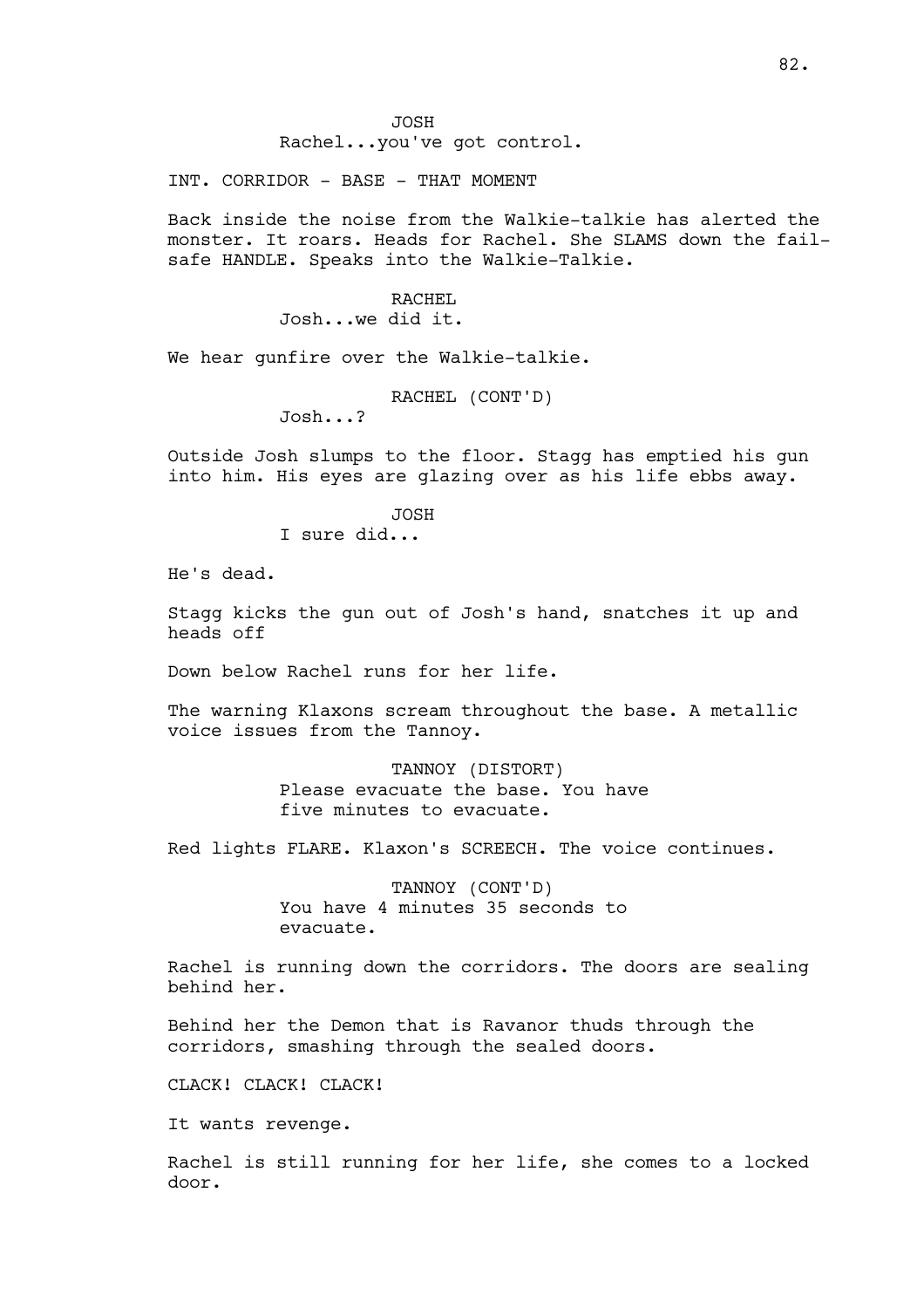Whirls round and retraces her steps to the last junction, barely making it before the creature appears. Dives through a closing door.

The VOICE continues.

TANNOY (CONT'D) You have 1 minute to evacuate...59 seconds, 58, 57...

Doors start to slide down behind her sealing the corridor.

Ravanor keeps on coming.

SMASH!

He goes through an air-lock like cardboard, and another, and another.

In front of him he can see his prey.

The voice counts down.

TANNOY (CONT'D) 45,44,43,42,41,40...

Rachel is exhausted, weakened by experiencing the VICTIMS deaths, she is flagging.

She comes to a corridor that is different to the rest. It leads towards an open FIRE EXIT. Through which we can see the outside world. Light bounces off the surface of a distant LAKE.

On the wall is a fire control panel. We see a printed instruction. HALON GAS ACTIVATION.

There is a glass protected button.

SMASH! She hits the BUTTON.

An EXPLOSION of FREEZING GAS.

A door in the centre of the corridor slides down.

Behind it the creature HOWLS in pain and ANGER.

Just fifty feet away the door to the outside world...also starts to CLOSE!

On her knees now. As the Demon itself becomes weakened by the plunging temperature, Rachel herself symbiotically suffers a lack of strength.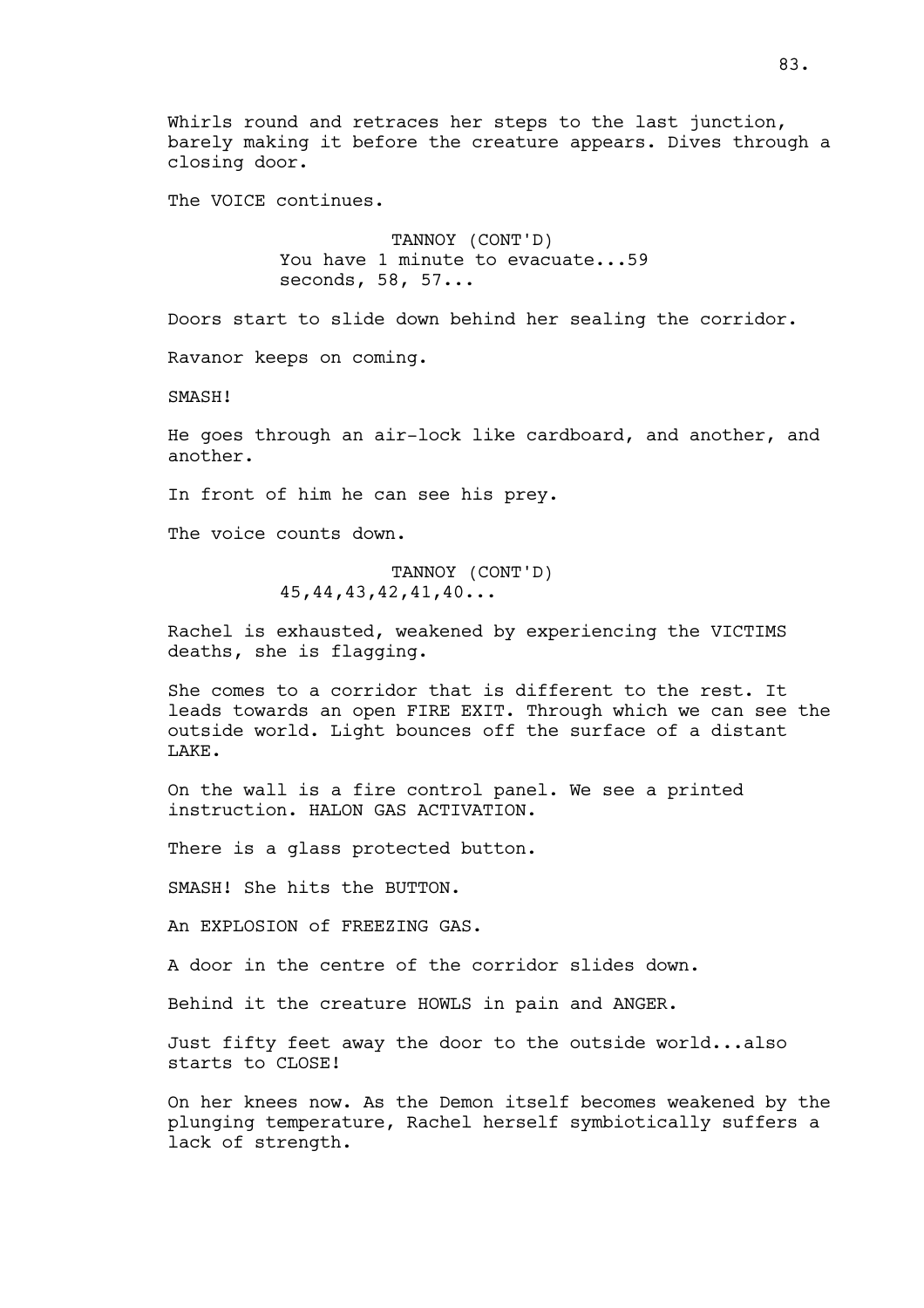Choking in the gas. She rips a mask from a cabinet on the wall. Breathes from a cylinder of oxygen as she doubles up with PAIN. Shivering.

CRASH!

The Creature smashes against a door. The door holds! Its power is weakening.

One door between it and Rachel.

It pauses.

Its exo-skeleton covered in FROST. Movements slowing.

It glares at her.

It's getting heavier as it's mercuric blood freezes.

Fifty feet away, the final emergency doorway shudders down, struggling in the temperature.

Next to her a Co2 CYLINDER fire extinguisher, ironic considering her situation.

She rips the canister from the wall and tears off the rubber nozzle.

The VOICE continues.

TANNOY (CONT'D) 25,24,23,22,21...

CRAWLING towards the shuddering lock now, fifteen feet from it.

With her last ounce of strength she rolls the cylinder down the passageway.

It rolls ever so slowly towards the shrinking GAP.

Behind her another CRASH!

The creature is smashing its TALONS against the steel air lock.

Through the frosted glass porthole we see TALONS scraping.

The door buckles but holds.

The cylinder reaches the doorway.

TANNOY (CONT'D) 10,9,8,7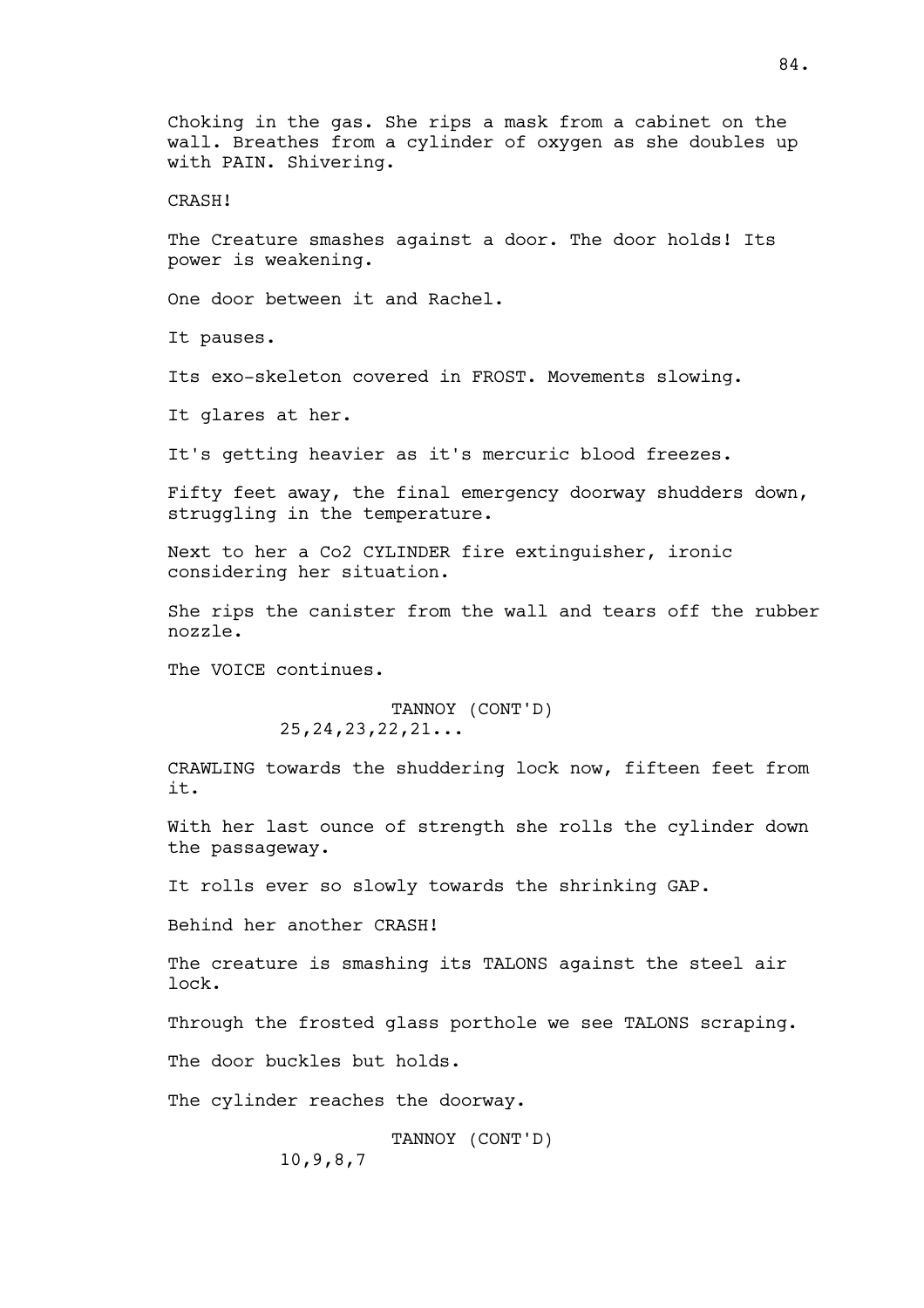Rolls right through it!

Hope dies in Rachel's eyes.

TANNOY (CONT'D) 6,5,4,3

The VOICE doesn't give a damn.

And then in a way that only human life can experience a glimmer of hope leaks into the frozen bones of Rachel as the cylinder rolls backwards and jams the door open for her. Ten inches from the floor! Behind her the door EXPLODES! Ravanor stands there. If you could breathe or feel in these temperatures you'd almost feel sorry for him. But you can't, and you don't. It sees Rachel's legs disappearing under the lip of the door. It takes a step. Something is happening to the floor, it's feet are sinking - the immense weight is leaving impressions in the floor, another step, a deeper impression. Its within reach of the air-lock and Rachel. The VOICE brings us up to date. TANNOY (CONT'D) Containment complete. We look into Ravanor's EYES. They don't move. It's over. Mercury freezes at 38.9 Centigrade 234 Kelvin. Rachel is through the doorway. She drags the cannister free.

It GRINDS down behind her.

THUD!

EXT. OUTSIDE BASE - DAY

Fresh air. It feels tropical to Rachel, she straightens up. Rubbing herself to get the circulation going.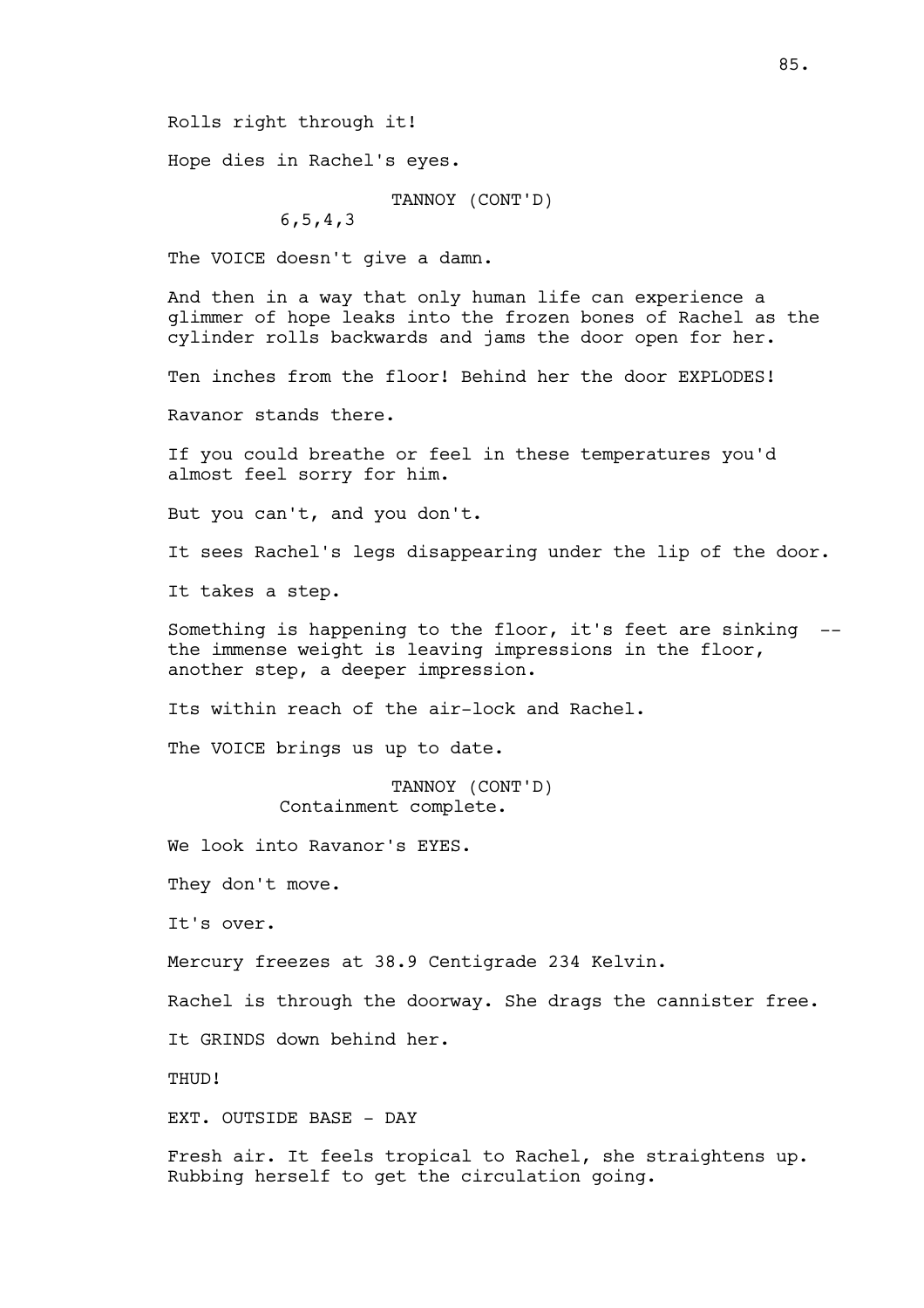She's outside a rear entrance, behind the base overlooking a small LAKE. Out here it's a beautiful day. The surface of the lake shimmers like beaten gold in the distance. It's quiet, just the soft sound of the water lapping against the shore It's too quiet.

INT. CORRIDOR - NOW

In the corridor nearby something is happening to the Demon. We hear the slow THUD! THUD! THUD! Of its heart beat, but now something about the beat is changing.

It's increasing it's heart beat...and that's a bad thing...that huge heart is pumping harder and harder...producing, HEAT!

And as we watch this marvel of military and mythological engineering is generating more and more heat...it's heart is going like a trip hammer, it's over five hundred beats a minute now.

The FROST is melting, moisture running off the armoured skin.

It's dry now, and still the heart POUNDS.

The armour plates are glowing red-hot now.

The area around the creature is dry and steaming.

And now he's on the move. Genetic evolution at warp speed!

EXT. REAR OF BASE - DAY - THAT MOMENT

Rachel turns, some sixth sense making her nervous.

CLICK!

The sound of the gun being cocked is surprisingly loud. Rachel looks round, Stagg is next to her, gun pointing at her head.

> STAGG You're pretty smart for a split tail...I had a good thing going here...till you stuck your magic wand in...

RACHEL Somebody has to pay...

STAGG So you messed with the blood...clever. Shame I did the same, we screwed ourselves...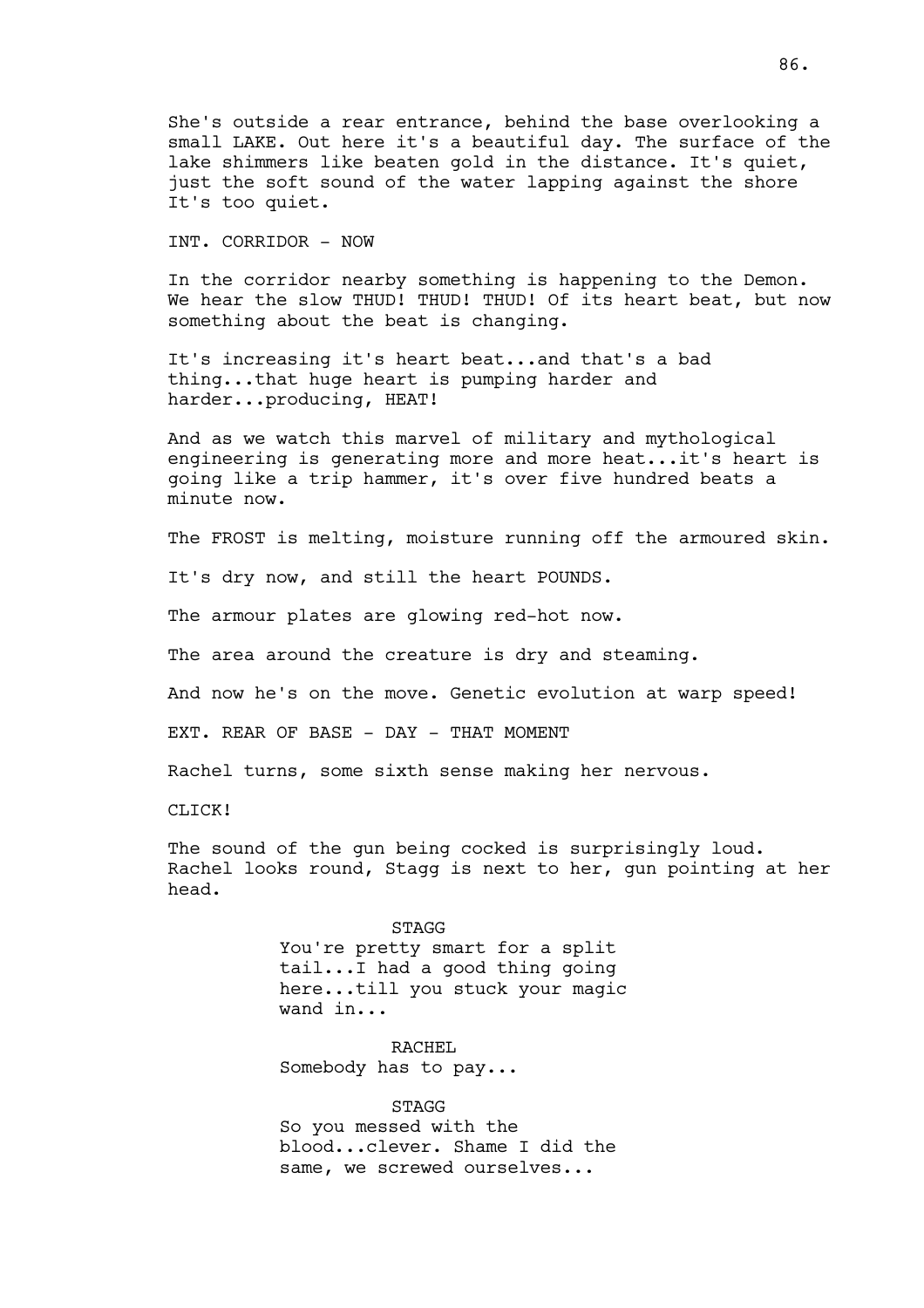Rachel looks at him. We see her eyes flick down. A strange light flickers across Stagg's face, like Moonbeams dancing off the surface of a Lake.

> RACHEL Well you know what they say...

Stagg cocks his head shifts on his feet, a strange sucking noise. He looks down, sees the pool of MERCURY he's standing in, blinded by the light as the song goes.

> RACHEL (CONT'D) Blood's thicker...

The CREATURE'S fast, after all it's shed a lot of weight since it's self induced fever, and it's thawed out nicely. A folded bone TALON scythes out taking away Stagg's hand and his gun in a spray of blood. In a blur of speed.

The creature has Stagg by the throat and with one decisive move crushes his neck, the blood sprays over the creatures mottled hide, is absorbed. Stagg seems to shrivel and hang loosely.

As the Mercury drains from Ravanor's body, it replaces it with Stagg's blood. Soon it is more like it's old self, must have been tiring carrying all that weight.

It drops what's left of Stagg over the cliff edge, his body twirling as it tumbles through the air. Ravanor turns to look at her.

Rachel unholsters her gun, and takes aim, a clean kill through the eye is all that it will take. But you have to look someone in the eye to do that -- even a monster.

She squeezes the trigger. And now this time the CLICK!

Is not noisy enough. She's out of ammo.

She drops the gun.

Looks the Monster in the eye.

CLACK! CLACK! The creature swivels it's razor sharp talons into their lethal bone scythes. It draws back its arms.

BANG!

The speeding BUGGY smashes into it hard.